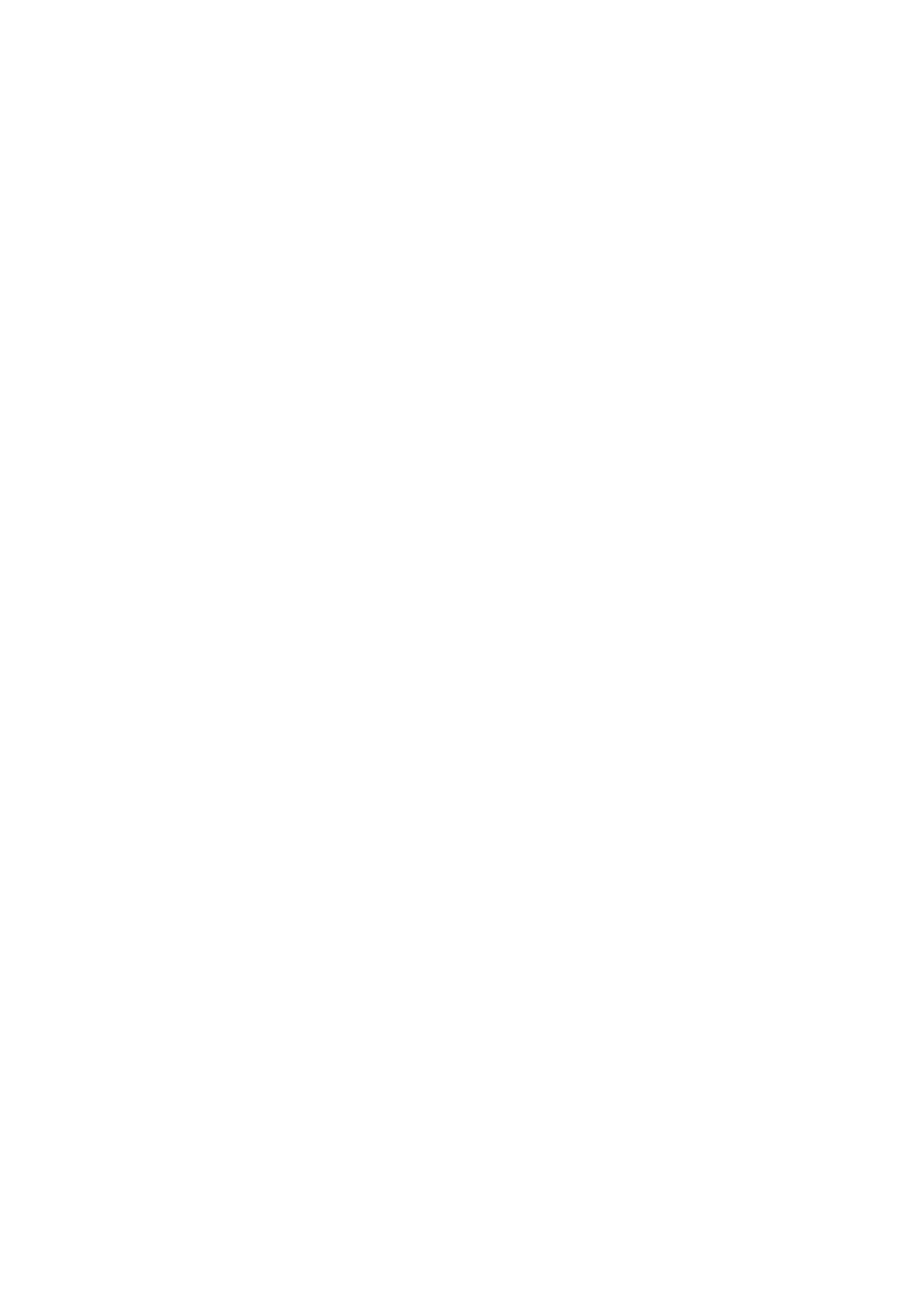# Contents

| Abstract                                                                                               | 1                              |
|--------------------------------------------------------------------------------------------------------|--------------------------------|
| Introduction                                                                                           | $\mathbf{1}$<br>$\overline{1}$ |
| Preliminaries                                                                                          | 3                              |
|                                                                                                        | $\overline{4}$                 |
|                                                                                                        |                                |
|                                                                                                        | - 9                            |
| Hyperelliptic curves with rational Weierstrass points                                                  | 13                             |
|                                                                                                        | 16<br>18                       |
| Classifying genus 2 curves $C/\mathbb{Q}$ where $Jac(C)$ is good outside 2                             | 20                             |
| Computing L-functions of 2-power conductor $\dots \dots \dots \dots \dots \dots \dots$                 | 22                             |
| Solving the S-unit equations $\dots \dots \dots \dots \dots \dots \dots \dots \dots \dots \dots \dots$ | 25                             |
|                                                                                                        | 28                             |
| Conclusion                                                                                             | 40                             |
|                                                                                                        |                                |
| Acknowledgements                                                                                       | 40                             |
| References                                                                                             | 41                             |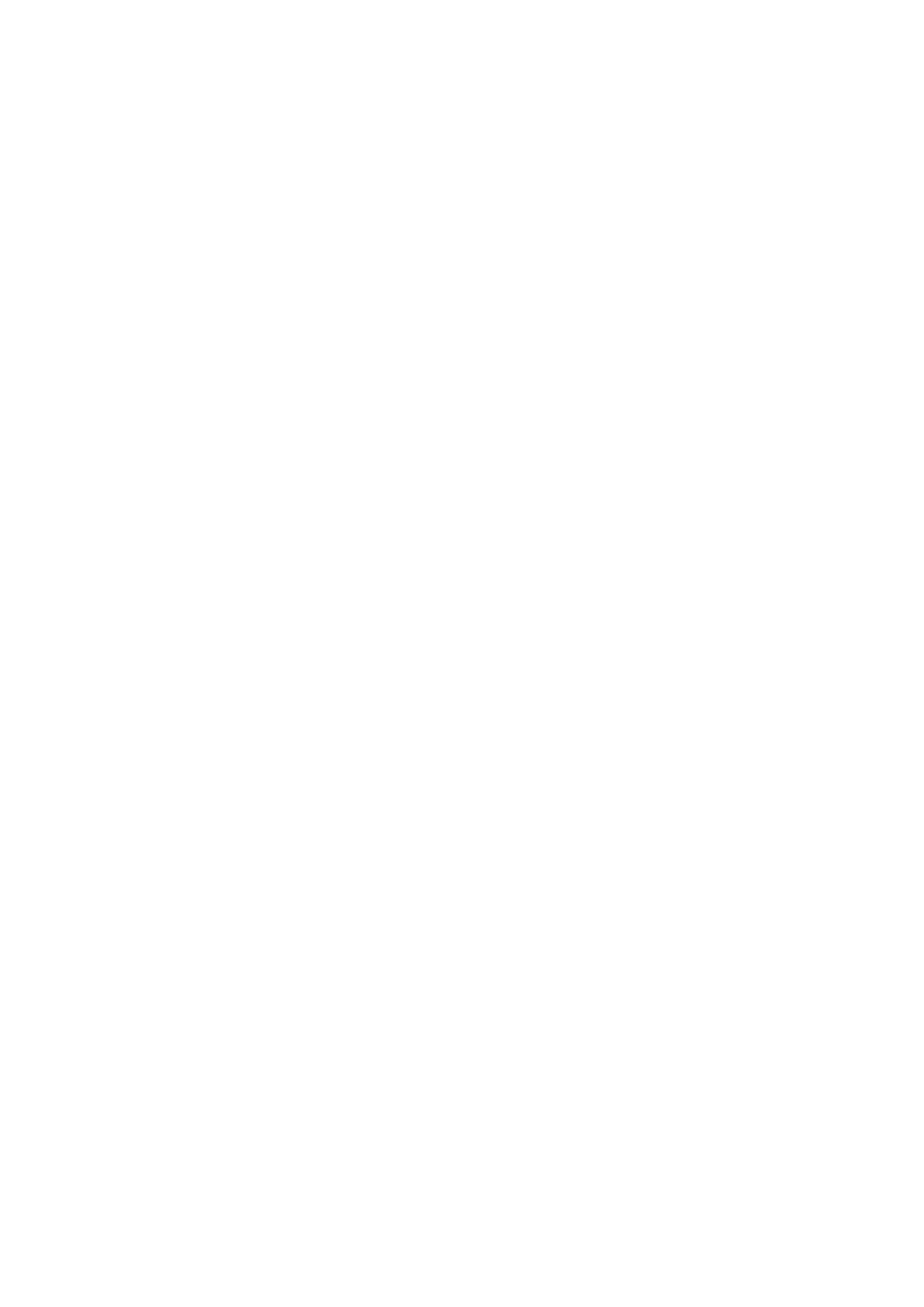#### Abstract

Let  $C/K$  be a hyperelliptic curve over some number field K. We study the general reduction behaviour of both C and its Jacobian Jac $(C)$  using the method of cluster pictures, introduced by [31]. Using these ideas, we also attempt to characterise and give some results on when  $Jac(C)$  has good reduction outside 2 for genus 2 curves  $C/\mathbb{Q}$ . By computing Lfunctions and solving the required  $S$ -unit equations, we give a (non-exhaustive) list of 115 genus 2 curves  $C/\mathbb{Q}$ , separated into 53 isogeny classes, such that  $Jac(C)$  has good reduction outside 2, with C not having good reduction outside 2.

### Introduction

For a given number field  $K$ , the problem of studying and classifying both elliptic and hyperelliptic curves  $C/K$  has been an important problem in number theory over the last few decades.

We first consider the simplest case: the theory of elliptic curves. The study of elliptic curves had their origins as far back as Diophantus [4] in the 2nd century AD, with their study truly being at the forefront of modern number theory over the last 150 years. More recently, the use elliptic curves in cryptography has truly cemented its importance both in pure number theory as well as applications in computer science. An excellent overview of the theory of elliptic curves is given by Silverman [85, 86].

Whilst there is an extensive swathe of literature covering the theory of elliptic curves, for our purposes, we shall be interested more generally in the theory of hyperelliptic curves. Whilst it originally didn't receive as much attention as elliptic curves, nowadays there has been a lot more further research done in this area. In addition to elliptic curves, hyperelliptic curves have also started to see their use in integer factorisation algorithms [58] and public-key cryptography [55], making its study just as important as the elliptic case.

For this project, we shall be interested in classifying hyperelliptic curves specifically by their reduction behaviour. Many authors have previously classified elliptic curves with good reduction outside some finite set S. For the genus 2 case, Merriman and Smart [66, 87] have classified all curves  $C/\mathbb{Q}$  with good reduction outside 2. Indeed, these procedures have been generalised to give a practical algorithm for determining all hyperelliptic curves of a given genus  $q$  with good reduction outside a given finite set of primes S.

We shall aim to revisit the above ideas for general hyperelliptic curves, using the recent notion of cluster pictures introduced by Dokchitser, Dokchitser, Maistret, Morgan [31]. This will help us extend some results to analysing the Jacobian  $Jac(C)$  of hyperelliptic curves C. Our primary goal will be to extend Merriman and Smart's list whereby we shall attempt to classify all genus 2 curves C over  $\mathbb Q$  such that  $Jac(C)$  has good reduction outside 2.

#### History

It's perhaps worth first giving a brief history of the classification of hyperelliptic curves with good reduction outside a finite set of primes S. Naturally, we first start with the genus 1 case, elliptic curves.

There is an extensive amount of literature available on classifying elliptic curves  $E/K$  with good reduction outside S, and thus the following is certainly not an exhaustive overview.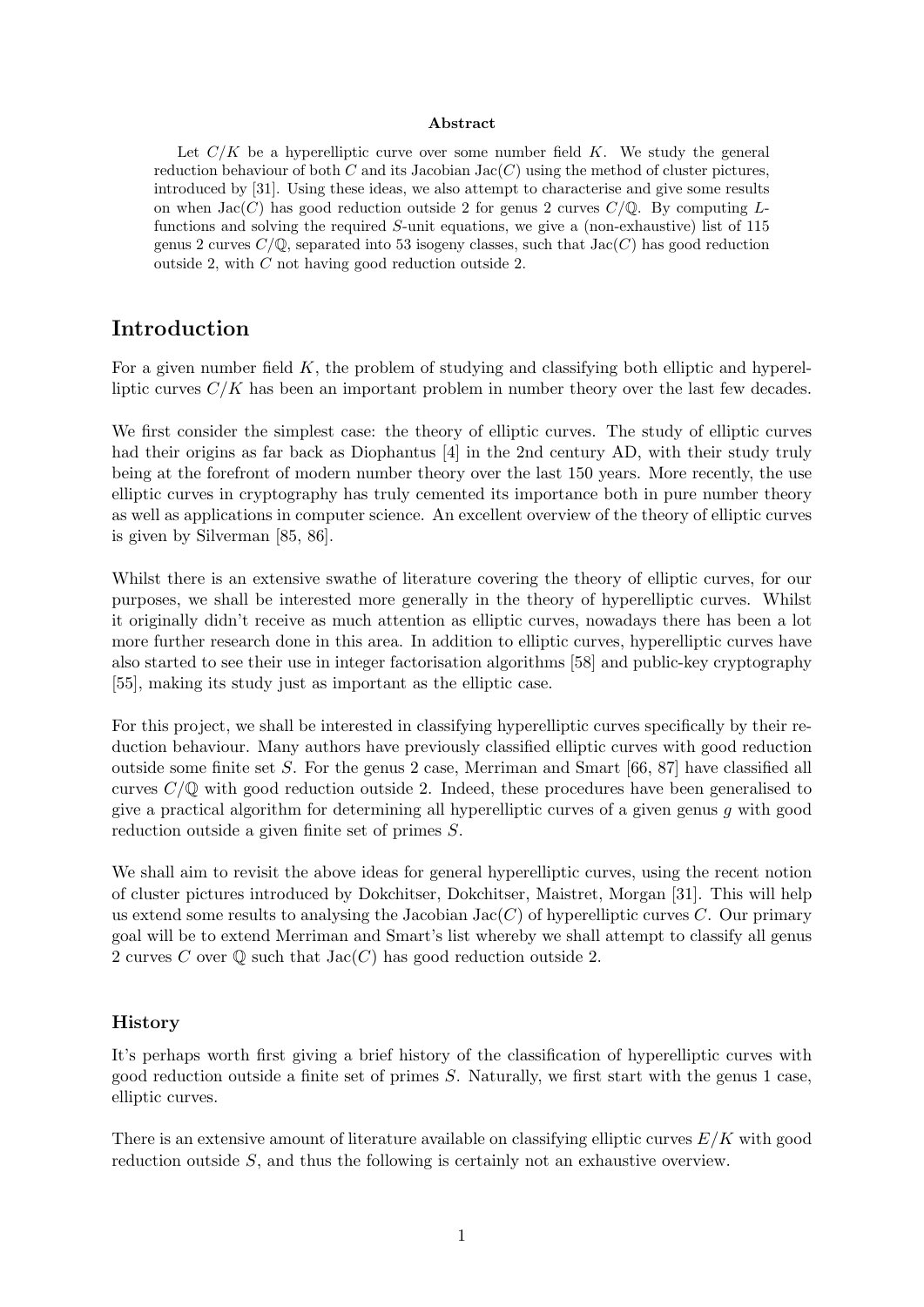Firstly, we note that the case  $K = \mathbb{Q}$ , and  $S = \emptyset$  simply corresponds to showing that there is no elliptic curves over Q with everywhere good reduction. This can be handled by an elementary diophantine argument, first stated by Tate, with a proof published by Ogg [72, p. 144]. In the 1960s, Ogg [72] then classified all 24 elliptic curves over  $\mathbb Q$  with good reduction outside  $S = \{2\}$ , followed independently by Coghlan [17] and Stephens [89] who handled the  $S = \{2, 3\}$  case.

Various other papers then followed, giving a full classification of elliptic curves  $E/\mathbb{Q}$  with good reduction outside of various sets of primes S. An overview of some of these results are given in Table 1.

|         | various sets S. We denote $ E(S) $ as the total number of such elliptic curves. |         |  |      |  |  |  |
|---------|---------------------------------------------------------------------------------|---------|--|------|--|--|--|
| Set $S$ | E(S)                                                                            | Authors |  | Year |  |  |  |

Table 1: Summary of total number of elliptic curves  $E/\mathbb{Q}$  with good reduction outside S, for

| Set $S$                          | E(S)               | Authors                                  | $\operatorname{Year}$ |
|----------------------------------|--------------------|------------------------------------------|-----------------------|
| $\emptyset$                      |                    | Tate, proof published by Ogg [72]        | 1965                  |
| ${2}$                            | 24                 | $Ogg$ [72]                               | 1965                  |
| $\{2,3\}$                        | 752                | Coghlan <sup>1</sup> [17], Stephens [89] | 1967, 1965            |
| ${11}$                           | 12                 | Agrawal-Coates-Hunt-Van der Poorten [1]  | 1980                  |
| $\{2,p\}, p \in \{5,\ldots,23\}$ | $280, 288, \ldots$ | Cremona, Lingham [25]                    | 2007                  |
| $\{2,3,23\}$                     | 5520               | Koutsianas [56]                          | 2015                  |
| $\{2,3,5,7,11\}$                 | 592192             | von Känel, Matschke [96]                 | 2016                  |
| $\{2,3,\ldots,23\}$              | 1 390 818 304      | Matschke <sup>2</sup>                    | 2021                  |

The next step would be to classify elliptic curves over various quadratic fields  $K$ . Indeed, as with the rational case, this has similarly been extensively studied by many authors [57, 73, 74, 75, 91, 26, with the specific case of  $S = \emptyset$  receiving much attention over the last few decades by Setzer [83, 84], Ishii [43, 44], Rohrlich [77], Comalada, Nart [20, 21, 22], and Kida, Kagawa [49, 50, 51, 52, 53, 54].

Whilst an exhaustive overview of results computed over quadratic fields K is certainly not possible within the scope of this project, we simply give a brief table summarising some of the results, given in Table 2.

Table 2: Summary of elliptic curves over quadratic fields K with good reduction outside S.

| Field $K$               | $\mathbf{Set}\ S$ |         |           |  |  |
|-------------------------|-------------------|---------|-----------|--|--|
|                         | Ø                 | $\{2\}$ | $\{2,3\}$ |  |  |
| $\mathbb{Q}(i)$         | $\mathbf{0}$      | 64      | 1280      |  |  |
| $\mathbb{Q}(\sqrt{-2})$ | $\mathbf{0}$      | 40      | 2570      |  |  |
| $\mathbb{Q}(\sqrt{-3})$ | $\mathbf{0}$      | 44      | 1776      |  |  |
| $\mathbb{Q}(\sqrt{2})$  | $\mathbf{\Omega}$ | 400     | 9536      |  |  |

Nowadays, effective algorithms to classify all elliptic curves over  $K$  with good reduction outside any finite set  $S$  have been well-studied [25], with many practical optimisations having being well-developed in the elliptic case.

It's also worth mentioning that historically many early classifications of elliptic curves were computed only for modular elliptic curves, before an unconditional computation was performed. For

<sup>&</sup>lt;sup>1</sup>We note the Coghlan's original paper mentions 760 curves, however a few of these are actually  $\mathbb{Q}$ -isomorphic.

<sup>2</sup>This was computed assuming the generalised Riemann hypothesis.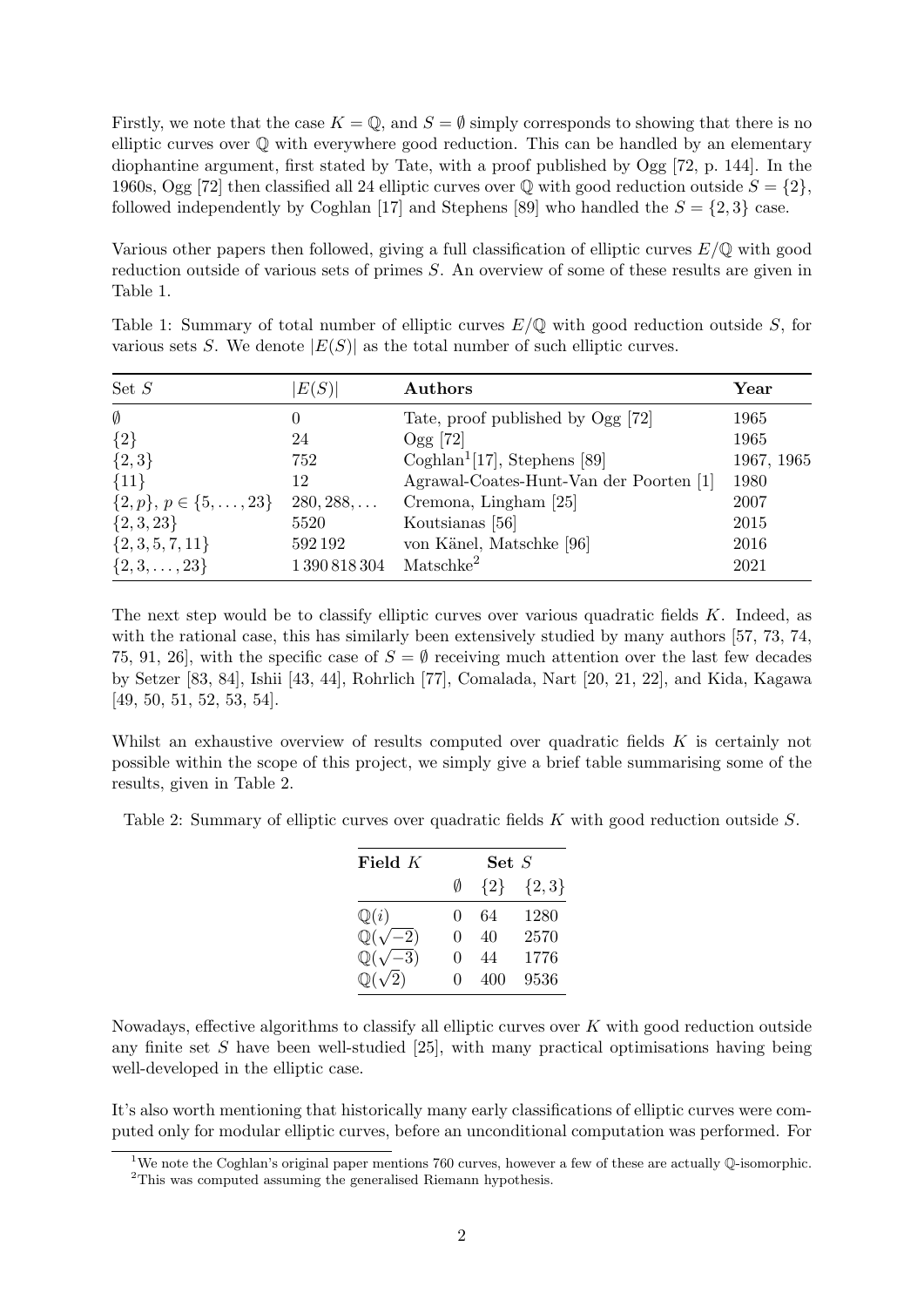example, we should also mention the list of modular elliptic curves  $E/\mathbb{Q}$  with conductor  $N \leq 200$ computed in 1975, given in [6].

The corresponding problem of determining all genus 2 curves with good reduction outside a given set S has similarly been well-studied, with Merriman, Smart  $[66, 87]$  having classified all genus 2 curves over  $\mathbb Q$  with good reduction outside  $\{2\}$ , by using finiteness results from Evertse and Győry [34]. A recent project by Rowan [78] has also considered the case of genus 2 curves with good reduction outside  $\{3\}$ .

Very recently, Dabrowski-Sadek [27] have attempted to classify all genus 2 curves with good reduction outside one odd prime, under the assumption that C has at least two rational Weierstrass points.

Finally, we mention the works of Malmskog, Rasmussen [62] as well as Bouw-Koutsianas-Sijsling-Wewers [9] who gave a classification of Picard curves (i.e. genus 3 curves with affine equation  $y^3 = f(x)$  for some quartic f) with good reduction outside  $\{2\}$  and  $\{2,3\}$  respectively.

### Preliminaries

We shall first state some preliminary definitions and results: Before we can define hyperelliptic curves, we first need to define a suitable ambient space.

**Definition 1:** [90, p. 5] Let K be a field, and let  $d_1, d_2, d_3$  be fixed positive integers. We define the weighted projective space  $\mathbb{P}^2_{d_1,d_2,d_3}$  as the ambient space whose points over K are weighted equivalence classes of  $K^3 \setminus \{0, 0, 0\}$ . In other words, we define

$$
\mathbb{P}^2_{d_1,d_2,d_3}:= K^3\backslash \{0,0,0\}/\sim
$$

where ~ denotes an equivalence on  $K^3 \setminus \{0,0,0\}$ , where for  $(X, Y, Z), (X', Y', Z') \in K^3 \setminus \{0,0,0\}$ , we have

 $(X, Y, Z) \sim (X', Y', Z')$  if and only if  $(X, Y, Z) = (\lambda^{d_1} X', \lambda^{d_2} Y', \lambda^{d_3} Z')$ 

for some  $\lambda \in K^{\times}$ .

We do note that there are various equivalent ways of defining hyperelliptic curves. One elegant definition is to define such a curve  $C/K$  as a complete non-singular curve of genus  $g \geq 2$  which admits a map  $x : C \to \mathbb{P}^1$  of degree 2. Now by picking some function  $y \in k(C)$  such that  $y \notin k(x)$ , one can show that this is equivalent to the following more explicit definition:

**Definition 2:** [90, p. 5] Let K be a field, and let  $g \geq 2$  be a fixed positive integer. If char(K)  $\neq$  2, then a **hyperelliptic curve of genus** g is a subvariety of  $\mathbb{P}^2_{1,g+1,1}$  defined by an equation of the form

$$
Y^2 = F(X, Z) \tag{1}
$$

where  $F \in K[X, Z]$  is homogeneous of degree  $2g+2$  and is squarefree. Otherwise, if  $char(K) = 2$ , then a **hyperelliptic curve of genus** g is a subvariety of  $\mathbb{P}^2_{1,g+1,1}$  defined by an equation of the form

$$
Y^2 + H(X, Z)Y = F(X, Z)
$$
\n<sup>(2)</sup>

where  $H, F \in K[X, Z]$  are homogeneous polynomials of degrees  $g + 1$  and  $2g + 2$  respectively.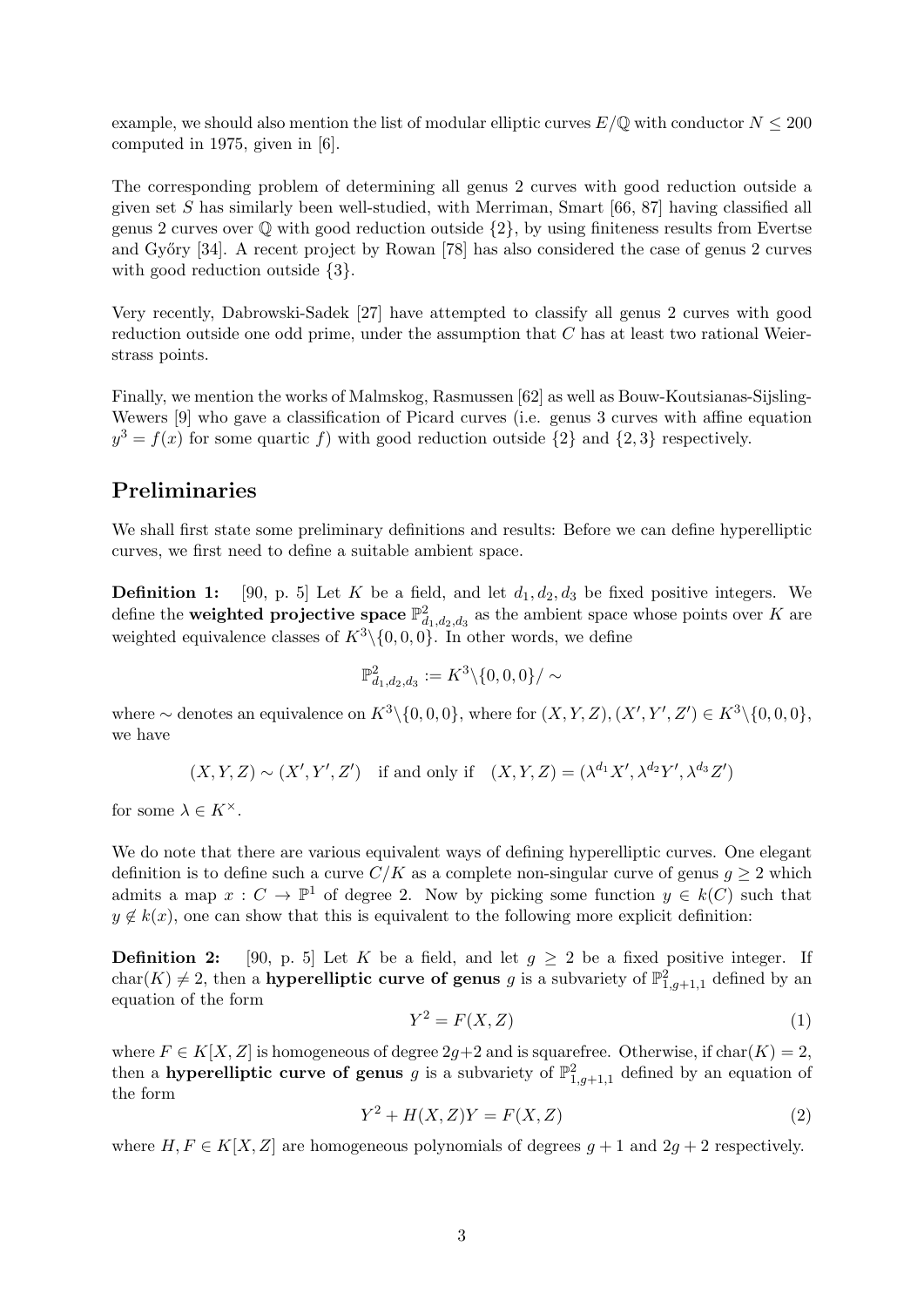We note in the above definition that, if  $char(K) \neq 2$ , then if some curve C is given in the form (2), then one can complete the square on the left hand side to obtain a curve in the form (1).

It's also worth noting that one can define hyperelliptic curves without needing weighted projective space, however it's not as simple as just taking the projective closure of the affine curve  $y^2 = f(x)$  (otherwise, this introduces singular points). Indeed, an alternative definition using ordinary projective space is to first consider an affine curve  $C_0: y^2 = f(x)$ , and then define the hyperelliptic curve C as the closure of the image of the map  $[1, x, x^2, \ldots, x^{g+1}, y] : C_0 \longrightarrow \mathbb{P}^{g+2}$ [85, p. 40].

For convenience, we shall often only refer to affine models  $y^2 = f(x)$  of hyperelliptic curves for the remainder of this project (and will thus not explicitly refer to weighted projective space very often).

#### Affine models

For a given hyperelliptic curve  $C/K$ , any point  $(X:Y:Z) \in C$  must have either  $X \neq 0$  or  $Z \neq 0$ . Therefore, we can cover C with two affine charts, given by  $\psi_1$  and  $\psi_2$ :

$$
\psi_1 : \mathbb{A}^2 \longrightarrow \mathbb{P}^2_{1,g+1,1}
$$

$$
(x,y) \longmapsto (x:y:1)
$$

and

$$
\psi_2 : \mathbb{A}^2 \longrightarrow \mathbb{P}^2_{1,g+1,1}
$$

$$
(y, z) \longmapsto (1 : y : z)
$$

We note that almost all points of C lie in the affine patch  $\psi_1(\mathbb{A}^2)$ . Indeed, let c' be the coefficient of  $X^{2g+2}$  in  $F(X, Z)$ . Then note that, if  $(1 : Y : 0) \in C$ , then  $Y^2 = c'$ , which yields exactly one additional solution  $(1:0:0)$  if  $c' = 0$ , otherwise, two distinct solutions if  $c' \neq 0$ . We denote these points as the points at infinity of C.

Therefore, one can easily study C by simply restricting to the affine patch  $\psi_1(\mathbb{A}^2)$  and defining  $f(x) = F(X, 1)$ , whilst keeping in mind the additional one (resp. two) points at infinity if deg  $f(x)$  is odd (resp. even). We simply notate the unique point at infinity as  $\infty$  if deg  $f(x)$  is odd, or as the two points  $\infty_1$  and  $\infty_2$  if deg  $f(x)$  is even.

We shall therefore study hyperelliptic curves as non-singular projective models of the affine curve

$$
y^2 + h(x)y = f(x) \tag{3}
$$

where deg  $h(x) < g + 2$  and deg  $f(x) \in \{2g + 1, 2g + 2\}$  with  $f(x)$  having distinct roots. We shall furthermore assume that  $K$  doesn't have characteristic 2, then as before we can complete the square on the left hand side of (3) which allows us to assume  $h = 0$ , and thus obtain a simplified affine model for C as

$$
y^2 = f(x)
$$

where deg  $f(x) \in \{2g + 1, 2g + 2\}.$ 

We denote the roots of  $f(x)$  as the **Weierstrass points** of C, or equivalently, these are the ramification points of the degree-2 cover  $C \to \mathbb{P}^1$ .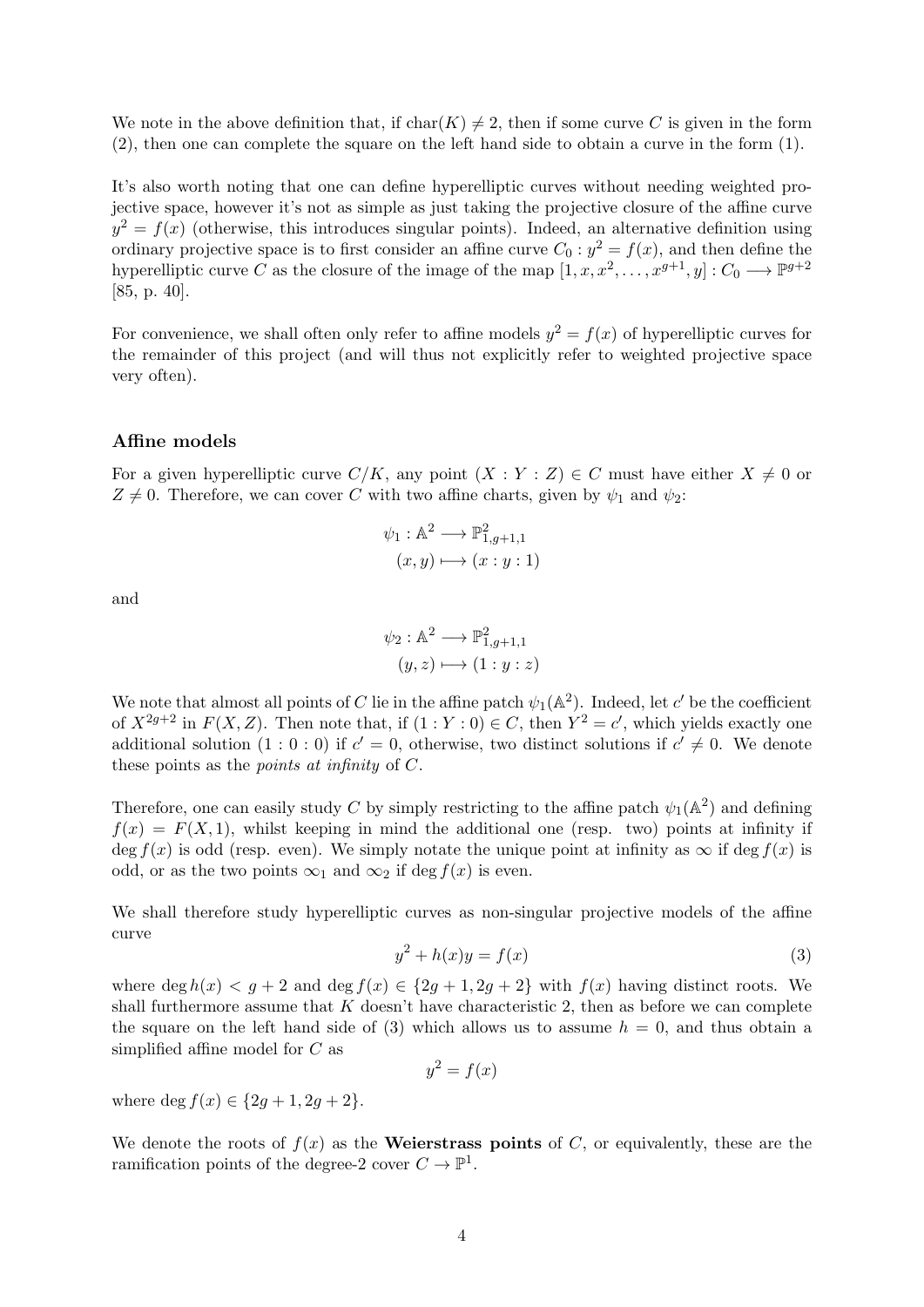Given a hyperelliptic curve  $C/K$ , for many of our arguments, it will be most convenient to assume some structure on the Weierstrass points of C, such as assuming that all Weierstrass points are integral, or alternatively that 0, 1 are Weierstrass points. With this aim, we consider the following computations:

We first consider the case for elliptic curves (i.e. genus  $g = 1$ ). We recall that any elliptic curve E/K is isomorphic (over  $\overline{K}$ ) to an elliptic curve given in Legendre form:  $y^2 = x(x-1)(x-\lambda)$ , for some  $\lambda \in \overline{K}$  with  $\lambda \neq 0, 1$  [85, p. 49]. This allows us to study the  $\overline{\mathbb{Q}}$ -isomorphism classes of elliptic curves by simply specifying  $\lambda$ . We now consider the generalisation of this argument to hyperelliptic curves:

Let  $C/K$  be a hyperelliptic curve over some field K, with char(K)  $\neq$  2. We assume that a simplified model for C is given by  $y^2 = f(x)$ . First consider the case where deg  $f = 2g + 2$ . We thus have that

$$
y^2 = c(x - a_1)(x - a_2) \cdots (x - a_{2g+2})
$$

for some  $c \in K$  and distinct roots  $a_i \in \overline{K}$ .

Now we consider the Mobius transformations sending the roots  $a_1, a_2, a_3$  to 0, 1 and  $\infty$  respectively, given by

$$
x = \frac{a_3(a_2 - a_1)x' + a_1(a_3 - a_2)}{(a_2 - a_1)x' + (a_3 - a_2)} \quad \text{and} \quad y = \frac{Ay'}{((a_2 - a_1)x' + (a_3 - a_2))^{g+1}}
$$

where we have  $A \in \overline{K}$  given by

$$
A = \sqrt{c} \cdot (a_3 - a_2)(a_3 - a_1)(a_2 - a_1)^g \cdot \sqrt{a_1 - a_2} \cdot \prod_{i=4}^{2g+2} \sqrt{a_3 - a_i}.
$$

We therefore have that C is isomorphic over  $\overline{K}$  to a non-singular projective curve with affine model

$$
y^{2} = x(x - 1)(x - \lambda_{1})(x - \lambda_{2}) \cdots (x - \lambda_{2g - 1})
$$
\n(4)

where  $\lambda_1, \ldots, \lambda_{2g-1}$  are distinct roots given by

$$
\lambda_i = \frac{(a_3 - a_2)(a_{i+3} - a_1)}{(a_2 - a_1)(a_3 - a_{i+3})}
$$
\n(5)

for all  $i \in \{1, \ldots, 2g-1\}$ . Similarly, in the case where deg  $f = 2g + 1$ , then we obtain a similar result by considering the simpler transformations

$$
x = (a_2 - a_1)x' + a_1
$$
 and  $y = \sqrt{c} \cdot (a_2 - a_1)^{(2g+1)/2}y'$ 

which again yields that C is isomorphic over  $\overline{K}$  to a non-singular projective curve with affine model

$$
y^2 = x(x-1)(x-\lambda_1)(x-\lambda_2)\cdots(x-\lambda_{2g-1})
$$

where  $\lambda_1, \ldots, \lambda_{2q-1}$  are distinct roots given by

$$
\lambda_i = \frac{a_{i+2} - a_1}{a_2 - a_1}
$$

for all  $i \in \{1, \ldots, 2g - 1\}.$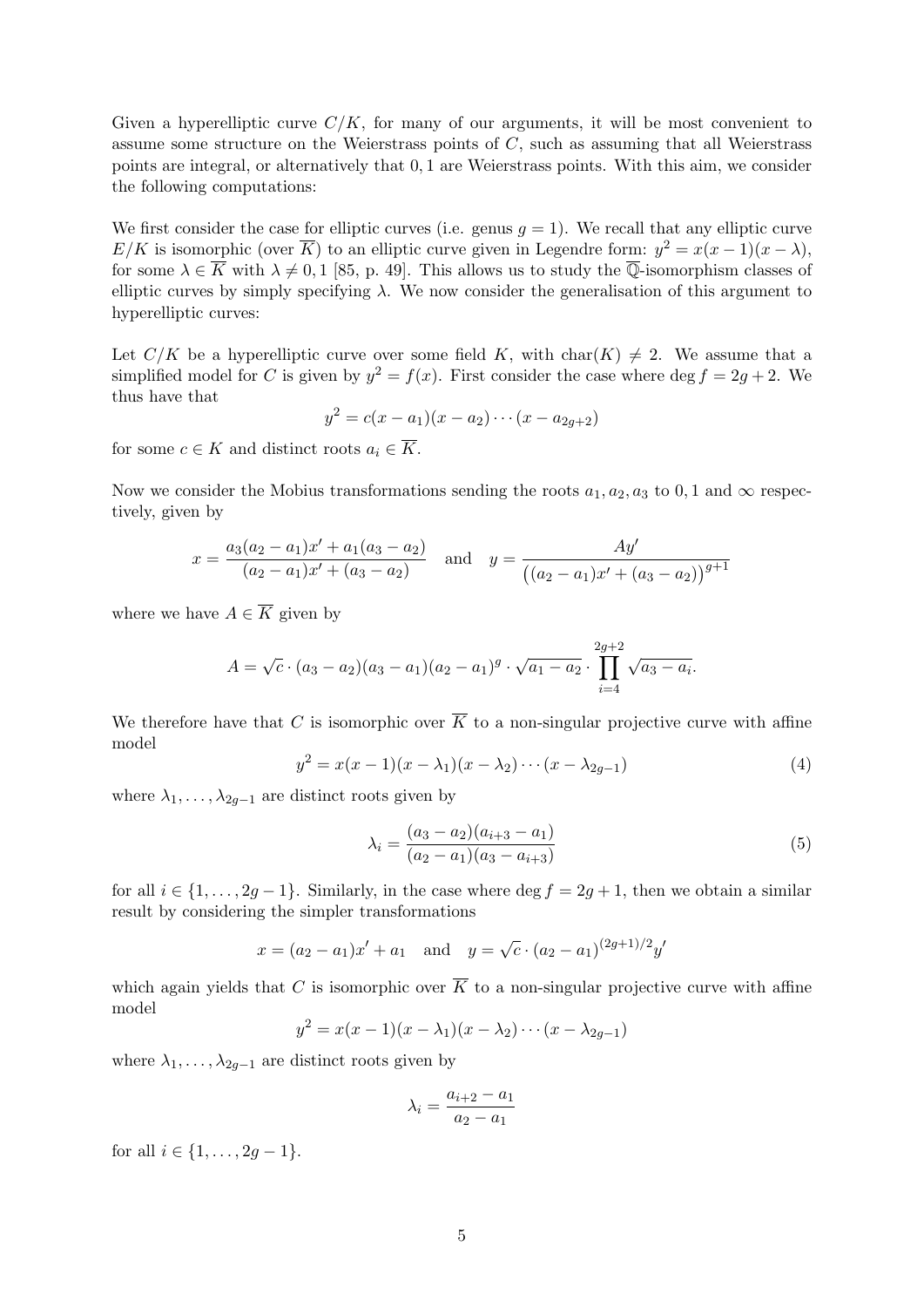Transforming a hyperelliptic curve C into the above form is known as transforming into Rosenhain normal form.

Whilst the above isomorphism allows us to represent any hyperelliptic curve as one with Weierstrass points including 0, 1, and  $\infty$ , we note that this only yields an isomorphic curve over some quadratic extension of  $K(a_1, \ldots, a_n)$ . To instead consider isomorphisms only over  $K(a_1, \ldots, a_n)$ , we can instead adjust the constant A to be in  $K(a_1, \ldots, a_n)$ . This therefore yields an isomorphism of C over  $K(a_1, \ldots, a_n)$  to an equation of the form:

$$
y^{2} = c'x(x-1)(x - \lambda_{1}) \cdots (x - \lambda_{2g-1})
$$

where  $\lambda_i$  is given as before in (5), and  $c' \in K(a_1, \ldots, a_n)$ .

We also note that we are free to choose any three of the roots  $a_1, \ldots, a_{2g+2}$  to send to 0, 1,  $\infty$ , and not necessarily just  $a_1, a_2, a_3$ . Thus, for a given hyperelliptic curve of genus g, there may be several possible representations given in the form (4), however there will always be only finitely many (specifically, at most  $(2q + 2)!$ ) possible representations in the form (4). We note that this agrees with the fact that the moduli space of genus g hyperelliptic curves  $\mathcal{H}_q$  has dimension  $2g - 1$  [38, p. 75].

#### **Jacobians**

As with hyperelliptic curves, there are various ways one can define and work with the Jacobian. We shall not dive too deeply into the specifics of working with Jacobians, but will simply consider them for the most part in a naive black box sense. However, for completeness, we shall give the following general functorial definition for the Jacobian for arbitrary non-singular curves:

**Definition 3:** [68, p. 85] Let C be a smooth projective curve. Let  $\text{Var}_K$  denote the category of varieties<sup>3</sup> over K and let **Set** denote the category of sets. For any variety T in  $\mathbf{Var}_K$ , we denote  $Pic^0(T)$  as the *degree 0 Picard group* of T.

We define  $P_C^0$  as the contravariant functor between  $\textbf{Var}_K$  and  $\textbf{Set}$  given by

$$
P_C^0 : \mathbf{Var}_K \longrightarrow \mathbf{Set}
$$

$$
T \longmapsto \frac{\text{Pic}^0(C \times T)}{\text{Pic}^0(T)}
$$

.

Furthermore, for any variety  $J'$ , we define the contravariant functor  $h_{J'}$  given by

$$
h_{J'}: \mathbf{Var}_K \longrightarrow \mathbf{Set} \\ T \longmapsto \mathrm{Hom}(T, J').
$$

We thus define the **Jacobian**  $J(C)$  of C as the variety J such that the functor  $P_C^0$  is isomorphic to  $h_J$ .<sup>4</sup> We note that J is *unique* (up to isomorphism) by Yoneda's lemma.

We note that, in the general case,  $J(C)$  may not exist if  $C(K) = \emptyset$  [68, p. 86], however since hyperelliptic curves always contain at least one point at infinity, the Jacobian  $J(C)$  of any hyperelliptic curve C always exists.

<sup>&</sup>lt;sup>3</sup>Here, we consider varieties in the most general sense, as a topological space covered by finitely many open sets, each of which has the structure of an affine variety. See Milne's notes [68] for a full formal definition.

<sup>&</sup>lt;sup>4</sup>We remark that this definition is also simply the statement that  $P_C^0$  is represented by  $J(C)$ .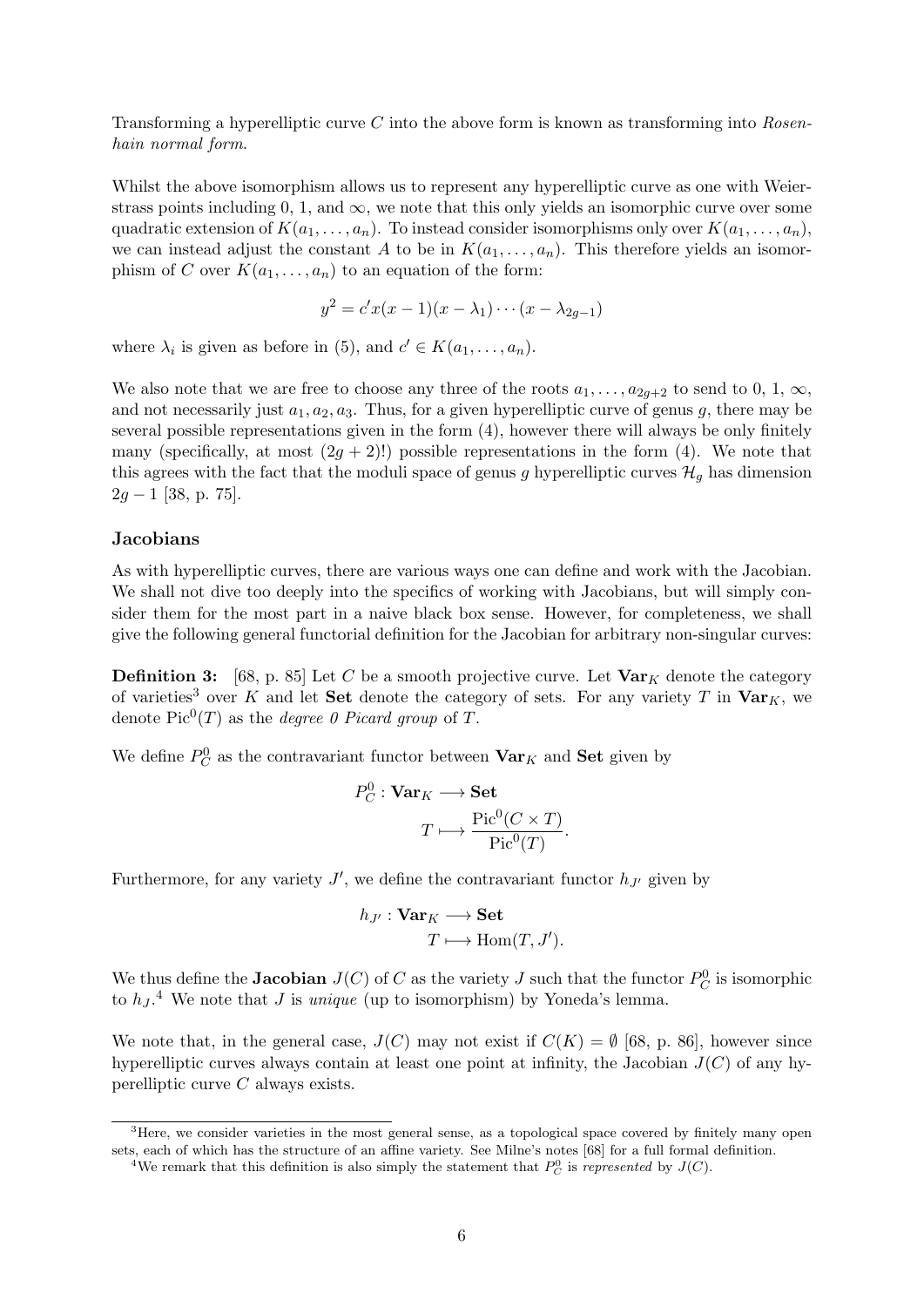One corollary of the above definition is that the functorial definition of the Jacobian  $J(C)$  is isomorphic to  $Pic^0(C)$  and thus  $J(C)$  is naturally an abelian variety. However, we note that this definition does not give any explicit construction for  $J(C)$ .

In general, providing an explicit description of the Jacobian is a highly non-trivial task. For elliptic curves  $(g = 1)$  E, we simply have that  $Jac(E)$  is isomorphic to E, since E is isomorphic to Pic<sup>0</sup>(E) by the map  $P \mapsto P - (\infty)$ . Already in the genus 2 case, things become a lot more complicated. Indeed, Cassels and Flynn [16] gave an explicit construction for the Jacobian of an arbitrary genus 2 curve over K as a smooth projective curve in  $\mathbb{P}^{15}$  defined by 72 quadratic forms over  $K$ .

Giving a full overview of Jacobian varieties is far beyond the scope of this project, so we shall not go into much further detail regarding Jacobians, as most of our calculations will simply use results from [31] and not need to work directly with the Jacobian. For the most part, it suffices to know that the **Jacobian** of a hyperelliptic curve  $C/K$  of genus g is some finitely generated abelian variety (by the Mordell-Weil theorem [90, p. 20]) of dimension g which naturally represents the group  $Pic^0(C)$ .

Finally, we shall give some results about torsion points over the Jacobian Jac $(C)$ . If the context of the hyperelliptic curve C is clear, we abbreviate  $Jac(C)$  simply by J. As with elliptic curves, we also denote the set of *n*-torsion points on J (over K) by  $J[n]$ . It's well-known that  $J[n] \cong (\mathbb{Z}/n\mathbb{Z})^{2g}$  if char $(K)$  does not divide n. Otherwise, if char $(K) = p$ , then there exists some integer  $i \in \{0, \ldots, g\}$  such that for all  $m \geq 1$ . we have  $J[p^m] \cong (\mathbb{Z}/p^m \mathbb{Z})^i$  [69, p. 64].

We now give a sketch proof of the field in which the 2-torsion  $J[2]$  lies.

**Theorem 4:** [97, p. 5] Let  $C/K$  be a hyperelliptic curve with affine model  $C : y^2 =$  $c(x-a_1)\cdots(x-a_n)$ . Then the field of 2-torsion  $K(J[2])$  is  $K(a_1,\ldots,a_n)$ .

*Proof:* [97, p. 5] We shall first give an explicit description of the elements of  $J(2)$ . Indeed, let W denote the Weierstrass points of C. Then for any subset  $U \subset W$  of even cardinality, we define the divisor  $e_U \in Div^0(C)$  as

$$
e_U := \begin{cases} \sum_{P \in U} P - |U| \cdot (\infty) & \text{if } n \text{ odd} \\ \sum_{P \in U} P - \frac{|U|}{2} \cdot ((\infty_1) + (\infty_2)) & \text{if } n \text{ even} \end{cases}
$$

We claim that the set of all  $e_U$  over all subsets  $U \subseteq W$  of even cardinality cover all elements in J[2]. Indeed, we first note that, for any  $a_i$ , we have that the divisor of the function  $x - a_i \in$  $K(C)^{\times}$  is

$$
\operatorname{div}(x - a_i) = \begin{cases} 2(a_i, 0) - 2(\infty) & \text{if } n \text{ odd} \\ 2(a_i, 0) - ((\infty_1) + (\infty_2)) & \text{if } n \text{ even} \end{cases}
$$

Therefore, by taking the appropriate product of functions  $(x-a_i)$ , we have that  $2e_U$  is principal, and thus each  $e_U$  is an element of  $J[2]$ .

Next, we aim to show which elements  $e_U$  are equivalent in Pic<sup>0</sup>(*C*). We first note that  $e_{U_1} + e_{U_2}$ is equivalent to  $e_{U_1\ominus U_2}$  where  $U_1\ominus U_2=(U_1\cup U_2)\setminus (U_1\cap U_2)$  is the symmetric difference of  $U_1$ and  $U_2$ . Since  $div(y) = e_W$ , we have that  $e_W$  is principal, and furthermore that  $e_U$  is principal if and only if  $e_{\mathcal{W}\setminus U}$  is principal. Thus it suffices to classify when  $e_U$  is principal for subsets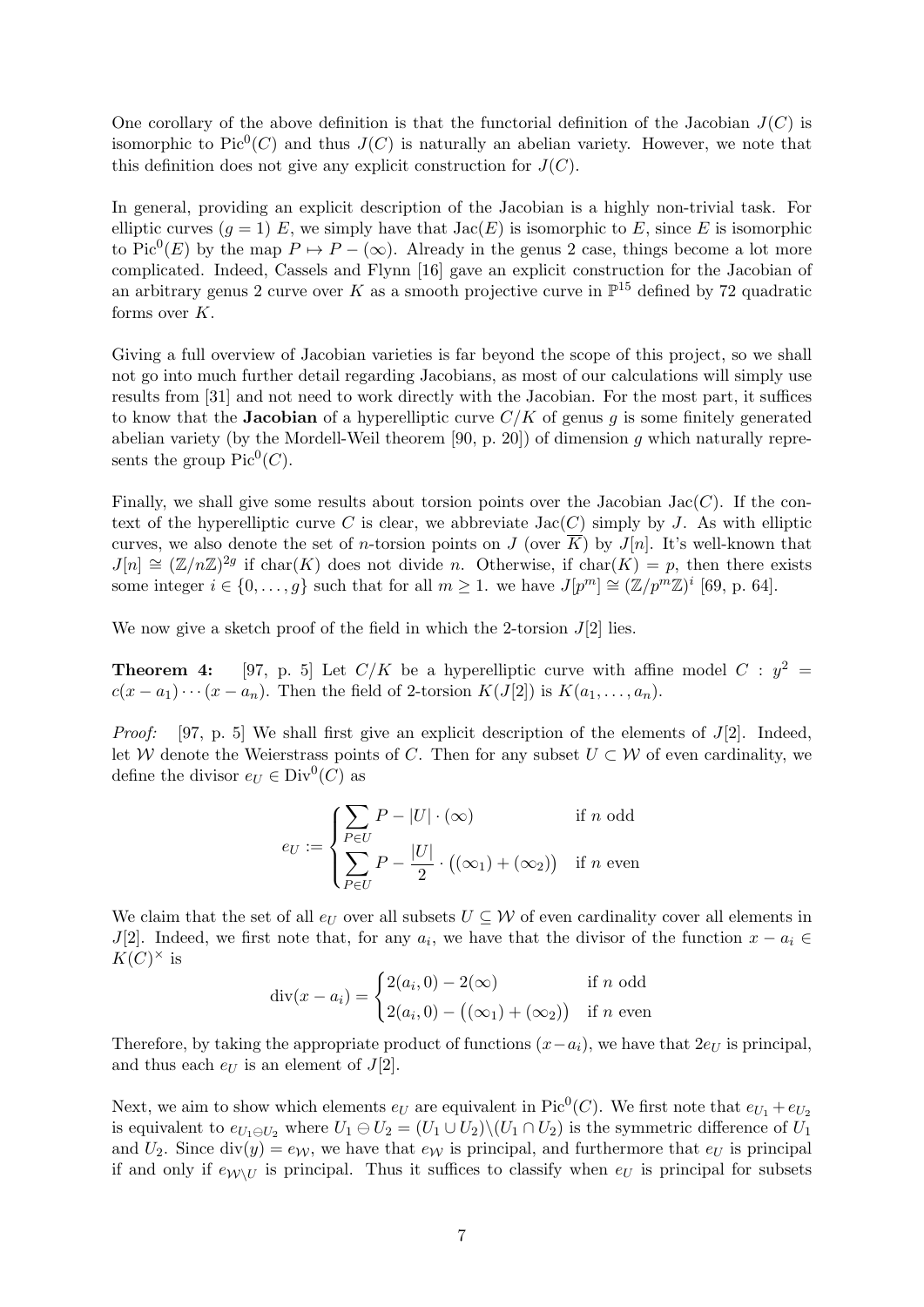$U \subset \mathcal{W}$  where  $|U| \leq g$ .

Now let  $U \subset W$  be non-empty and  $|U| \leq g$ . Assume for contradiction that  $e_U = \text{div}(g)$  for some function  $g \in K(C)^{\times}$ . By definition of  $e_U$ , g cannot have any poles at any affine (i.e. non-infinite) point in  $C$ , thus  $g$  is some polynomial in  $x$  and  $y$ . Furthermore, noting that the divisor of poles of y has degree n, and the divisors of poles of g has degree  $|U| \leq g = \frac{n-1}{2}$  $\frac{-1}{2}$ , this implies g must be a polynomial only in x. As U non-empty, we have for some  $(a_i, 0) \in U$ , that  $g(a_i) = 0$  and so  $(x - a_i)$  divides g. However, since  $\text{ord}_{(a_i,0)}(x - a_i) = 2$ , this implies that  $g/(x-a_i)$  must have some pole on the affine part of C, which yields a contradiction.

By the above argument, this proves that we have a unique distinct divisor  $e_U$  in Pic<sup>0</sup>(C) for every partition of W into two even subsets. As there are  $2^{2g}$  such partitions, and  $|J[2]| = 2^{2g}$ , this finally implies that all elements of  $J[2]$  are represented by divisors of the form  $e_U$ . Therefore,  $K(J[2]) \subseteq K(a_1,\ldots,a_n)$ .

For the other inclusion, one can show that the only permutation in the Galois group Gal( $K(a_1, \ldots, a_n)/K$ ) which fixes every partition of W into two even subsets is the identity [97, p. 6], assuming  $n \neq 4$ . This therefore proves the other inclusion, and thus the claim holds.  $\Box$ 

We shall also state without proof an analogous result for the four-torsion  $J[4]$ . This will be useful when proving Theorem 22 in a later section.

**Theorem 5:** [97, p. 7] Let  $C/K$  be a hyperelliptic curve with affine model  $C : y^2 = c(x$  $a_1\cdots (x-a_n)$ . Then the field of 4-torsion  $K(J[4])$  is

$$
K(J[4]) = \begin{cases} K(J[2])\Big(\zeta_4, \ \{\sqrt{a_i - a_j}\}_{1 \le i,j \le n}\Big) & \text{if } n \text{ odd} \\ K(J[2])\Big(\zeta_4, \ \{\sqrt{a_i - a_j}\prod_{\substack{1 \le \ell \le n-1 \\ \ell \ne i,j}} \sqrt{a_\ell - a_n}\}_{1 \le i,j \le n}\Big) & \text{if } n \text{ even} \end{cases}
$$

Before moving on to cluster pictures, it's worth mentioning the following definition, which will allow us to classify the various Jacobians seen in a later section:

**Definition 6:** Let  $C/K$  be a hyperelliptic curve of genus g with its associated Jacobian Jac(C). Then we say that  $Jac(C)$  is split (over K) if there exist abelian varieties  $A_1$  and  $A_2$ over K of lower dimension than g, such that  $Jac(C)$  is isogenous (over K) to  $A_1 \times A_2$ .

Otherwise, we say the Jacobian is **simple** (over  $K$ ). Furthermore, if there do not exist abelian varieties  $A_1, A_2$  over  $\overline{K}$  such that  $Jac(C)$  is isogenous (over  $\overline{K}$ ) to  $A_1 \times A_2$ , then we say that the Jacobian is geometrically simple.

Specifically, if  $C/K$  is a genus 2 curve, then  $Jac(C)$  splits exactly when it's isogenous to  $E_1 \times E_2$ for some two elliptic curves  $E_1, E_2$  over K.

It's worth also mentioning the following theorem, which in some cases allows us to easily identify when the Jacobian of a genus 2 curve  $C$  is split:

**Theorem 7:** [16, p. 155] Let  $C/K$  be a genus 2 curve, and assume it has a model of the form

$$
y^2 = ax^6 + bx^4 + cx^2 + d.
$$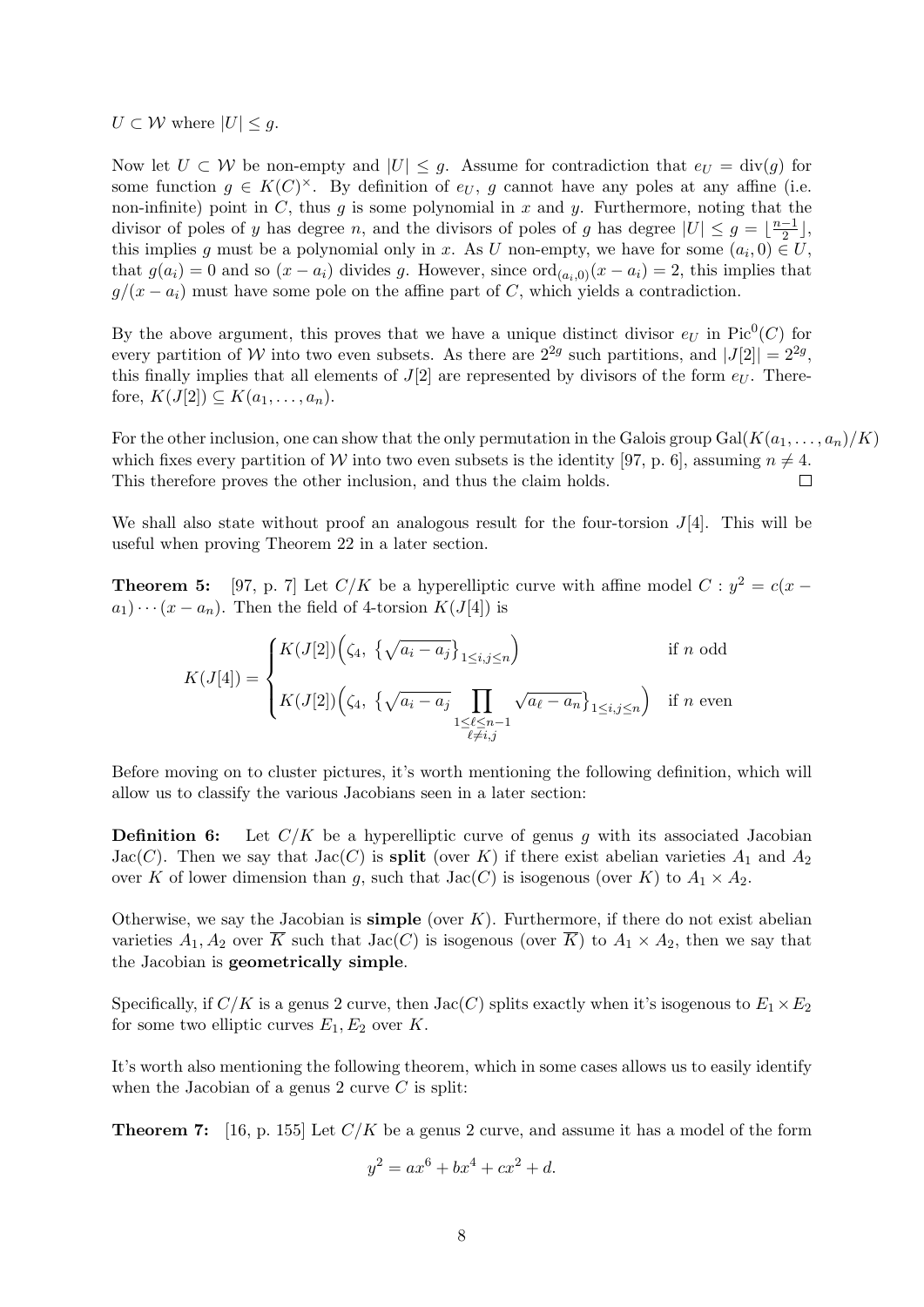Then the Jacobian Jac(C) is isogenous to the product of the two elliptic curves  $E_1/K$  and  $E_2/K$ given by

$$
E_1: y^2 = ax^3 + bx^2 + cx + d, \text{ and}
$$
  

$$
E_2: y^2 = dx^3 + cx^2 + bx + a.
$$

We further note that this also gives an alternative way to calculate the rank, since we have that rank $(\text{Jac}(C)) = \text{rank}(E_1) + \text{rank}(E_2)$ . A proof of this theorem can be found in Cassels-Flynn [16, p. 155].

#### Cluster pictures

We shall finally introduce the main machinery which we'll use to study the reduction of hyperelliptic curves. For a given hyperelliptic curve  $C$  over  $K$ , we consider the notion of *cluster* pictures, introduced by Dokchitser, Dokchitser, Maistret, Morgan [31].

**Definition 8:** [30, p. 2] Let  $g \geq 2$ , and let  $C/K$  be a hyperelliptic curve of genus g given by

$$
y^{2} = f(x) = c(x - a_{1})(x - a_{2}) \cdots (x - a_{n})
$$

where  $n \in \{2g+1, 2g+2\}$ . Let  $\mathcal{R} = \{a_1, \ldots, a_n\}$  denote the set of roots of f, with  $\mathcal{P}(\mathcal{R})$  being the power set of  $\mathcal R$ . Let  $\mathfrak p$  be an odd prime in K, and let  $v_{\mathfrak p}$  denote the discrete normalised p-adic valuation induced by **p**. We define the **cluster picture**  $\Sigma_p \subset \mathcal{P}(\mathcal{R})$  associated to C (with respect to  $\mathfrak{p}$ ) as the following set:

$$
\Sigma_{\mathfrak{p}} := \{ \mathfrak{s} \in \mathcal{P}(\mathcal{R}) \mid \forall x \in \mathfrak{s}, \, v_{\mathfrak{p}}(x - z) \ge d \text{ for some } z \in \overline{K}, d \in \mathbb{Q} \}
$$

i.e. these are simply the subsets of  $R$  which are cut out by bounded p-adic discs in K.<sup>5</sup>

We also define the **depth**  $d_{\mathfrak{s}}$  of a cluster  $\mathfrak{s}$  as

$$
d_{\mathfrak{s}} := \min_{r,r' \in \mathfrak{s}} v_{\mathfrak{p}}(r - r')
$$

(i.e. the maximal valuation which cuts out  $\mathfrak{s}$ ) and furthermore define  $\nu_s$  as

$$
\nu_s := v_p(c) + \sum_{r \in \mathcal{R}} d_{r \wedge s}
$$

We easily note that  $\Sigma_{\mathfrak{p}}$  will always contain all the singleton elements  $\{r_i\}$  for all  $r_i \in \mathcal{R}$ , as well as the entire set of roots  $\mathcal{R}$ . If  $\Sigma_{\mathfrak{p}}$  consists of only these elements, we say that the cluster picture at p is trivial.

We call a cluster  $\mathfrak s$  odd (resp. even) if  $|\mathfrak s|$  is odd (resp. even). We call  $\mathfrak s$  principal if  $|\mathfrak s| \geq 3$ except if either  $\mathfrak{s} = \mathcal{R}$  is even and has exactly two children, or if s has a child of size 2g.

The remarkable property of cluster pictures (and why it's so useful) is that, for any hyperelliptic curve  $C/K$ , it provides a very simple way of easily reading off the reduction type of C as well as  $Jac(C)$  at any odd prime  $\mathfrak{p}$ .

<sup>&</sup>lt;sup>5</sup>Strictly speaking, the extension of the p-adic valuation from K to  $K(J(2))$  is not uniquely determined if p is not totally ramified in  $K(J[2])/K$ , however choosing a different valuation simply corresponds to constructing  $\Sigma_p$  over  $\sigma(\mathcal{R})$  for some  $\sigma \in \text{Gal}(K(\mathcal{R})/K)$ , and thus yields an isomorphic cluster picture.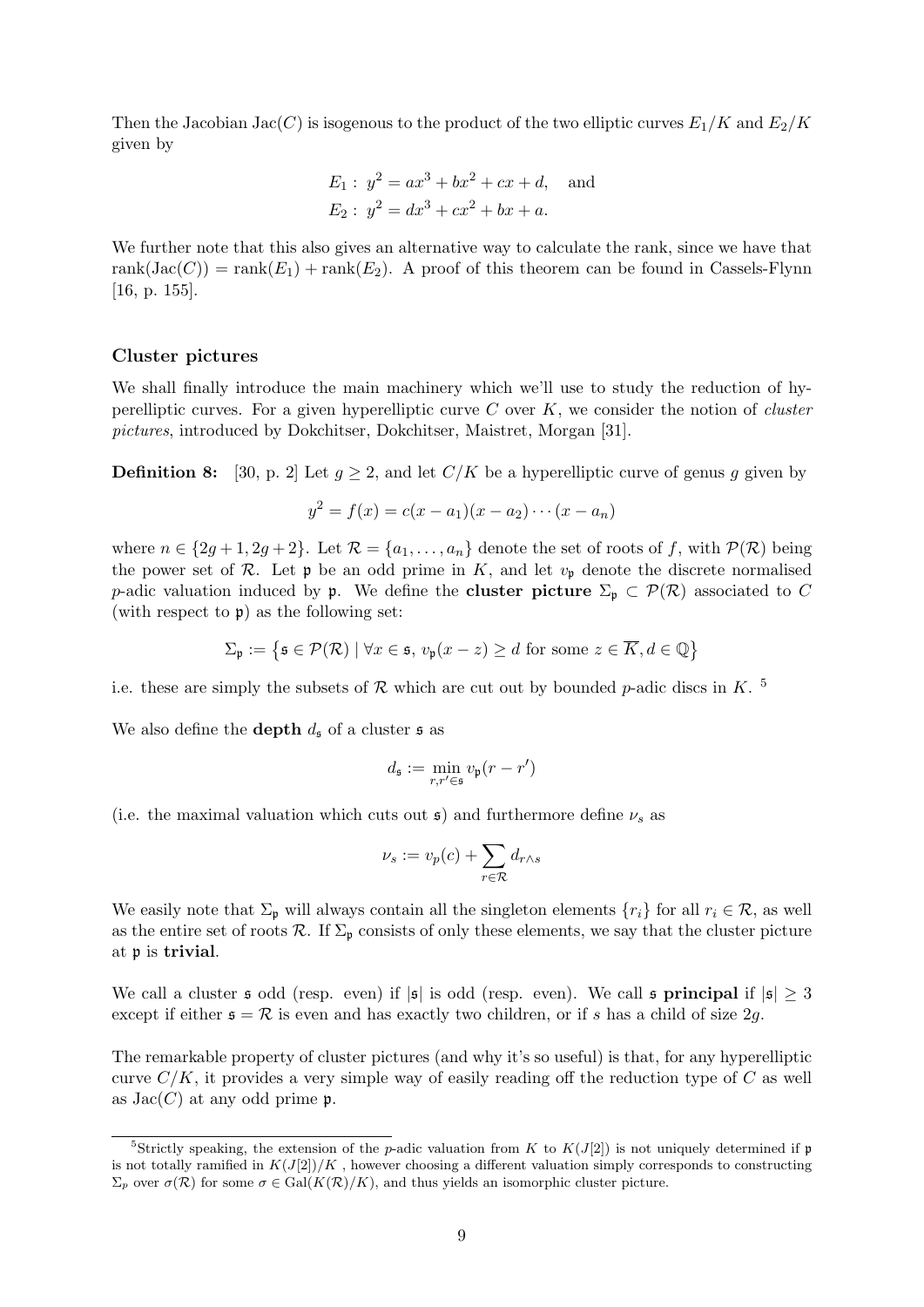We now partially restate the main theorem given in [30]:

**Theorem 9:** [30, p. 4] Let  $C/K$  be a hyperelliptic curve of genus q, and let p be an odd prime in K. Then we can read off the reduction type of C at  $\mathfrak p$  using  $\Sigma_{\mathfrak p}$  as follows:

- (i) C has potentially good reduction at  $\mathfrak p$  if and only if  $\Sigma_{\mathfrak p}$  has no proper clusters of size  $\langle 2g+1\rangle$ (i.e.  $\Sigma_p$  is either trivial, or consists of a single non-trivial cluster of size  $2g + 1$ )
- (ii) Assuming C has potentially good reduction at  $p$ , it then furthermore has good reduction at p, if  $K(\mathcal{R})/K$  is unramified at p and  $v_s \in 2\mathbb{Z}$  for the unique principal cluster.
- (iii) Jac(C) has potentially good reduction at  $\mathfrak p$  if and only if all clusters  $s \neq \mathcal R$  in  $\Sigma_{\mathfrak p}$  is odd.
- (iv) Furthermore, Jac(C) has good reduction at  $\mathfrak p$  if and only if  $K(\mathcal R)/K$  is unramified and  $v_{\mathfrak{s}} \in 2\mathbb{Z}$  for all principal clusters.

We now illustrate applying this theorem to the following example of a genus 2 curve over  $\mathbb{Q}$ :

**Example 10:** Let  $C/\mathbb{Q}$  be a genus 2 curve given by <sup>6</sup>

$$
y^2 = 6x^6 - 13x^5 + 27x^4 - 28x^3 + 27x^2 - 13x + 6
$$
 (6)

By factorising the right hand side of (6), we obtain  $y^2 = (x^2 - x + 1)(2x^2 - x + 2)(3x^2 - 2x + 3)$ , and therefore the Weierstrass points of C can be presented as

$$
y^2 = 6(x - a_1)(x - a_2) \cdots (x - a_6)
$$

where

$$
a_1 = \frac{1+i\sqrt{3}}{2}
$$
,  $a_2 = \frac{1-i\sqrt{3}}{2}$ ,  $a_3 = \frac{1+i\sqrt{15}}{4}$ ,  $a_4 = \frac{1-i\sqrt{15}}{4}$ ,  $a_5 = \frac{1+2i\sqrt{2}}{3}$ ,  $a_6 = \frac{1-2i\sqrt{2}}{3}$ ,

Therefore, a splitting field can be obtained as the degree 8 extension  $K = \mathbb{Q}(\sqrt{\mathbb{Q}})$  $\overline{-2},$  $\overline{-3},$ 5). We note that the ideals  $(2), (3), (5)$  ramify into two prime factors each:

$$
(2) = \mathfrak{p}_2^2 \cdot \mathfrak{q}_2^2, \qquad (3) = \mathfrak{p}_3^2 \cdot \mathfrak{q}_3^2, \qquad (5) = \mathfrak{p}_5^2 \cdot \mathfrak{q}_5^2
$$

Let's now consider calculating the cluster picture at the prime  $p = 3$ . We can therefore without loss of generality extend the 3-adic valuation to K using  $\mathfrak{q}_3$ . We therefore notice the following valuations between the roots  $a_i$ : Note that  $(a_1 - a_2) = (i\sqrt{3}) = \mathfrak{p}_3 \mathfrak{q}_3$ , and thus  $v_3(a_1 - a_2) = \frac{1}{2}$ .

Similarly, we note  $(a_3 - a_4) = (\frac{i\sqrt{15}}{2})$  $\frac{(15)}{2}$ , which also has 3-adic valuation of 1/2. Indeed, we can tabulate the the differences between each of the roots  $a_1, \ldots, a_6$ :

|       | $a_1$            | a <sub>2</sub>                                       | $a_3$            | $a_4$                                              | $a_5$                                     | $a_6$                                                                       |
|-------|------------------|------------------------------------------------------|------------------|----------------------------------------------------|-------------------------------------------|-----------------------------------------------------------------------------|
| $a_1$ | $\boldsymbol{0}$ | $\mathfrak{p}_3\mathfrak{q}_3$ $\mathfrak{p}_2^{-2}$ |                  | $\mathfrak{q}_2^{-2}$                              | $\mathfrak{p}_3^{-2}$                     | $\mathfrak{q}_3^{-2}$                                                       |
| $a_2$ |                  | $\boldsymbol{0}$                                     | $p_2^{-2}$       | $\mathfrak{q}_2^{-2}$                              | $p_3^{-2}$                                | $q_3^{-2}$                                                                  |
| $a_3$ |                  |                                                      | $\boldsymbol{0}$ | $-p_2^{-2}q_2^{-2}p_3q_3p_5q_5$ $p_2^{-2}p_3^{-2}$ |                                           | $p_2^{-2}q_3^{-2}$                                                          |
| $a_4$ |                  |                                                      |                  | $\overline{0}$                                     | $\mathfrak{q}_2^{-2} \mathfrak{p}_3^{-2}$ | $q_2^{-2}q_3^{-2}$                                                          |
| $a_5$ |                  |                                                      |                  |                                                    | $\overline{0}$                            | $\mathfrak{p}_2^5 \mathfrak{q}_2^5 \mathfrak{p}_3^{-2} \mathfrak{q}_3^{-2}$ |
| $a_6$ |                  |                                                      |                  |                                                    |                                           | 0                                                                           |

Table 3: Factorisation of the ideals  $(a_i - a_j)$  (i.e. up to units)

 $6$ This is the genus 2 curve 2880.c.368640.1 given on the LMFDB: https://www.lmfdb.org/Genus2Curve/ Q/2880/c/368640/1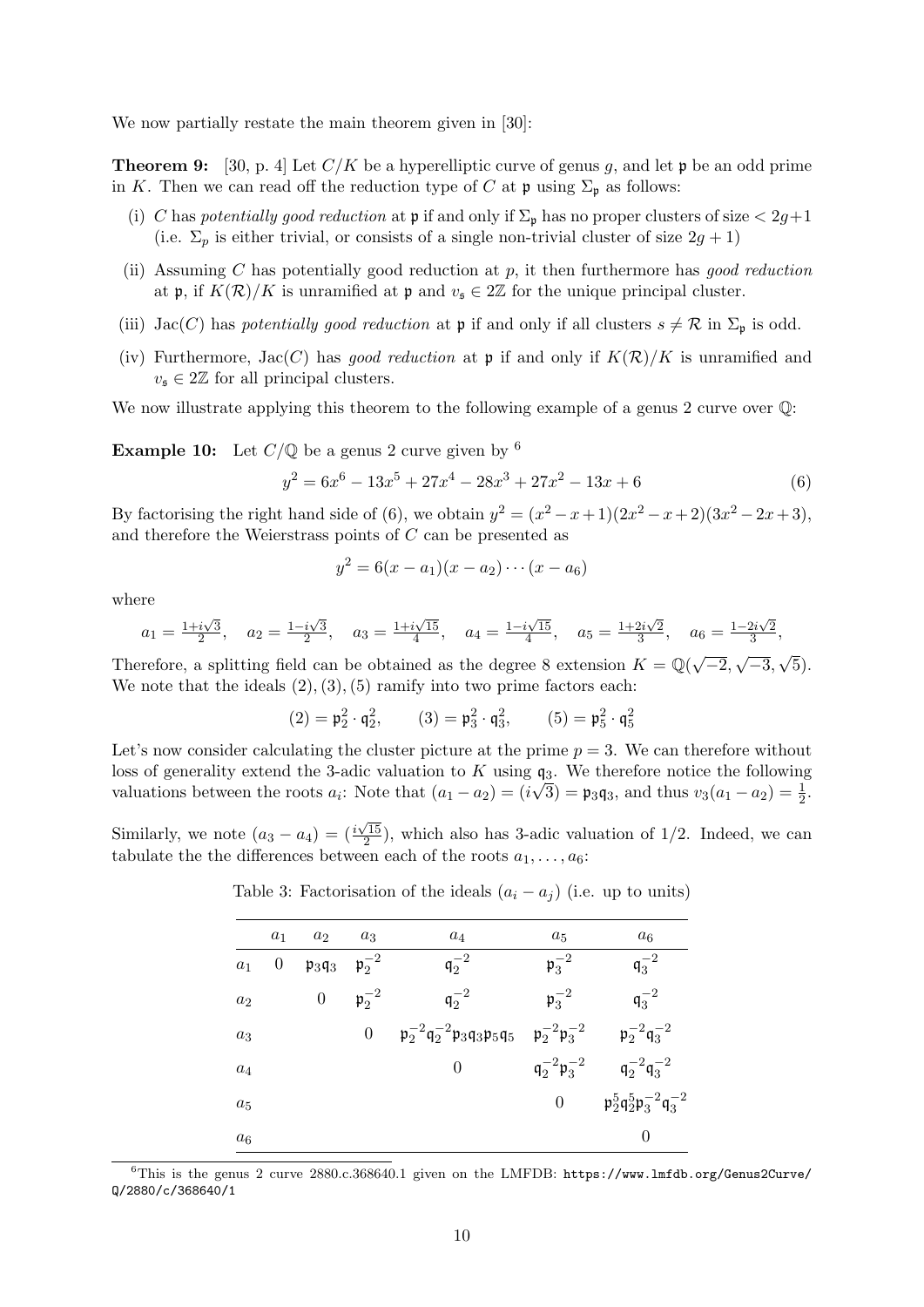From the above table, we note that 3-adic valuation, is at least  $-1$  for any difference  $a_i - a_j$ , thus the depth of the cluster around all roots is −1. Furthermore, we'll have a cluster of size 5 around all the roots except  $a_6$ , and finally we'll have two twin clusters around  $\{a_1, a_2\}$ , and  ${a_3, a_4}$  of depth 1/2. This yields the following cluster picture  $\Sigma_3$ :



Figure 1: Cluster picture  $\Sigma_3$  for the genus 2 curve C given in (6).

Note that, if we chose to extend the 3-adic valuation to  $\mathfrak{p}_3$  instead of  $\mathfrak{q}_3$ , this would yield an isomorphic cluster with  $a_5$  and  $a_6$  swapped.

Using the above Theorem 9, we can show that determining whether a curve  $C$  or its Jacobian  $Jac(C)$  has (potentially) good reduction can be done purely by analysing the p-adic valuations of differences between the roots:

**Proposition 11:** Let  $C/K$  be a hyperelliptic curve, given in the form

$$
y^{2} = cx(x-1)(x - \lambda_{1}) \dots (x - \lambda_{2g-1}).
$$

Let  $\mathfrak p$  be an odd prime of K. Then C has potentially good reduction at  $\mathfrak p$  if and only if we have  $v_p(\lambda_i) = v_p(\lambda_i - 1) = 0$  for all  $i \in 1, \ldots, 2g - 1$ , and  $v_p(\lambda_i - \lambda_j) = 0$  for all distinct  $i, j \in \{1, \ldots, 2g - 1\}$ . (i.e. the values  $\lambda_i, \lambda_i - 1, \lambda_i - \lambda_j$  are all p-units)

*Proof:* Let  $C/K$  be given in the above form, and let  $\mathcal R$  denote the Weierstrass points, i.e.  $\mathcal{R} := \{0, 1, \lambda_1, \ldots, \lambda_{2g-1}\}.$  Then by Theorem 9, since  $|\mathcal{R}| = 2g + 1$ , we have that C has potentially good reduction at  $\mathfrak p$  if and only if  $\Sigma_{\mathfrak p}$  is trivial.

Note that  $\Sigma_p$  is trivial if and only if  $v_p(r_i - r_j)$  is constant over all distinct pairs  $r_i, r_j \in \mathcal{R}$ . However, since  $v_p(1-0) = 0$ , this implies that  $v_p(\lambda_i) = v_p(\lambda_i - 1) = 0$  for all i, and that  $v_p(\lambda_i - \lambda_j) = 0$  for all i, j, which yields the result.  $\Box$ 

This immediately yields the following corollary:

**Corollary 12:** Let K be a number field, and let S be a finite set of primes of K, and assume that S consists of all even primes of K. Let  $\mathcal{O}_S^{\times}$  $\int_{S}^{\infty}$  denote the set of S-units in K. Then for a given hyperelliptic curve  $C/K$  of the above form, C has potentially good reduction outside S if and only if  $\lambda_i$  and  $\lambda_i - 1$  are in  $\mathcal{O}_S^{\times}$  $\mathcal{S}_S^{\times}$ , and if  $\lambda_i - \lambda_j$  are in  $\mathcal{O}_S^{\times}$  $^{\times}_S$  .

This therefore gives us an effective procedure to list the Rosenhain normal forms of all hyperelliptic curves  $C$  over a given number field  $K$ , with potentially good reduction outside a finite set of prime S. It relies purely on (i) determining all number fields having bounded degree and discriminant, as well as (ii) solving S-unit equations over these fields:

1. Initialise a list A of all such curves.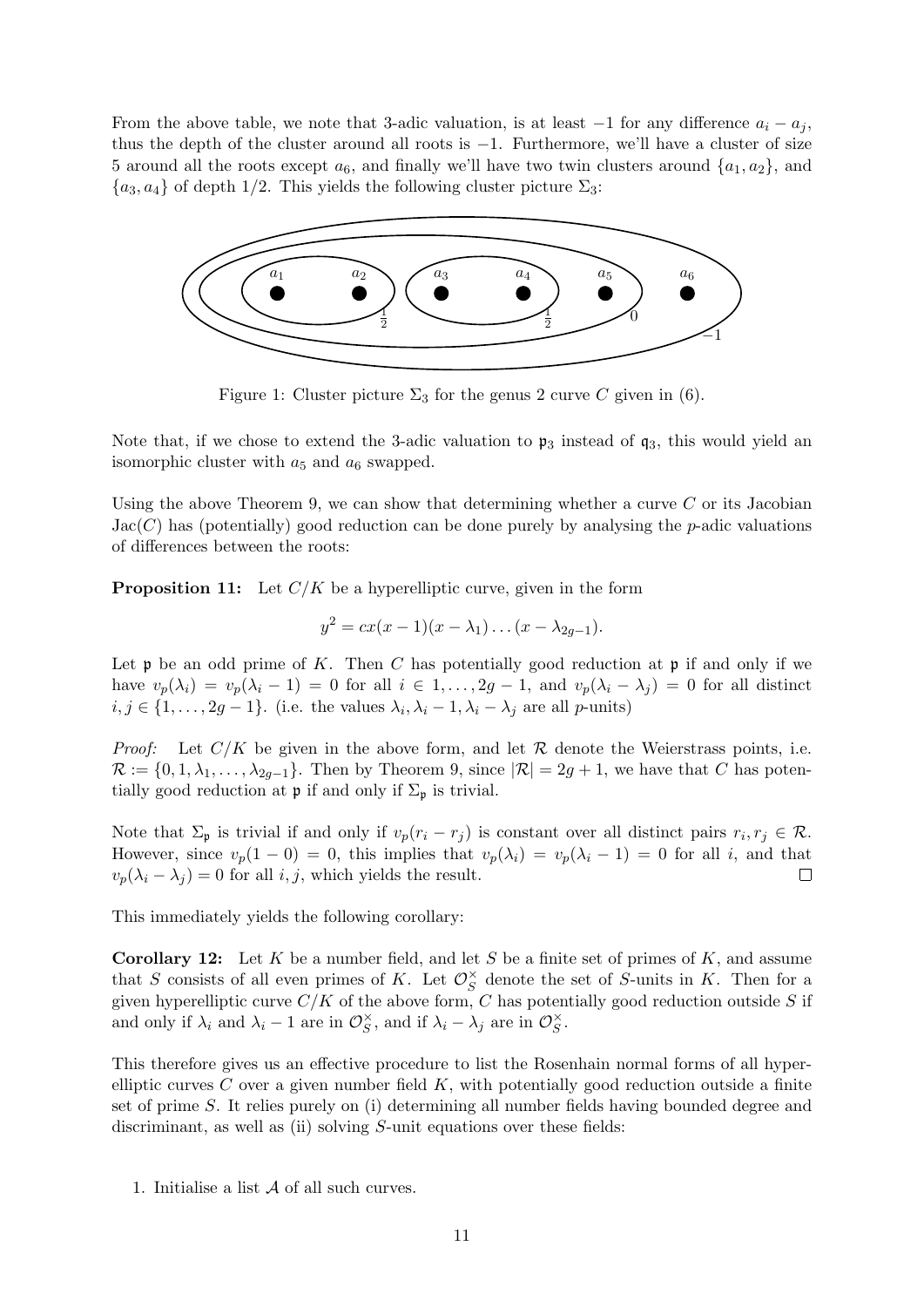- 2. Compute a list  $\mathcal F$  all fields  $L/K$  which are unramified outside S, with degree  $d = [L : K]$ at most  $(2g + 1)!$  as follows:
	- (a) Use [71, p. 203] to show that any such field must have discriminant dividing the ideal  $\prod_{i} \mathfrak{p}^{d(d+1)}$ . This yields a finite number of possible discriminants for L.  $\mathfrak{p{\in}}S$
	- (b) For each possible discriminant, do a Hunter search [18, p. 445] to compute all possible number fields with degree d and given discriminant.
- 3. For each  $L$  in  $\mathcal{F}$ , do the following:
	- (a) Enumerate all solutions  $(\lambda_1, \ldots, \lambda_{2q+1})$  to the  $2q-1$  S-unit equations:

 $\lambda_1 + \mu_1 = 1, \quad \dots, \quad \lambda_{2g-1} + \mu_{2g+1} = 1, \quad \lambda_i, \mu_i \in \mathcal{O}_S^{\times}$ 

such that  $\lambda_i - \lambda_j \in \mathcal{O}_S^{\times}$  for all  $i, j \in \{1, ..., 2g - 1\}.$ 

- (b) For each solution  $(\lambda_1, \ldots, \lambda_{2g+1})$ , construct the curve  $C/L$  of the form  $C : y^2 =$  $x(x-1)(x-\lambda_1)\ldots(x-\lambda_{2g-1}).$
- (c) If  $C \cong C^{\sigma}$  for all  $\sigma \in \text{Gal}(L/K)$ , then C can be defined over K, and so we add C to A.

This therefore gives an effective procedure to find all possible Rosenhain normal forms of hyperelliptic curves, and thus all possible  $\overline{K}$ -isomorphism classes. However, to translate this into a complete list of K-isomorphism classes requires some more technical details, which we defer (in the genus 2 case over  $\mathbb{Q}$ ) to a later section.

It's easy to note that, as there are only finitely many solutions to any given S-unit equation, we have the following corollary:

**Corollary 13:** For a given number field K, finite set of primes S, and genus q, there are only finitely many hyperelliptic curves  $C/K$  of genus g with potentially good reduction outside S. Moreover, these curves can be effectively computed, as given in the above algorithm.

We now present a theorem which yields a lower bound on the number of bad primes for a given genus g:

**Theorem 14:** Let C be a hyperelliptic curve with Weierstrass points in  $K$ . Then C cannot have potentially good reduction at any odd prime  $\mathfrak{p}$  such that  $N_{K/\mathbb{Q}}(\mathfrak{p}) \leq 2g$ .

*Proof:* Let  $C$  be given by its Rosenhain normal form:

$$
y^2 = x(x-1)(x-\lambda_1)\cdots(x-\lambda_{2g-1})
$$

and let **p** be a prime ideal of K such that the norm satisfies  $N(\mathfrak{p}) \leq 2g$ .

We have by Theorem 11 that  $\lambda_1, \ldots, \lambda_{2g-1}$  must all be p-units. Furthermore, note that each of the roots  $0, 1, \lambda_1, \ldots, \lambda_{2q-1}$  must yield distinct values under the reduction map  $\mathcal{O}_K \to \mathcal{O}_K/\mathfrak{p}$ . However, this is a contradiction if  $2g + 1 > N(\mathfrak{p})$ , noting that the size of the residue field  $\mathcal{O}_K/\mathfrak{p}$ is  $N(\mathfrak{p})$ .  $\Box$ 

It's furthermore clear that the above inequality is tight, since given any  $\mathfrak{p}$  with  $N(\mathfrak{p}) > 2g$ , we can simply let  $0, 1, \lambda_1, \ldots, \lambda_{2g-1}$  be some distinct representative elements in the residue ideal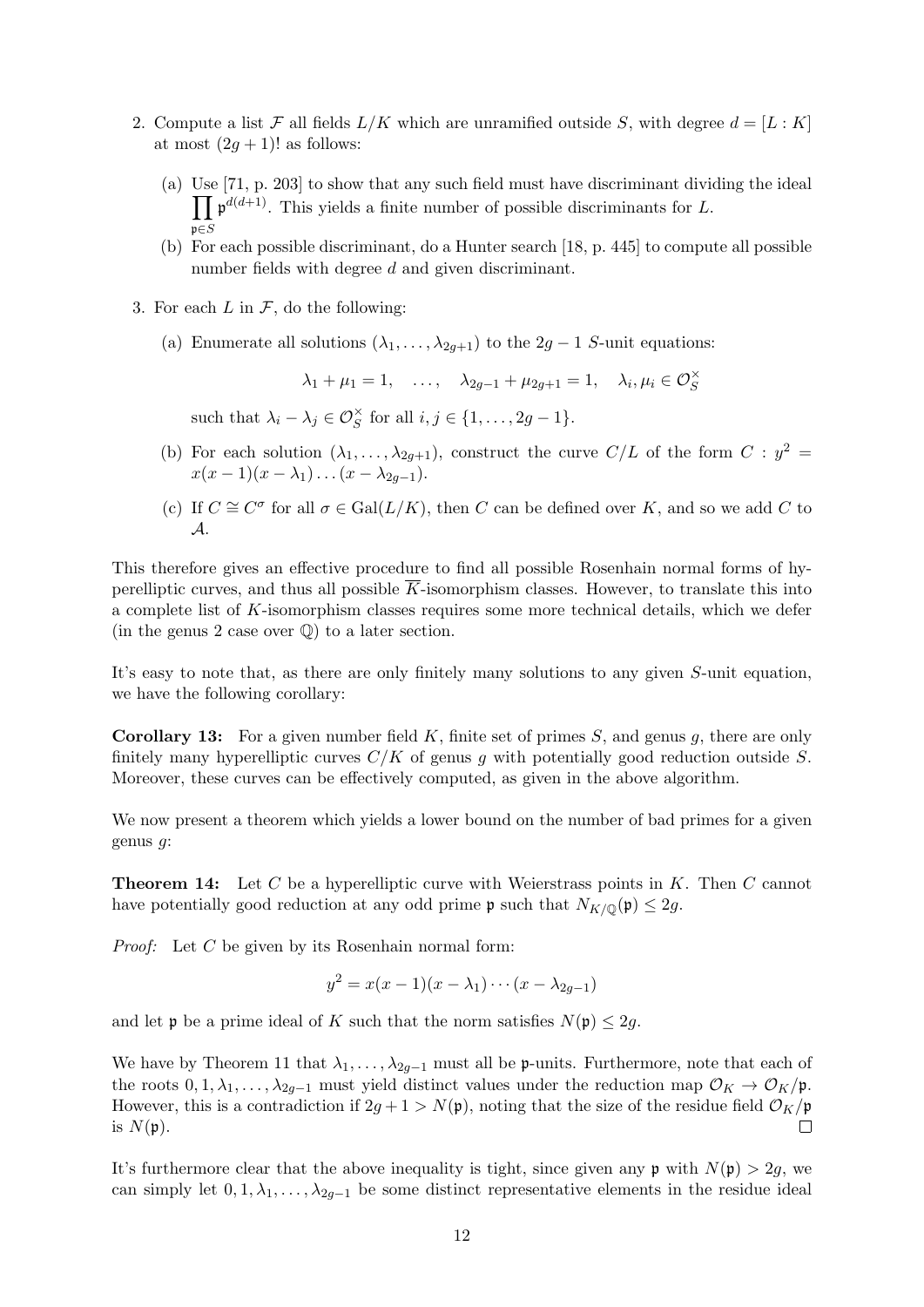to yield an example of a curve  $C$  with good reduction at  $\mathfrak{p}$ .

Unfortunately, it doesn't seem as easy to derive a similarly simple necessary and sufficient condition for the Jacobian Jac(C) to have potentially good reduction at  $\mathfrak{p}$ , other than restating Theorem 9. This is a matter which we shall investigate in more detail in a later section.

We shall now restrict our attention to the specific case where  $C$  is a hyperelliptic curve over  $\mathbb{Q}$ , with all of its Weierstrass points in Q.

### Hyperelliptic curves with rational Weierstrass points

Firstly, it's worth stating the application of Theorem 14 to the rational case:

Corollary 15: Let C be a hyperelliptic curve with rational Weierstrass points. Then C cannot have potentially good reduction at any odd prime  $p \leq 2g$ .

Note that this clearly implies that no genus 2 hyperelliptic curve with rational Weierstrass points has potentially good reduction at 3. As no such curve has potentially good reduction at  $p = 2$  either, we note that this therefore yields a quick proof of the following result from Box and Le Fourn [11]:

**Corollary 16:** [11, p. 3] There is no genus 2 hyperelliptic curve C over  $\mathbb{O}$  such that all Weierstrass points of C are rational and C has potentially good reduction at all but one of the primes.

Already, this illustrates the versatility of cluster pictures by easily proving not just the above corollary, but a generalisation for hyperelliptic curves of any genus g over arbitrary number fields K.

Of course, we remark that the above is not true for genus 2 curves over  $\mathbb O$  with non-rational Weierstrass points. For example  $y^2 = x(x-1)(x+1)(x-i)(x+i)$  does have good reduction at  $p=3$ .

Note that this immediately implies that there are only finitely many hyperelliptic curves of genus g with rational Weierstrass points having potentially good reduction outside at most  $\pi(2q) - 1$  odd primes. However, we can go one step further:

**Theorem 17:** There are only finitely many hyperelliptic curves of genus  $g$  with rational Weierstrass points having potentially good reduction outside at most  $\pi(2q)$  odd primes.

*Proof:* Let  $C/\mathbb{Q}$  be a hyperelliptic curve of genus g given in Rosenhain normal form  $C : y^2 =$  $x(x-1)(x-\lambda_1)\cdots(x-\lambda_{2q-1})$  with rational Weierstrass points. By Corollary 15, C cannot have potentially good reduction at any odd primes less than 2q. Now assume C has potentially good reduction outside exactly  $\pi(2g)$  odd primes S.

Thus, S must consist of all primes below 2g, plus one additional prime p. Now by Theorem 11, we must have that  $\lambda_1, \lambda_2, \lambda_1 - 1, \lambda_2 - 1$  and  $\lambda_1 - \lambda_2$  are all S-units. Therefore, by Lemma 28, there are only finitely many possible primes  $p$ , and thus by Corollary 13, there are only finitely many hyperelliptic curves with potentially good reduction outside S.  $\Box$ 

It's worth mentioning that at this stage, we are still unsure if there are only finitely many hyperelliptic curves of genus q having potentially good reduction outside  $r$  odd primes, for any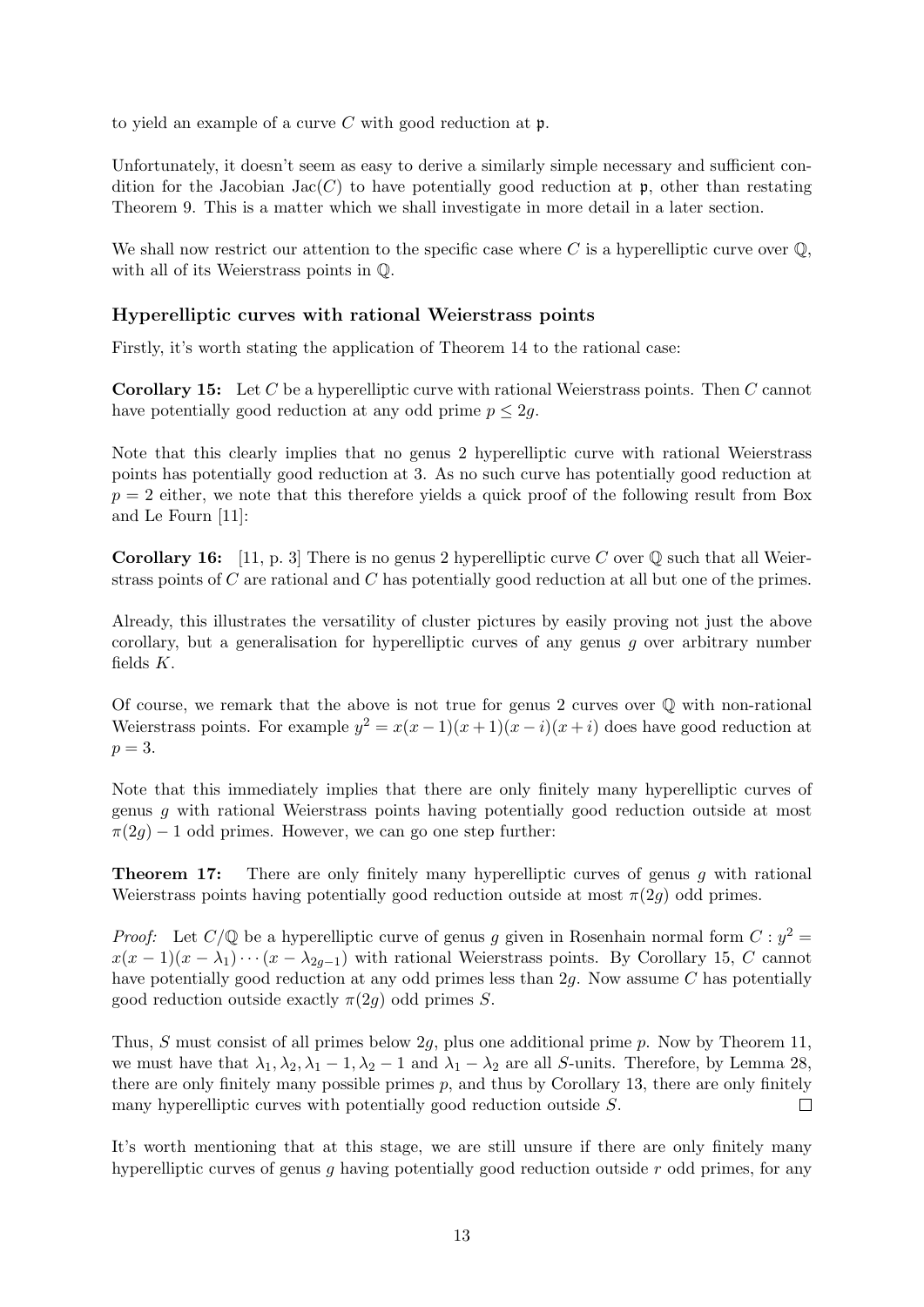$r > \pi(2g)$ .

We can illustrate the effectiveness of the above theorem by applying Lemma 28 concretely to the genus 2 case:

Theorem 18: Let C be a genus 2 hyperelliptic curve with rational Weierstrass points, having potentially good reduction outside  $S = \{2, 3, p\}$  for some prime  $p \geq 5$ . Then  $p \in$  $\{5, 7, 11, 13, 17, 73\}.$ 

Proof: This follows by effectively going through the computations in Lemma 28.  $\Box$ 

We also mention that for hyperelliptic curves  $C/\mathbb{Q}$  of genus 3 with rational Weierstrass points having potentially good reduction outside  $\{2, 3, 5, p\}$ , we've checked computationally that  $p \in$  $\{7, 11, 13, 17, 19, 23, 29, 41, 43, 53\}$  after an extensive search, although this hasn't been formally proven.

We now shift our attention to studying the Jacobian  $Jac(C)$  of hyperelliptic curves. We shall first show that, in general, there are far more curves with Jacobian having potentially good reduction outside a given set  $S$ , than curves themselves having potentially good reduction outside S.

**Proposition 19:** There are infinitely many (non-isomorphic over  $\overline{Q}$ ) genus 2 hyperelliptic curves C over  $\mathbb Q$  with rational Weierstrass points with  $Jac(C)$  having potentially good reduction outside {2}.

We note that this is in contrast to the elliptic case, where the above is not true.

*Proof:* Let  $r \geq 1$  be any positive integer, and consider the genus 2 curve  $C/\mathbb{Q}$  given by Rosenhain normal form  $\lambda_1 = 2^r + 1, \lambda_2 = \frac{2^r + 1}{2}$  $\frac{+1}{2}, \lambda_3 = 2^r.$ , i.e.

$$
C: y^{2} = x(x-1)(x - 2^{r} - 1)(x - \frac{2^{r} + 1}{2})(x - 2^{r})
$$

We now consider a few cases depending on each odd prime  $p$ .

• Case 1: p divides  $2^r + 1$ . Let  $d := v_p(\lambda_1) \geq 1$ . We clearly note that  $v_p(\lambda_2) = d$  and  $v_p(\lambda_1 - \lambda_2) = v_p(2^r + 1) = d$ , with all other valuations being 0. (noting that  $2^r + 1$  doesn't have any odd primes in common with  $2^r - 1$ ).

Therefore, the only non-trivial cluster is the cluster of size 3 formed by  $\{0, \lambda_1, \lambda_2\}$ .



Figure 2: Cluster picture  $\Sigma_p$  for primes p dividing  $2^r + 1$ .

• Case 2: p divides  $2^r - 1$ . Similarly, we let  $d := v_p(2^r - 1) \ge 1$ . Note that  $v_p(\lambda_3 - 1) =$  $v_p(2^r - 1) = d$  and  $v_p(\lambda_2 - \lambda_3) = d$ , with all other valuations being 0.

Therefore, the non-trivial cluster is the cluster of size 3 formed by  $\{1, \lambda_2, \lambda_3\}$ .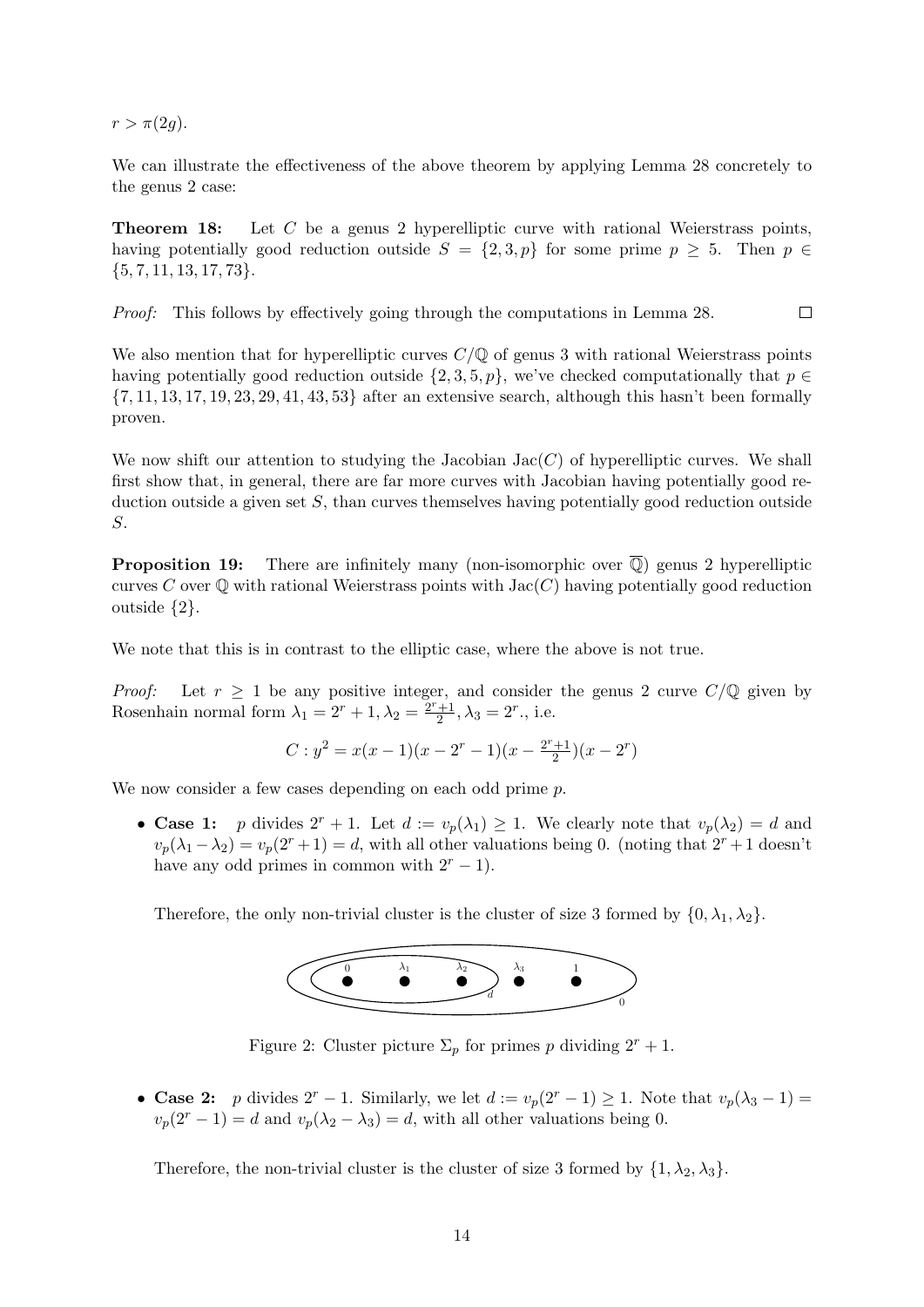

Figure 3: Cluster picture  $\Sigma_p$  for primes p dividing  $2^r - 1$ .

• Case 3: All other odd p. Clearly,  $v_p(\lambda_i) = v_p(\lambda_i - 1) = 0$ , and  $v_p(\lambda_i - \lambda_j) = 0$ , and thus the cluster picture  $\Sigma_p$  is trivial.

Therefore, in all cases, the cluster picture  $\Sigma_p$  only contains odd clusters, which proves that  $Jac(C)$  has potentially good reduction at all primes outside  $\{2\}$ .  $\Box$ 

We also remark that hyperelliptic curves of genus 3,4 and 5 with potentially good reduction outside  $\{2\}$  can easily be found, however we are still unsure if any such curves exist with genus  $\geq 6$ . In many cases, the numerical evidence suggests that constructions similar to those given in Theorem 19 seem to yield infinite families of curves, however it's certainly not trivial to prove these for higher genus.

For example, one can prove that there are infinitely many genus  $3$  curves  $C$  with rational Weierstrass points such that  $Jac(C)$  has potentially good reduction outside  $\{2\}$ , if one can prove that there are infinitely many triples of distinct primes  $(p, q, r)$  such that  $rad(p^2 - q^2) = rad(p^2 - r^2)$  $rad(q^2 - r^2).$ 

We now look at conditions for when the Jacobian itself has good reduction:

**Theorem 20:** Let  $C/K$  be a hyperelliptic curve in the form

$$
y^2 = cx(x-1)(x-\lambda_1)\cdots(x-\lambda_{2g-1})
$$

Then  $Jac(C)$  has good reduction at an odd prime p if and only if  $Jac(C)$  has potentially good reduction at p, and  $K(\mathcal{R})/K$  is unramified, and if  $v_p(\lambda_i)$ ,  $v_p(\lambda_i - 1)$  and  $v_p(\lambda_i - \lambda_j)$  all have the same parity as  $v_p(c)$ .

*Proof:* Let  $\Sigma_p$  be the cluster picture of C at p. By Theorem 9, to show that  $Jac(C)$  has good reduction at p, it suffices to show that  $\nu_{\mathfrak{s}}$  is even, for all principal clusters  $\mathfrak{s}$ .

Firstly, we note that since  $v_p(\lambda_i)$ ,  $v_p(\lambda_i - 1)$  and  $v_p(\lambda_i - \lambda_j)$  all have the same parity as  $v_p(c)$ , this implies the depths  $d_s$  of all principal clusters have the same parity as  $v_p(c)$ .

We can proceed by a standard inductive approach. Let s be a principal cluster of  $\Sigma_p$ . Let  $C_1$ denote the parent of  $\mathfrak{s}, C_2$  denote the parent of  $C_1$ , and so on, until we have  $C_n = \mathcal{R}$ , as shown in Figure 4. This therefore yields the following chain of clusters:

$$
\mathfrak{s} \subsetneq C_1 \subsetneq C_2 \subsetneq \cdots \subsetneq C_n = \mathcal{R}
$$

The calculation of  $\nu_{\mathfrak{s}}$  can therefore be given as

$$
\nu_{\mathfrak{s}} = v_p(c) + \sum_{r \in \mathcal{R}} d_{r \wedge s} = v_p(c) + \sum_{r \in \mathfrak{s}} d_{\mathfrak{s}} + \sum_{\substack{r \in C_1 \\ r \notin s}} d_{C_1} + \sum_{\substack{r \in C_2 \\ r \notin C_1}} d_{C_2} + \dots + \sum_{\substack{r \in C_n \\ r \notin C_{n-1}}} d_{C_n}
$$

Now as  $Jac(C)$  has potentially good reduction, this implies that all clusters  $\mathfrak s$  have odd size. Therefore, we note that, except for the first  $v_p(c_f)$  and  $\sum_{r \in s} d_s$ , each of the remaining sums contains an even number of terms, and therefore has even parity.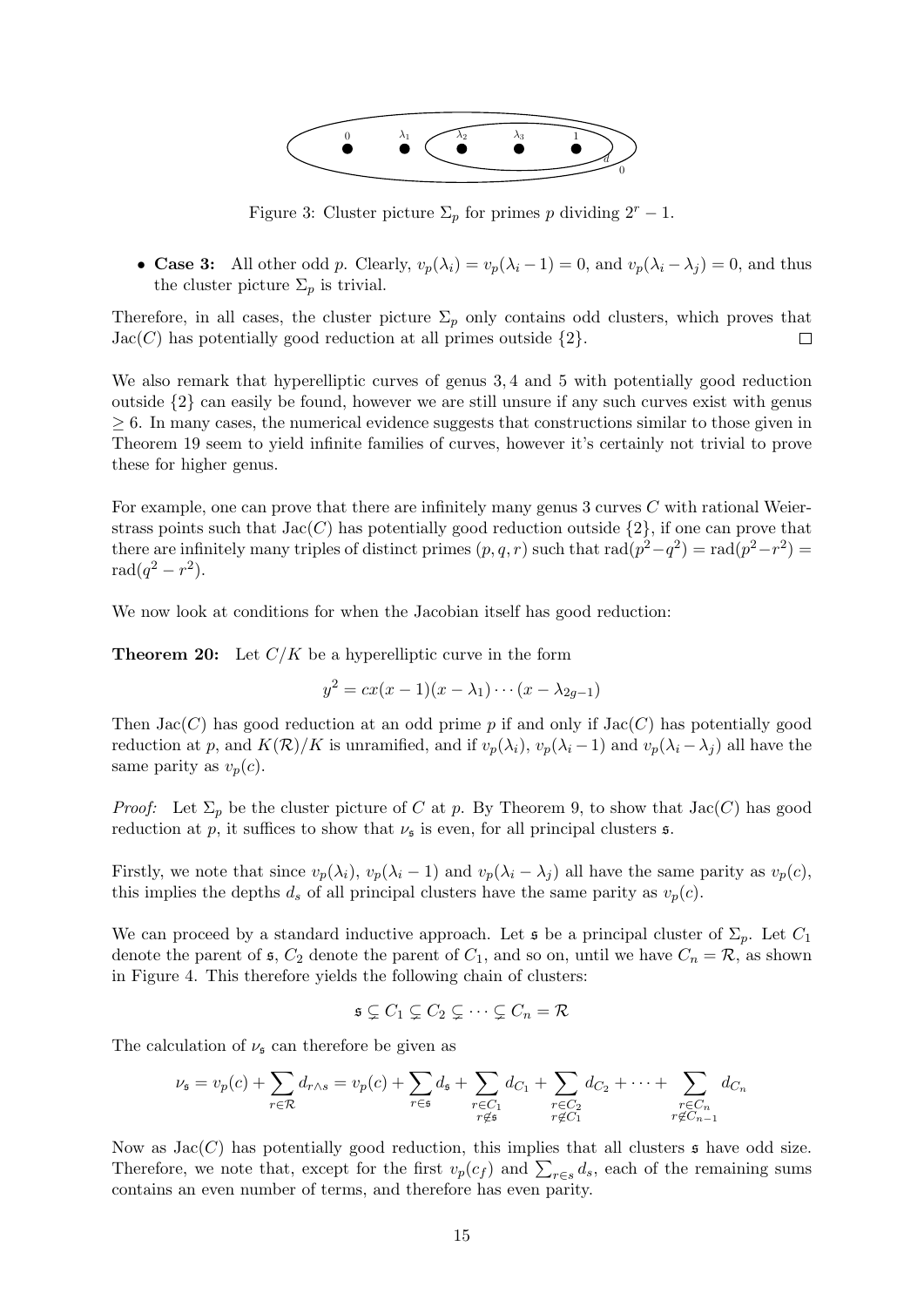Furthermore, as  $|\mathfrak{s}|$  odd, this implies the parity of the first sum is simply  $d_s$ . Finally, as  $d_s$  has the same parity as  $v_p(c_f)$ , this gives us

$$
\nu_s \equiv v_p(c_f) + d_s \equiv 0 \pmod{2}
$$

which proves the claim.



Figure 4: A chain of clusters  $\mathfrak{s} \subsetneq C_1 \subsetneq C_2 \subsetneq \cdots \subsetneq C_n$ .

Applying this to all odd primes  $p$ , we get the following immediate corollary:

**Corollary 21:** Let  $C/K$  be a hyperelliptic curve given as above. Then  $Jac(C)$  has good reduction outside S if and only if  $Jac(C)$  has potentially good reduction outside S, and  $K(\mathcal{R})/K$ unramified outside S, and such that  $\lambda_i, \lambda_i - 1$  and  $\lambda_i - \lambda_j$  are in  $c\mathcal{O}_S^{\times}$  $\iota_S^\times \cdot (K^\times)^2$ .

Finally, we show that there are no solutions in the case where  $g = 2$ ,  $K = \mathbb{Q}$  and  $S = \{2\}$ .

**Theorem 22:** Let  $C/\mathbb{Q}$  be a hyperelliptic curve with rational Weierstrass points. Then  $Jac(C)$ cannot have good reduction outside {2}.

*Proof:* Let  $a_1, a_2, \ldots, a_n$  be the rational Weierstrass points of C. By sending one of the roots to  $\infty$ , we may also assume that an affine model for C is  $y^2 = f(x)$  where  $f(x)$  is monic of degree 5. Now the main idea is to analyse the 4-torsion field  $\mathbb{Q}(J[4])$  where  $J = \text{Jac}(C)$ .

Firstly, since C has all rational Weierstrass points, this implies  $\mathbb{Q}(J[2]) = \mathbb{Q}$ . Furthermore, since Jac(C) has good reduction outside 2, then by Corollary 21, this implies that  $\sqrt{a_i - a_j}$  all since  $\text{Jac}(C)$  in<br>lie in  $\mathbb{Q}(i,\sqrt{2})$ .

Therefore, by Theorem 5, we have that  $\mathbb{Q}(J[4])$  is either  $\mathbb{Q}(i)$  or  $\mathbb{Q}(i,\sqrt{2})$ . Let  $K = \mathbb{Q}(J[4])$ . We now recall that the torsion subgroup  $C(K)_{\text{tors}}$  injects into  $J(\mathcal{O}_K/\mathfrak{p})$  for all primes p of good reduction for J, as noted in the Appendix of [47].

We shall assume for contradiction that J has good reduction specifically at  $p = 3$ . Considering we shall assume for contradiction that J has good reduction specifically at  $p = 3$ . Considering the two cases for K, if  $K = \mathbb{Q}(i)$ , then the ideal (3) is prime (3 is inert), otherwise if  $\mathbb{Q}(i, \sqrt{2})$ then (3) splits into two primes  $\mathfrak{p}_1 \mathfrak{p}_2$ . In either case, we note that the prime(s)  $\mathfrak{p}$  above 3 have norm  $N(\mathfrak{p})=9$ .

Thus by considering the 4-torsion over K, and noting that  $\#J[4] = \#(\mathbb{Z}/4\mathbb{Z})^4 = 256$ , this implies that 256 divides  $J(\mathcal{O}_K/\mathfrak{p})$  for the prime  $\mathfrak{p}$  lying above 3. However, by Weil's inequality, we have

$$
#J(\mathcal{O}_K/\mathfrak{p}) = N(\mathfrak{p})^2 + 1 + \sum_{i=1}^4 \alpha_i \le 82 + 4 \cdot 9 = 118,
$$

and thus, since 256 > 118, this contradicts the fact that  $C(K)_{\text{tors}}$  injects into  $J(\mathcal{O}_K/\mathfrak{p})$ .  $\Box$ 

 $\Box$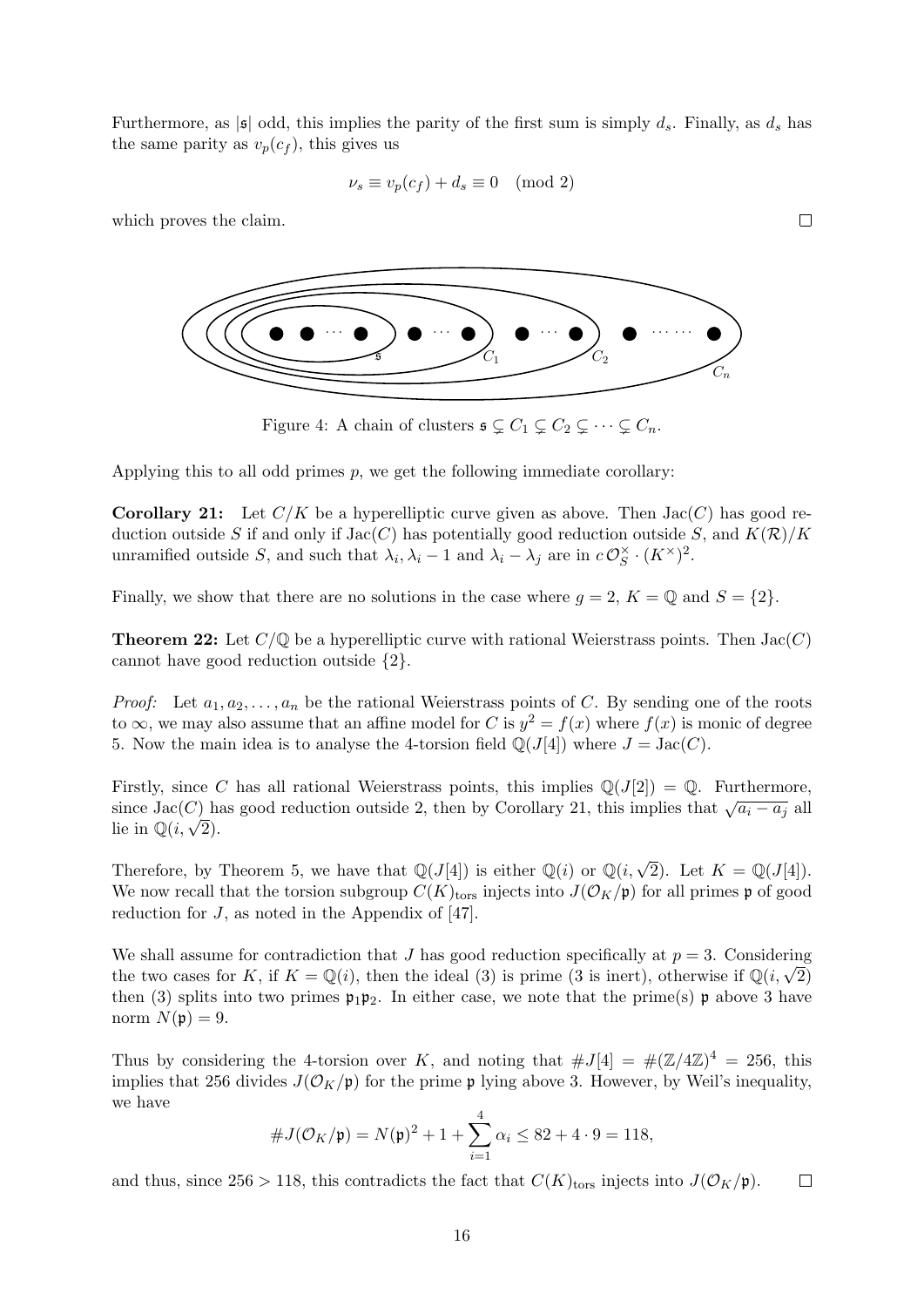#### Invariants

When characterising hyperelliptic curves  $C$ , it is often useful to work with a set of invariants corresponding to the  $\overline{\mathbb{Q}}$ -isomorphism class of C. This area of study has its roots in 19th century mathematics, where a good treatment of some results from that time can be found in Elliott [33].

Let C be a hyperelliptic curve of the form  $y^2 = c(x - a_1) \cdots (x - a_n)$ . For some positive even integer m, we define the invariant  $I_m(C)$  by

$$
I_m(C) = (4c)^m \sum (\alpha_i - \alpha_j) \cdots (\alpha_k - \alpha_\ell)
$$

where the expression under the sum contains each  $a_i$  m times, and where the sum runs over all permutations of the index set  $\{1, \ldots, n\}$  which yield distinct expressions (i.e. over all  $S_n$ -Galois orbits of the given expression).

We can then characterise  $\overline{\mathbb{Q}}$ -isomorphism classes of hyperelliptic curves by noting the following proposition:

**Proposition 23:** Let C, D be two hyperelliptic curves of genus q over K. Then C is isomorphic to D over  $\overline{K}$  if and only if there exists some  $\lambda \in \overline{K}^{\times}$  such that

$$
I_m(C) = \lambda^m I_m(D)
$$

for all positive m.

In practice, one need only compute finitely many of the Igusa invariants  $I_m$ , by a famous result of Hilbert which states that the dimension of the space of invariants is finite.

#### Invariants for genus 2

In our case, we shall be interested in the invariants characterising the  $\overline{K}$ -isomorphism classes for genus 2 curves. Let K be a field with  $char(K) \neq 2$ , and let  $C/K$  be a genus 2 hyperelliptic curve. We can therefore explicitly define the following set of Igusa-Clebsch invariants [42, p. 620]:

$$
I_2 := (4c)^2 \sum (a_1 - a_2)^2 (a_3 - a_4)^2 (a_5 - a_6)^2
$$
  
\n
$$
I_4 := (4c)^4 \sum (a_1 - a_2)^2 (a_2 - a_3)^2 (a_3 - a_1)^2 (a_4 - a_5)^2 (a_5 - a_6)^2 (a_6 - a_4)^2
$$
  
\n
$$
I_6 := (4c)^6 \sum (a_1 - a_2)^2 (a_2 - a_3)^2 (a_3 - a_1)^2 (a_4 - a_5)^2 (a_5 - a_6)^2 (a_6 - a_4)^2
$$
  
\n
$$
(a_1 - a_4)^2 (a_2 - a_5)^2 (a_3 - a_6)^2
$$
  
\n
$$
I_{10} := (4c)^{10} \prod (a_i - a_j)^2
$$

where, as before, each sum/product runs over the permutations of  $\{1, \ldots, 6\}$  which yield different expressions.

To work in addition to the case where  $char(K) = 2$ , we can furthermore define the Igusa invariants [42, p. 621-622], as follows:

$$
J_2 := I_2/8,
$$
  
\n $J_4 := (4J_2^2 - I_4)/96,$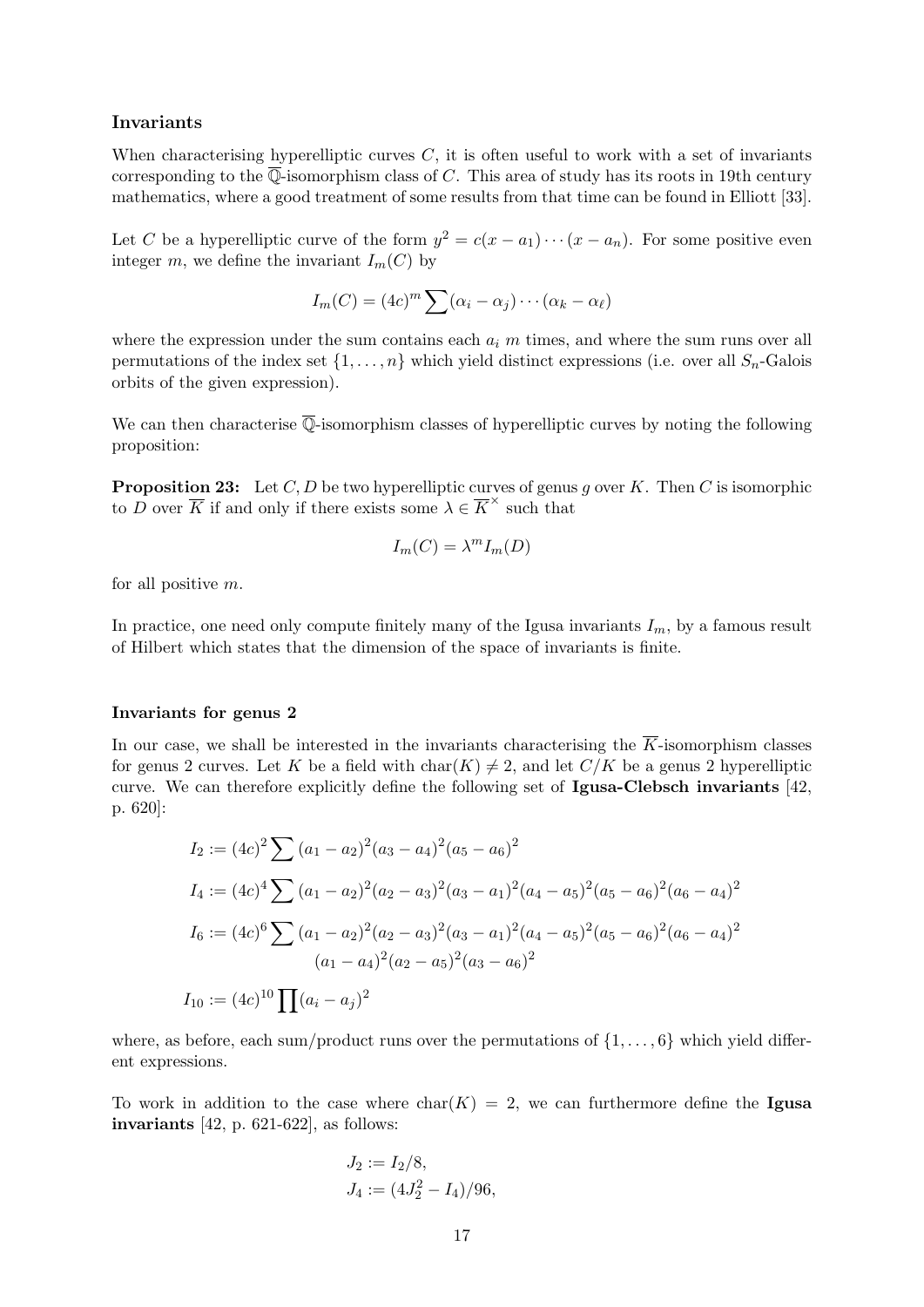$$
J_6 := (8J_2^3 - 160J_2J_4 - I_6)/576,
$$
  
\n
$$
J_8 := (J_2J_6 - J_4^2)/4,
$$
  
\n
$$
J_{10} := I_{10}/4096.
$$

whereby we also that, for any two genus 2 curves C, D, then C is isomorphic to D over  $\overline{K}$  if and only if  $J_m(C) = \lambda^m J_m(D)$  for some  $\lambda \in \overline{K}^{\times}$ .

To give a simpler description of the  $\overline{\mathbb{Q}}$ -isomorphism classes of genus 2 curves, we also consider the  $G2$  invariants, defined by Cardona-Quer-Nart-Pujolás [14, 15], defined in terms of the Igusa invarints, as follows:

$$
(g_1, g_2, g_3) = \begin{cases} (J_2^5/J_{10}, J_2^3 J_4/J_{10}, J_2^2 J_6/J_{10}), & \text{if } J_2 \neq 0\\ (0, J_4^5/J_{10}^2, J_4 J_6/J_{10}) & \text{if } J_2 = 0, J_4 \neq 0\\ (0, 0, J_6^5/J_{10}^3), & \text{otherwise} \end{cases}
$$

This time, we have that two genus 2 curves C, D are  $\overline{K}$ -isomorphic if and only if their G2invarints are the same. We also remark that, if any prime  $p$  divides any of the denominators of  $g_1, g_2, g_3$ , then C will not have potentially good reduction at p (however, the converse is not true).

For completeness, we note that a set of explicit formulae for the Igusa invariants  $I_2, I_4, I_6$  and I<sub>10</sub> in terms of  $\lambda_1, \lambda_2, \lambda_3$  for a curve C in Rosenhain norm form  $C: y^2 = x(x-1)(x-\lambda_1)(x-\lambda_2)$  $\lambda_2$ )( $x - \lambda_3$ ) is given in the appendix of Malmendier-Shaska [61, p. 20].

#### L-functions

One of the most important isogeny invariants of hyperelliptic curves  $C/K$  is its L-function  $L(C/K, s)$ . Since the L-function of a curve C is the same as its Jacobian Jac(C), studying  $L(C/K, s)$  is instrumental into understanding and classifying curves according to its Jacobian.

We first define the *L*-function of a hyperelliptic curve:

**Definition 24:** Let C be a hyperelliptic curve over some number field  $K$ . We recall the L-function of  $C/K$  is given by the Euler product:

$$
L(C/K,s):=\prod_{\mathfrak{p}\lhd{\mathcal{O}}_K}L_{\mathfrak{p}}(N(\mathfrak{p})^{-s})^{-1}
$$

where  $N(\mathfrak{p})$  denotes the norm of  $\mathfrak{p}$ , and where the product is taken over all prime ideals  $\mathfrak{p}$  of  $\mathcal{O}_K$  (or equivalently finite places of K).

Each of the local Euler factors  $L_{\mathfrak{p}}(T)$  essentially depends on the reduction type of Jac(C) at  $\mathfrak{p}$ . It can be defined generally in terms of the geometric Frobenius in a decomposition group at p, as follows: [10] Let  $D_p \subset \text{Gal}(\overline{K}/K)$  be a decomposition group at  $\mathfrak{p}$ , and let  $I_p \subset D_p$  denote the inertia group at **p**. We pick an arithmetic Frovenius element  $\sigma_{\mathfrak{p}} \in D_{\mathfrak{p}}$  (i.e.  $\sigma_{\mathfrak{p}}(\alpha) \equiv \alpha^{N(\mathfrak{p})}(\text{mod } \mathfrak{p})$ ).

Then we define the local Euler factor  $L_{\mathfrak{p}}(T)$  at  $\mathfrak{p}$  as

$$
L_{\mathfrak{p}}(T) := \det \left(1 - T\sigma_{\mathfrak{p}}^{-1} \middle| V^{I_{\mathfrak{p}}}\right)
$$

where V denotes

$$
V:=H^1_{et}(C\otimes_K \overline{K},\, \mathbb{Q}_\ell)
$$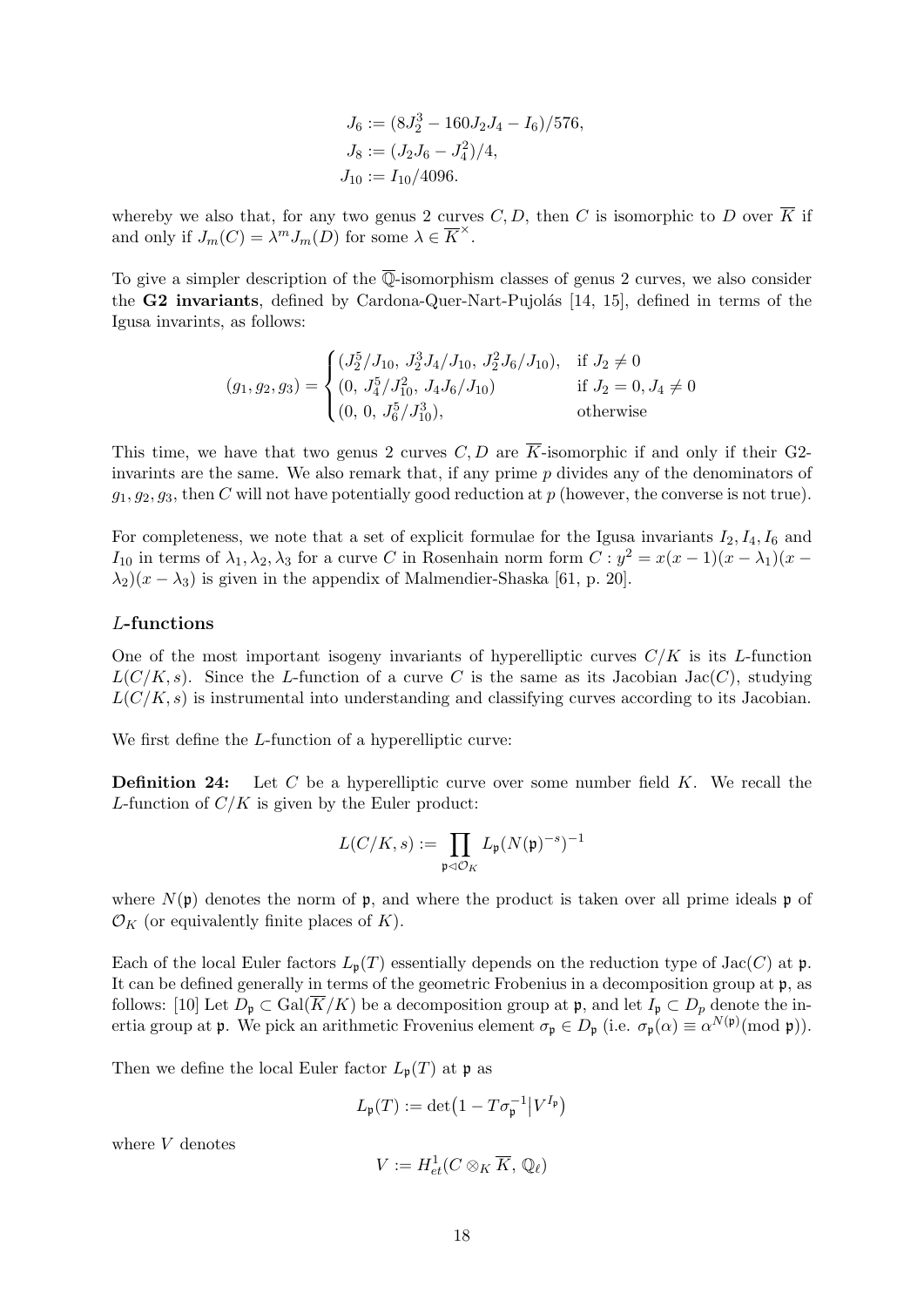being the first étale cohomology group of C, for some prime  $\ell$  different from the residue characteristic of p.

Whilst this gives a full general definition of the local Euler factors for any prime  $\mathfrak{p}$ , we can be more specific in the case where  $\mathfrak p$  is a prime of good reduction for C:

#### Good reduction

Indeed, if **p** is a prime of good reduction, then the local Euler factor  $L_p(T)$  is simply given by the zeta function:

$$
L_{\mathfrak{p}}(T) = Z_{\mathfrak{p}}(T)(1 - T)(1 - N(\mathfrak{p})T)
$$
\n(7)

In order to define  $Z_{\mathfrak{p}}(T)$ , we let  $\#C_{\mathfrak{p}^k}$  denote the number of points in the reduction of C modulo  $\mathfrak{p}^k$ . We can then give  $Z_{\mathfrak{p}}(T)$  as

$$
Z_{\mathfrak{p}}(T) = \exp\Big(\sum_{k=1}^{\infty} \frac{\# \widetilde{C}_{\mathfrak{p}^k}}{k} T^k\Big)
$$

where the above is interpreted as a formal power series with coefficients in  $\mathbb{Q}$ . Whilst it might seem that we need to evaluate  $\#C_{\mathfrak{p}^k}$  for infinitely many k to evaluate  $L_{\mathfrak{p}}(T)$ , we can use the fact that  $L_{\mathfrak{p}}(T)$  is a degree 2g polynomial. If we let  $L_p(T) = \prod_{i=1}^{2g} (1 - \alpha_i T)$  for some  $\alpha_i \in \mathbb{C}$ , then we can evaluate  $L_p(T)$  by taking logarithms of (7) and subsequently using the power series for log, to obtain

$$
\#\widetilde{C}_{\mathfrak{p}^k} = N(\mathfrak{p})^k + 1 - \sum_{i=1}^{2g} \alpha_i^k \tag{8}
$$

for all positive  $k$  [19, p. 135]. Therefore, by utilising Newton relations between the roots and coefficients of  $L_{\mathfrak{p}}(T)$ , we can calculate any good Euler factor by simply counting points on C modulo  $p^k$  for  $k = 1, \ldots, g$ .

It's worth also mentioning that an alternative method to computing  $L_p(T)$  directly from  $Jac(C)$ if  $g \leq 3$  involves first calculating  $J(C/F_p) = L_p(1)$ , and  $J(\tilde{C}/F_p) = L_p(-1)$ , where  $\tilde{C}$  denotes the quadratic twist of C mod p. We can then use Lemma 4 from [92] to compute  $L_p(T)$  for sufficienfly large p. Kedlaya and Sutherland [48] gives a nice overview of computing L-functions of hyperelliptic curves in the genus  $g \leq 3$  case.

#### Bad reduction

If p is a prime of bad reduction, then it's usually not as simple to calculate the Euler factor  $L_{\mathfrak{p}}(T)$ . Whilst there are ways to do this calculation by computing regular models of C at  $\mathfrak{p}$ , a simpler (albeit conjectural) way is to simply make a guess for the local factor  $L_{\mathfrak{p}}(T)$ , and then verify whether the L-function  $L(C/K, s)$  satisfies its conjectural functional equation.

Since, for each  $\mathfrak p$ , there are only finitely many possible bad Euler factors  $L_{\mathfrak p}(T)$ , and only finitely many primes  $\mathfrak p$  of bad reduction, this yields an effective procedure to calculate both the conductor N and all the Euler factors  $L_{\mathfrak{p}}(T)$  at all primes.

We now state the conjectural functional equation for  $C/K$ :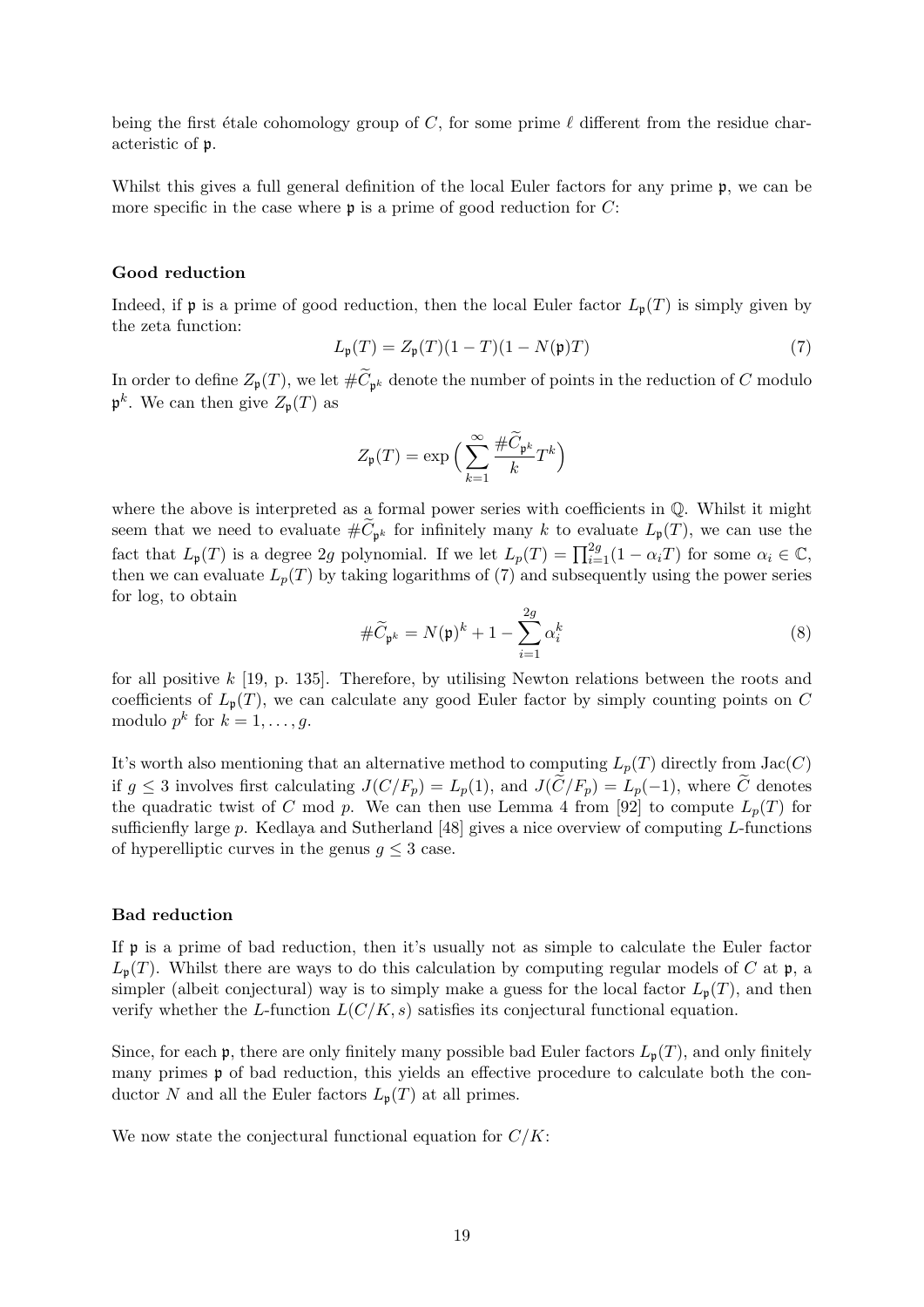**Conjecture 25:** [36, p. 368] (*L-modularity*) Let C be a hyperelliptic curve over K of genus g. We define the completed L-function  $\Lambda(C/K, s)$  of C as [8]

$$
\Lambda(C/K,s) := N^{s/2} (2\pi)^{-gs} \Gamma(s)^g L(C/K,s)
$$

Then  $\Lambda(C/K, s)$  has analytic continuation to the complex plane and satisfies the conjectured functional equation:

$$
\Lambda(C/K, s) = \epsilon \Lambda(C/K, 2 - s)
$$
\n(9)

for some  $\epsilon \in \{-1, +1\}.$ 

We note that the above conjecture is known in some special cases (such as for elliptic curves over Q), but is otherwise still conjectural in almost all cases.

It's also worth noting that the above conjecture is weaker than the Paramodular conjecture, sated by Brumer-Kramer [13]. At a very naive level, this essentially asserts moreover that isogenies classes of paramodular abelian surfaces of conductor  $N$  are in 1-1 correspondence with paramodular newforms of level N.

#### Genus 2 case

Let's now restrict to the genus 2 case: Let  $C/K$  be a genus 2 curve. For a prime p of good reduction at C, we let  $\#C_{\mathfrak{p}}$  and  $\#C_{\mathfrak{p}^2}$  denote the number of points in the reduction of E modulo p and modulo  $p^2$  respecitvely. We define the trace at p as  $a_p := N(p) + 1 - \#\widetilde{C}_p$ , and similarly define  $a_{\mathfrak{p}^2} := N(\mathfrak{p}) + 1 - \#C_{\mathfrak{p}^2}$ .

Now, by using (8) and Newton relations between the roots and coefficients of  $L_p(T)$ , we obtain the following formula for all good Euler factors

$$
L_{\mathfrak{p}}(T) = 1 - a_{\mathfrak{p}}T + (a_{\mathfrak{p}}^2 - a_{\mathfrak{p}^2})T^2 - a_{\mathfrak{p}}N(\mathfrak{p})T^3 + N(\mathfrak{p})^2T^4
$$
 (10)

For primes p of bad reduction, we simply make a guess of the Euler factor, which we know will be of the form

$$
L_{\mathfrak{p}}(T) = 1 + A_1 T + A_2 T^2 + A_3 T^3
$$

for some  $A_i \in \mathbb{Z}$ . Now, using that the roots of  $L_{\mathfrak{p}}(T)$  must have size no greater than  $\sqrt{N(\mathfrak{p})}$ , this yields a bound on the coefficients  $A_i$ , which therefore implies there are only finitely many possible bad Euler factors to check. For example, if  $C/\mathbb{Q}$  is a genus 2 curve with bad reduction at  $p = 2$ , then there are only 26 possible bad Euler factors for  $L_2(T)$ .

# Classifying genus 2 curves  $C/\mathbb{Q}$  where  $Jac(C)$  is good outside 2

We shall now attempt to classify all hyperelliptic curves C of genus 2 over  $\mathbb Q$ , such that  $Jac(C)$ has good reduction outside 2.

We first note from [70, p. 1] that, given some abelian variety  $J$ , there are only finitely many curves C such that  $Jac(C) = J$ . Furthermore, by Falting's theorem [23, p. 22], there are only finitely many abelian varieties with good reduction outside a given set S. Therefore, we expect there to only be finitely many such curves (up to  $\mathbb Q$  isomorphism) where  $J(C)$  has good reduction outside {2}.

Unfortunately, this theorem of Falting's is ineffective and so doesn't provide us with any algorithm to practically compute such a list of curve.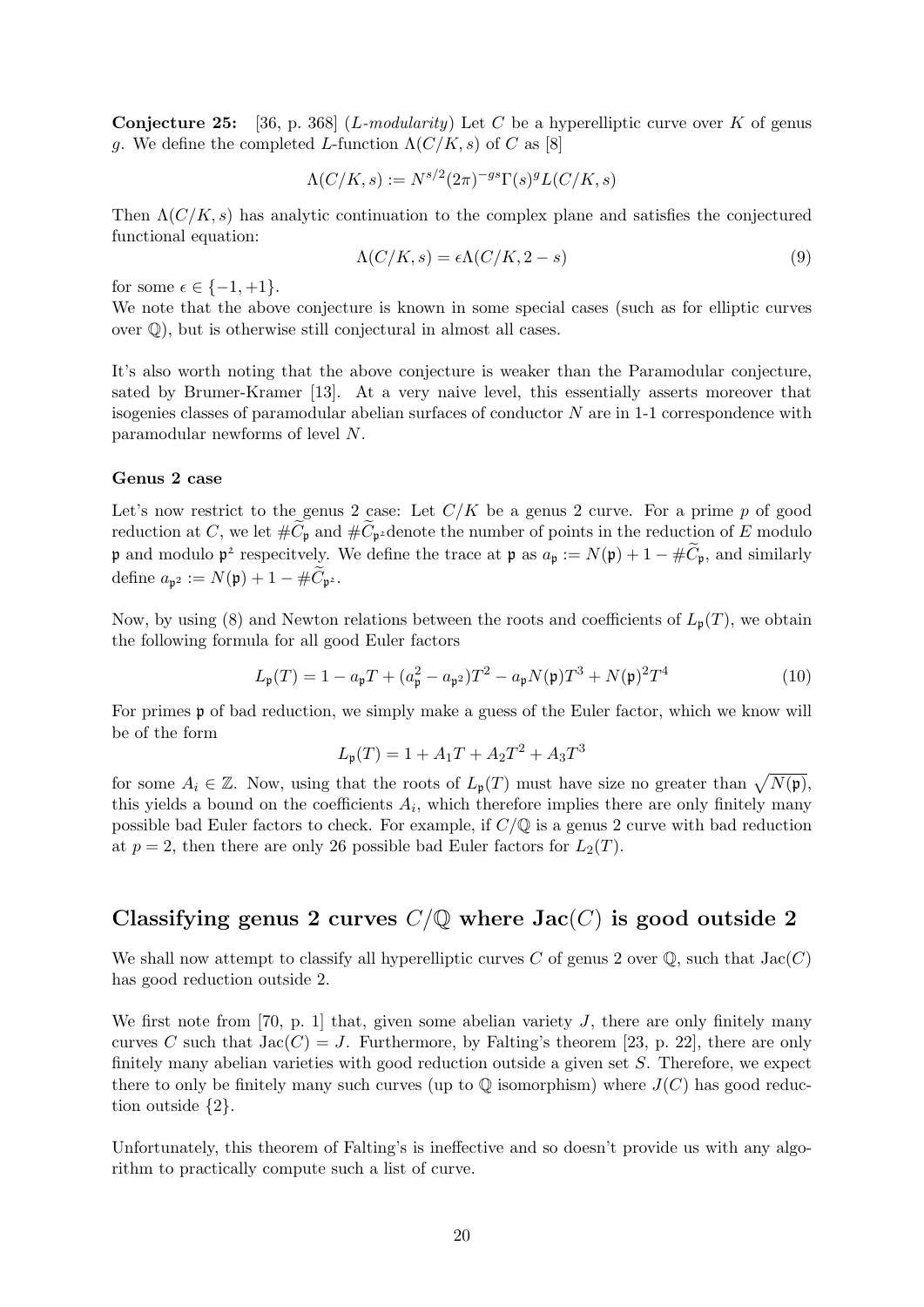It's perhaps also worth noting that Schoof [81] has shown that no curve C exists such that  $Jac(C)$  has good reduction outside 2 with semi-stable reduction at 2. However these results do make essential use of the fact that the abelian variety  $Jac(C)$  is semi-stable, and thus cannot be applied to our case in general.

First of all, we note that such a list must contain all 428 equivalence classes of curves with good reduction outside 2, given by Smart [87]. Thus, it suffices for us to simply present a list of curves C such that  $Jac(C)$  has good reduction outside 2, but C does not have good reduction outside 2.

Now let  $C/\mathbb{Q}$  be a genus 2 curve with  $Jac(C)$  having good reduction outside 2. Then if R denotes the Weierstrass points of C, then by Theorem 9, we have that  $\mathbb{Q}(\mathcal{R})/\mathbb{Q}$  is unramified outside 2. Thus, our first task is to classify all such number fields  $K(\mathcal{R})$ . Fortunately, this has already been well-studied for small degrees:

**Theorem 26:** [66, p. 206] Let K be a number field with  $[K: \mathbb{Q}] \leq 6$  and  $K/\mathbb{Q}$  unramified outside 2. Then  $[K : \mathbb{Q}] \in \{1, 2, 4\}$ , and the 11 possibilities for K (up to conjugation) are:

$$
\mathbb{Q} \quad \text{if } [K : \mathbb{Q}] = 1
$$

$$
\mathbb{Q}(\sqrt{-1}), \mathbb{Q}(\sqrt{2}), \mathbb{Q}(\sqrt{-2}), \quad \text{if } [K : \mathbb{Q}] = 2
$$

$$
\mathbb{Q}(\sqrt[4]{-1}), \mathbb{Q}(\sqrt{1+\sqrt{-1}}), \mathbb{Q}(\sqrt{1+\sqrt{2}}),
$$

$$
\mathbb{Q}(\sqrt[4]{2}), \mathbb{Q}(\sqrt[4]{-2}), \mathbb{Q}(\sqrt{-2-\sqrt{2}}), \mathbb{Q}(\sqrt{2+\sqrt{2}}), \quad \text{if } [K : \mathbb{Q}] = 4
$$

Therefore, if  $\alpha$  is a Weierstrass point of C, then  $\mathbb{Q}(\alpha)$  must be one of the above extensions, and thus  $\mathbb{Q}(\mathcal{R})$  is some compositum of the above fields of degree no more than 8.<sup>8</sup>

For brevity, we shall adopt the same as Smart's [87, p. 290] notation for field systems, That is, we let  $K_1, K_2, K_3$  denote the quadratic fields  $\mathbb{Q}(\sqrt{-1}), \mathbb{Q}(\sqrt{-2}), \mathbb{Q}(\sqrt{2})$  respectively, and L<sub>1</sub>, L<sub>2</sub>, ..., L<sub>7</sub> denote the quartic fields  $\mathbb{Q}(\sqrt[4]{-1})$ ,  $\mathbb{Q}(\sqrt[4]{-2})$ ,  $\mathbb{Q}(\sqrt[4]{-2})$ ,  $\mathbb{Q}(\sqrt[4]{2}+\sqrt{2})$ ,  $\mathbb{Q}(\sqrt{-2-\sqrt{2}}), \mathbb{Q}(\sqrt{1+\sqrt{2}}), \mathbb{Q}(\sqrt{1+\sqrt{-1}})$  respectively.

From a technical standpoint, it's perhaps also worth noting that all possible extensions  $K(\mathcal{R})$ will have class number 1 in the genus 2 case, however this need not be true in the general case.

We first introduce the notion of field system for a curve C. Indeed, let  $C: y^2 = f(x)$  be a hyperelliptic curve. Let  $f(x)$  factor over K as

$$
f(x) = cf_1(x)f_2(x)...f_m(x)
$$

where  $f_i(x)$  are irreducible polynomials over K. Let  $M_i$  be the field  $K(\alpha_i)$  where  $f_i(\alpha_i) = 0$ . Then we call the typle  $(M_1, M_2, \ldots, M_m)$  a field system for C. Indeed, one can show that field systems are invariant (up to ordering) under  $K$ -isomorphism [88].

From Theorem 26, it's not hard to observe that there are only a finite number of possible field systems for curves C where  $Jac(C)$  has good reduction outside 2. These are given in Table 4.

<sup>&</sup>lt;sup>7</sup>We remark that the quartic field  $\mathbb{Q}(i, \sqrt{2})$  is the same as  $\mathbb{Q}(\sqrt[4]{-1})$ .

 $8$ At this stage, one might conjecture that any number field K unramified outside 2 has degree a power of 2. Whilst this is true if  $[K: \mathbb{Q}] \leq 16$ , remarkably there is a degree 17 field unramified outside 2 which gives a counterexample to this conjecture [39, p. 57].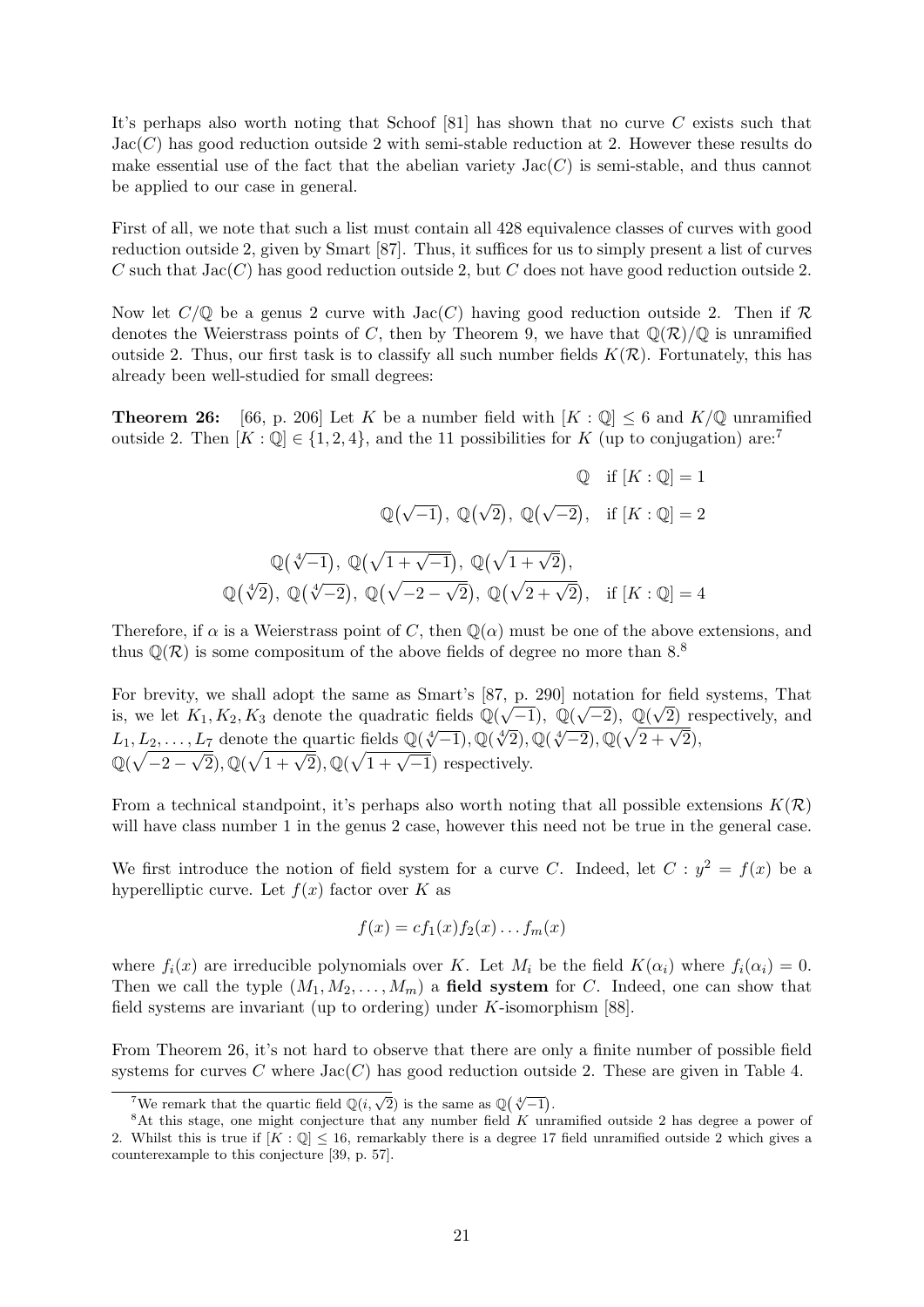| Field system                                            | $\mathbf{Jac}(C)[2]({\mathbb Q})$ |
|---------------------------------------------------------|-----------------------------------|
| [Q, Q, Q, Q, Q, Q]                                      | 16                                |
| $[{\mathbb Q},{\mathbb Q},{\mathbb Q},{\mathbb Q},K_i]$ | 8                                 |
| $[\mathbb{Q}, \mathbb{Q}, K_i, K_j]$                    | 4                                 |
| $[Q, Q, L_i]$                                           | $\mathcal{D}_{\mathcal{L}}$       |
| $[K_i, K_j, K_k]$                                       | 4                                 |
| $[K_i, L_i]$                                            | 2                                 |
|                                                         |                                   |

Table 4: List of possible field systems for genus 2 curves  $C : y^2 = f(x)$  with  $\mathbb{Q}(\mathcal{R})$  unramified outside 2. The number of rational 2-torsion points on  $Jac(C)$  is also tabulated.

At this stage, we unfortunately don't yet have an unconditional effective algorithm to yield all possible curves with  $Jac(C)$  good outside 2. We therefore focus our efforts on rather giving as complete a list of possible, by considering two possible approaches: directly computing Lfunctions, and computing curves C with good reduction outside a small finite list of primes. These are described in the following two sections:

#### Computing L-functions of 2-power conductor

One of the first approaches one can take is to attempt to classify all possible L-functions with good Euler factors outside 2.

In order to do this, we follow the procedure done by Farmer-Koutsoliotas-Lemurell [36], where they generate L-functions purely from the assumption of its functional equation, without any prior knowledge of the coefficients.

In summary, the procedure is as follows: We fix some conductor N and sign  $\epsilon$  which is either  $+1$  or  $-1$ . We then consider an *L*-function

$$
L(s) = \sum_{n=1}^{\infty} \frac{a_n}{n^s}
$$

for some coefficients  $a_n \in \mathbb{Z}$  satisfying a Ramanujan bound  $a_n = \mathcal{O}(n^{1/2+\epsilon})$ . We also assume L-modularity, that is that the completed L-function

$$
\Lambda(s) := N^{s/2} \Gamma_{\mathbb{C}}(s)^2 L(s)
$$

satisfies the functional equation

$$
\Lambda(s) = \epsilon \Lambda(2 - s).
$$

At this stage, we form a system of equations, from which we hope to at least solve for the first few Dirichlet coefficients  $a_n$ . To do this, we shall use the approximate functional equation:

**Theorem 27:** [79, p. 444] Let  $L(s)$  be an L-function as described above, with completed L-function  $\Lambda(s)$ . Let  $q : \mathbb{C} \to \mathbb{C}$  be an entire function such that, for a fixed s, we have

$$
|\Lambda(z+s)g(z+s)z^{-1}| \to 0
$$

as  $|\text{Im}(z)| \to \infty$  in vertical strips where  $-x_0 \leq \text{Re}(z) \leq x_0$  for some  $x_0 \in \mathbb{R}_+$ . Also define as  $\left|\text{Im}(z)\right| \to \infty$  in vertical strips where  $-x_0 \leq \text{Re}(z) \leq x_0$  for  $\Omega := \sqrt{N/\pi^2}$ . Then for any s for which  $\Lambda(s)$  well-defined, we have

$$
\Lambda(s)g(s) = \sum_{k=1}^{\ell} \frac{r_k g(s_k)}{s - s_k} + \sum_{n=1}^{\infty} a_n \left( \left(\frac{Q}{n}\right)^s f_1(s, n) + \epsilon \left(\frac{Q}{n}\right)^{2-s} f_2(s, n) \right)
$$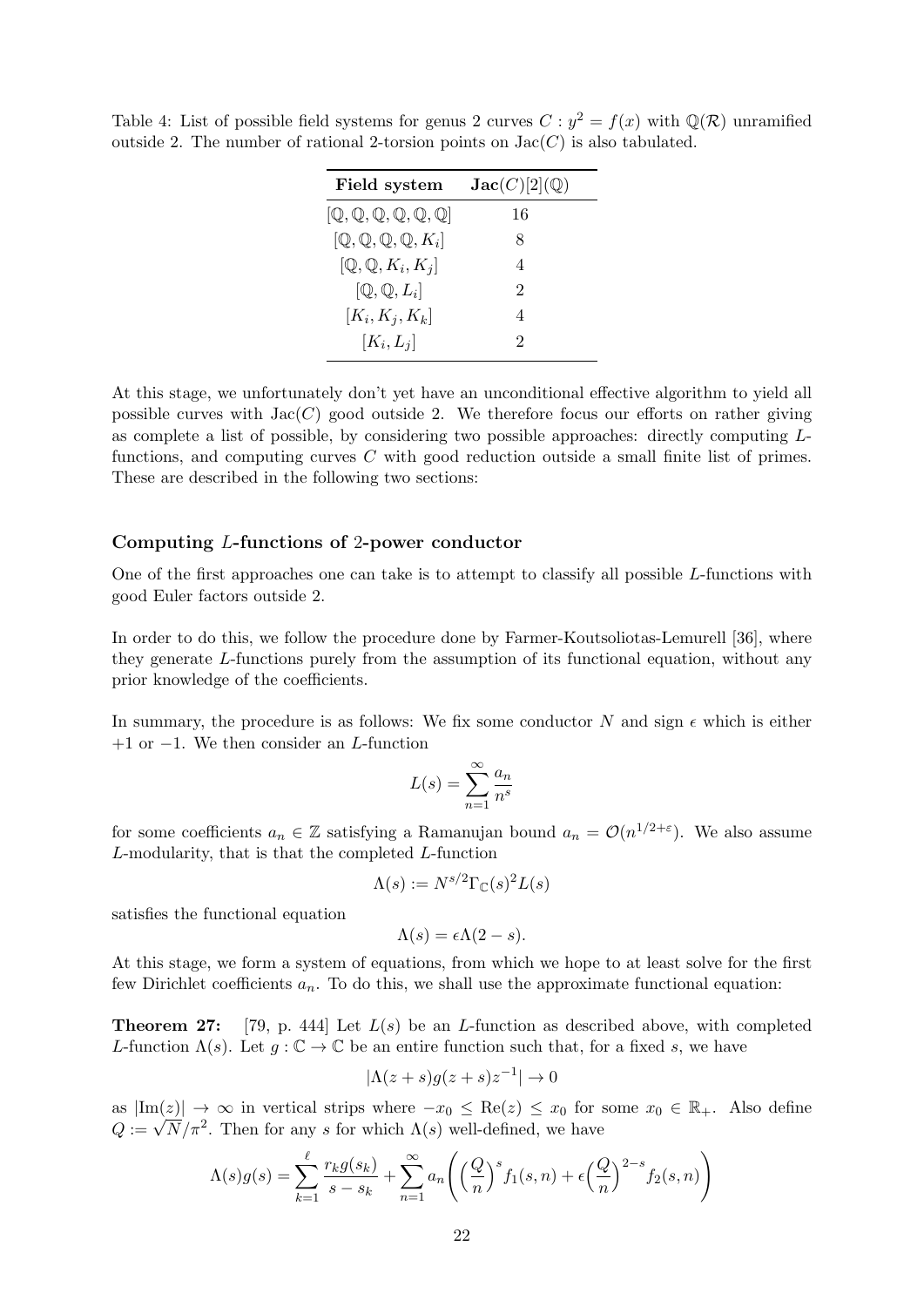where  $f_1(s, n)$  and  $f_2(s, n)$  are defined to be

$$
f_1(s,n) := \frac{1}{2\pi i} \int_{\nu - i\infty}^{\nu + i\infty} \Gamma_{\mathbb{C}}(s)^2 z^{-1} g(s+z) (Q/n)^z dz, \text{ and}
$$
  

$$
f_2(s,n) := \frac{1}{2\pi i} \int_{\nu - i\infty}^{\nu + i\infty} \Gamma_{\mathbb{C}}(2-s)^2 z^{-1} g(s-z) (Q/n)^z dz
$$

such that  $\nu > \max(0, -\text{Re}(s)).$ 

Proof sketch: [79, p. 445] The result follows by doing a standard contour integral argument, where we evaluate a contour integral of  $\Lambda(s)g(s)$  over the rectangle with vertices  $(-\alpha, -iT), (\alpha, -iT)$ ,  $(\alpha, i), (-\alpha, i)$  and apply Cauchy's theorem. By letting  $T \to \infty$ , this yields the desired result. The full calculations (for an analytic normalisation of  $\Lambda(s)$ ) are given in Rubinstein [79, p. 445].  $\Box$ 

By thus using the approximate functional equation for various points  $s$  and functions  $g$ , we can divide through by  $q(s)$  to yield several equations of the form

$$
\Lambda(s) = c_{g,s,1}a_1 + c_{g,s,2}a_2 + \dots + c_{g,s,i}a_i + \dots
$$

where  $c_{g,s,i}$  are explicitly calculated coefficients, depending on the weight function g and the point s. We can therefore generate an arbitrary number of these equations by simply choosing different points  $s$  and functions  $q$ .

By choosing the weight function  $g(s) = e^{cs}$  for various real values of c between -2 and 2, we obtain that the coefficients  $c_{q,s,i}$  decay exponentially, which will ideally allow us to efficiently solve for the first few Dirichlet coefficients  $a_n$ .

Thus is done by performing a breadth first search, going through each of the possible Euler factors  $L_p(T)$ , whilst pruning the branches which yield no solutions. The idea is that this eventually whittles down the number of possible candidate L-functions to just a handful of candidate solutions for  $L(s)$ , at which stage we can search of genus 2 curve  $C/\mathbb{Q}$  having the L-function  $L(s)$ .

For our purposes, we do this for all possible Euler factors  $L_p(T)$  for all primes  $p < 250$ . We can thus describe the general algorithm as follows:

- 1. First generate a list of all bad Euler factors  $L_{2,i}$  for  $p=2$ , and a list of all good Euler factors  $L_{p,i}$  for odd primes  $p < 250$ .
- 2. Choose a list of various points s, and weight functions g, and calculate the values  $c_{g,s,n}$ for sufficiently many n. This generates a system of equations for  $a_n$  to satisfy.
- 3. Initialise a list of possible L-functions  $\mathcal L$  (where each element in  $\mathcal L$  consists of a tuple of Euler factors  $(L_{2,j_1}, L_{3,j_2}, \dots)$ .
- 4. For each prime p from 2 to 241, do the following:
	- (a) For each candidate L-function L in  $\mathcal{L}$ , and for each Euler factor  $L_{p,i}$ , append  $L_{p,i}$  to L.
	- (b) Check if the tuple of Euler factors  $L$  is consistent with our system of equations.
	- (c) If so, update L to include  $L_{p,i}$ . Otherwise, if the system is not consistent for any Euler factor  $L_{p,i}$ , remove L from  $\mathcal{L}$ .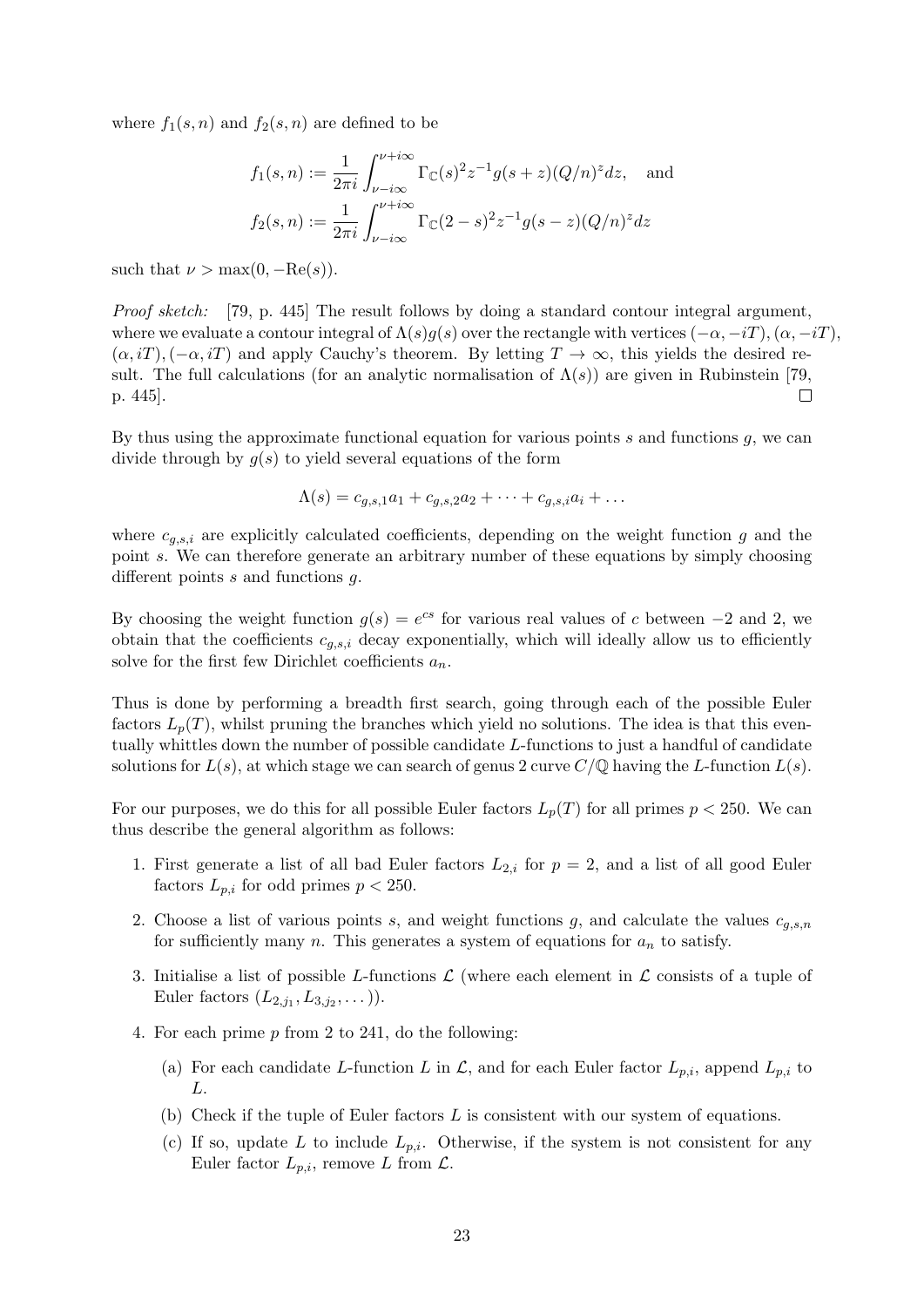After doing the above breadth-first search, our hope is that either at some stage, no possible candidate L-functions are left, in which case we have proven that no L-function of conductor N exists. Or alternatively we are left with just a few candidate L-functions, from which for each one we can hopefully find an explicit genus 2 curve that gives the desired L-function.

#### Results

We performed the above procedure for conductors  $N = 2^a$  for powers  $a = 1, \ldots, 10$ , and  $\epsilon \in \{-1, +1\}$ , implemented with Sage [80] using complex ball arithmetic. We verified that no L-functions of conductor  $N \leq 2^7$  exist, and that there exists exactly one L-function of conductor  $N = 2<sup>8</sup>$ , corresponding to the square of the elliptic curve isogeny class 4.4.2048.1-1.1-a. These agreed with Farmer-Koutsoliotas-Lemurell's calculations [36].

We furthermore obtained that no L-function exists with conductor  $2^9$ , and that there is only one L-function of conductor  $2^{10}$ , corresponding to the split  $32a \times 32a$  isogeny class.

Whilst the above algorithm is in principle effective for any conductor  $N$ , in practice we were unfortunately unable to extend our calculations beyond  $N = 2^{10}$ . As an example, for  $N = 2^{12}$ and  $\epsilon = +1$ , after searching through the first four primes, no pruning occurs and all branches are still possible, which makes the search unbearably slow. In order to overcome this hurdle, we will need to investigate a better way of choosing weight functions  $g(s)$ , a matter of which could be the focus of future work.

| Table 5: List of all L-functions computed so far corresponding to genus 2 curves $C/\mathbb{Q}$ where      |
|------------------------------------------------------------------------------------------------------------|
| $Jac(C)$ is good outside 2. The set of L-functions for $N \leq 2^{10}$ is conjecturally complete (assuming |
| L-modularity). For $N > 2^{11}$ , the values quoted below are only lower bounds.                           |
|                                                                                                            |

| Conductor      |                | Rank           |                  |                  | Split Simple                    | <b>Totals</b> |
|----------------|----------------|----------------|------------------|------------------|---------------------------------|---------------|
| $\cal N$       | 0              | 1              | $\bf{2}$         |                  | (over $\overline{\mathbb{Q}}$ ) |               |
| $\leq 2^7$     | $\overline{0}$ | $\overline{0}$ | $\boldsymbol{0}$ | $\overline{0}$   | $\theta$                        | 0             |
| $2^8$          | $\mathbf{1}$   | $\overline{0}$ | $\overline{0}$   | $\mathbf{1}$     | $\theta$                        | 1             |
| 2 <sup>9</sup> | $\overline{0}$ | $\overline{0}$ | $\boldsymbol{0}$ | $\boldsymbol{0}$ | $\boldsymbol{0}$                | $\bf{0}$      |
| $2^{10}$       | $\mathbf{1}$   | $\overline{0}$ | $\boldsymbol{0}$ | $\mathbf{1}$     | $\boldsymbol{0}$                | 1             |
| $2^{11}$       | $\mathbf{1}$   | $\overline{0}$ | $\boldsymbol{0}$ | $\mathbf{1}$     | $\theta$                        | $\mathbf{1}$  |
| $2^{12}$       | 6              | $\mathbf{1}$   | $\overline{0}$   | $\overline{7}$   | $\overline{0}$                  | 7             |
| $2^{13}$       | $\overline{7}$ | 3              | $\overline{0}$   | 10               | $\boldsymbol{0}$                | 10            |
| $2^{14}$       | 13             | $\overline{5}$ | $\mathbf{1}$     | 19               | 0                               | 19            |
| $2^{15}$       | 10             | 10             | $\overline{2}$   | 22               | 0                               | 22            |
| $2^{16}$       | 10             | 6              | $\overline{2}$   | 18               | $\theta$                        | 18            |
| $2^{17}$       | 11             | 12             | $\mathbf{1}$     | 16               | 8                               | 24            |
| $2^{18}$       | 6              | 7              | 6                | 15               | $\overline{4}$                  | 19            |
| $2^{19}$       | 8              | 8              | $\overline{4}$   | $\boldsymbol{0}$ | 20                              | 20            |
| $2^{20}$       | 11             | 14             | 7                | 20               | 12                              | 32            |
| Total:         | 85             | 66             | 23               | 130              | 44                              | 174           |

In total, we obtained 174 isogeny classes which have good reduction outside 2, including 9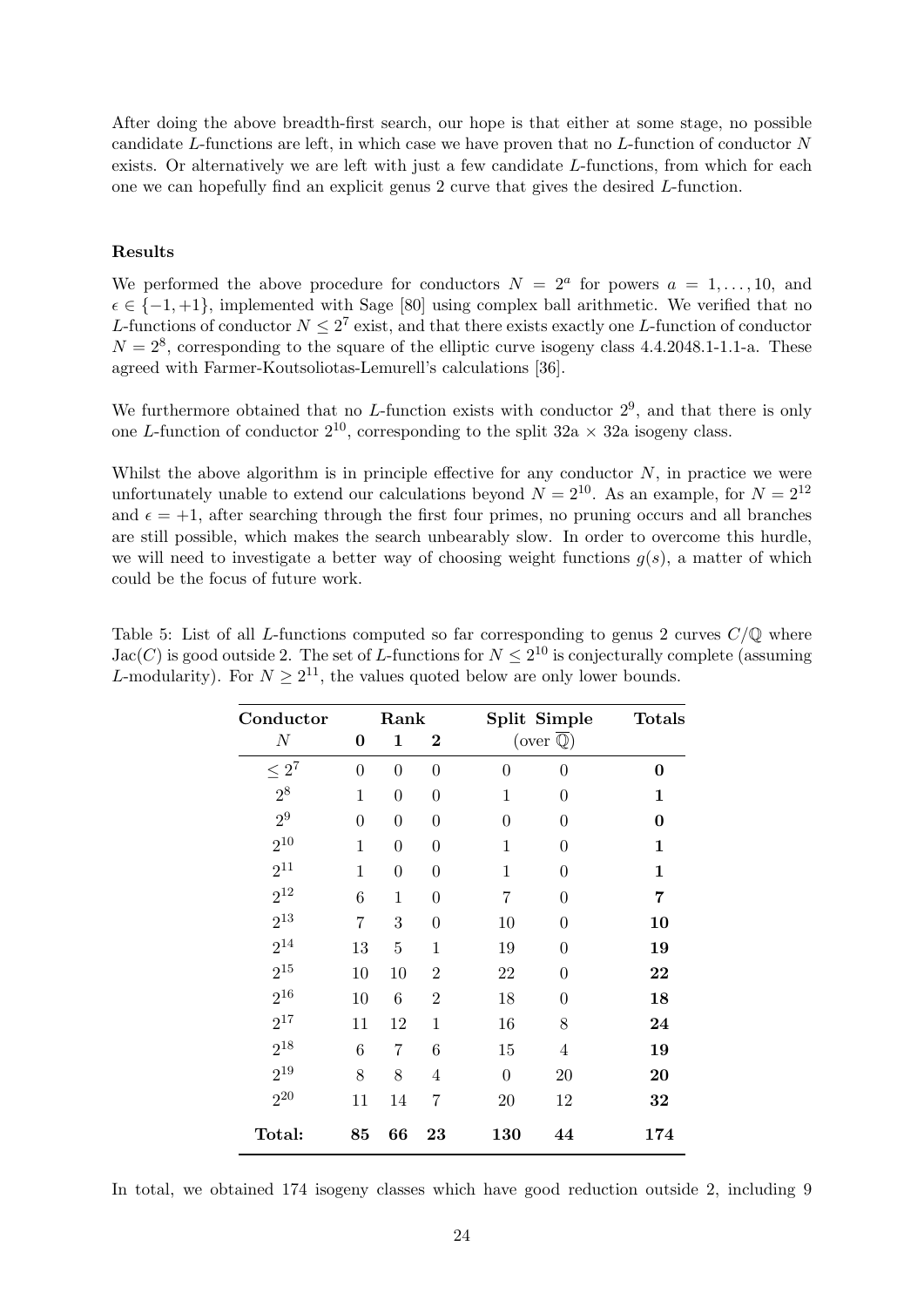classes not obtained from Smart's original list (8 of which were split over  $\mathbb{Q}$ , and one which was split over  $\mathbb{Q}(\sqrt{2})$ .

Remark: By a result of [12], one can check that the highest exponent of 2 in the conductor of a genus 2 curve over Q is 20.

We also note that the Euler factor at  $p = 2$ , for every L-function found was  $L_2(T) = 1$ , with the only exception being the unique conductor  $2^8$  L-function, where the Euler factor was  $L_2(T) = 2T^2 + 2T + 1.$ 

It's worth mentioning that, on the rare occasion, we can read off primes  $p$  from the  $L$ -function which are good for  $Jac(C)$ , but must be bad for C. For example, some of the L-functions yield an Euler factor at 3 as  $L_3(T) = 1 - 6T^2 + 9T^4$ . Now assuming C has good reduction at 3, then using (10), we obtain that  $\#C_{3^2} = -2$ , which is clearly impossible.

#### Solving the S-unit equations

We now focus on solving the required S-unit equations, following the procedure laid out by Smart [88]. Whilst we cannot use this to provably provide a complete list of genus 2 curves with  $Jac(C)$  good outside 2, we can at least give a partial list with completeness guaranteed for C having good reduction outside some finite set of primes S.

From the list of possible field systems for C, we note that  $\mathbb{Q}(\mathcal{R})$  is a subfield of one of the three following Galois octic fields  $\mathbb{Q}(\alpha)$ , given by

| $\mathbb{Q}(\alpha)$ , where $\alpha^8 + 1 = 0$ ,                                     | (LMFDB label: 8.0.16777216.1)    |
|---------------------------------------------------------------------------------------|----------------------------------|
| $\mathbb{Q}(\alpha)$ , where $\alpha^8 - 4\alpha^6 + 8\alpha^4 - 4\alpha^2 + 1 = 0$ , | (LMFDB label: $8.0.16777216.2$ ) |
| $\mathbb{Q}(\alpha)$ , where $\alpha^8 + 6\alpha^4 + 1 = 0$ .                         | (LMFDB label: 8.0.4194304.1)     |

We therefore solve the S-unit equation  $\tau_1+\tau_2=1$  in the three above fields for S being the primes above  $\{2, 3\}$ ,  $\{2, 5\}$  and  $\{2, 7\}$ . Matschke [65] very kindly provided these solutions, described below:

• We first consider the octic field  $\mathbb{Q}(\alpha)$  where  $\alpha^{8} + 1 = 0$ . Solving the S-unit equation

$$
\tau_1+\tau_2=1
$$

for  $\tau_1, \tau_2$  S-units where S denotes all primes above  $\{2, 3\}$ ,  $\{2, 5\}$  and  $\{2, 7\}$ , yields a total of 2019, 1155, and 7881 solutions respectively.

- For the octic field  $\mathbb{Q}(\alpha)$  where  $\alpha^8 4\alpha^6 + 8\alpha^4 4\alpha^2 + 1 = 0$ , the number of solutions to the S-unit equation  $\tau_1 + \tau_2 = 1$  where S denotes all primes above  $\{2, 3\}$ ,  $\{2, 5\}$  and  $\{2, 7\}$ , yields a total of 59595, 807, 7197 respectively.
- Finally, for the octic field  $\mathbb{Q}(\alpha)$  where  $\alpha^8 + 6\alpha^4 + 1 = 0$ , the number of solutions obtained was 3723, 33387, and 18501 respectively.

The S-unit equation  $\tau_1 + \tau_2 = 1$  was also solved for S being just the primes above 2, for each of the above octic fields. We note that the number of solutions obtained agreed with the totals given by Smart [88].

We note that the times taken to run these solutions varied from just a few minutes to several weeks. To see how far we could extend these result, Matschke furthermore computed the above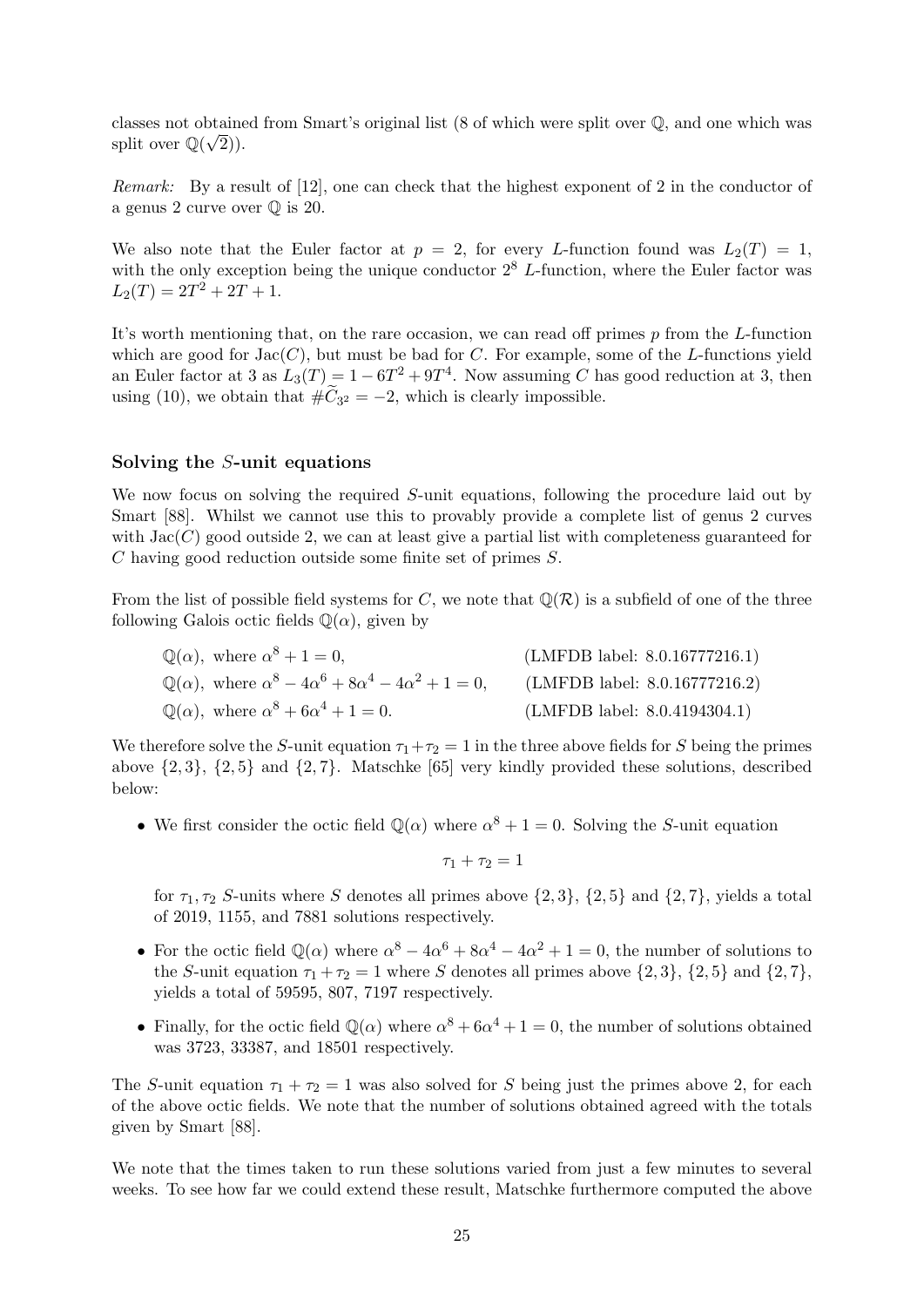S-unit equations for various other subsets of  $\{2, 3, 5, 7\}$  of size 3. A summary of these the S-unit solutions is given in Table 6.

Table 6: Number of S-unit solutions to  $\tau_1 + \tau_2 = 1$  where  $\tau_i \in \mathcal{O}_S^{\times}$  over the field  $\mathbb{Q}(\alpha)$ . All computations were run by Matschke [65]. For each S-unit equation, the total CPU time in seconds (rounded to the nearest second) is also given.

| Field                                              | Set $S =$ all primes above: |                       |                   |                   |                    |                          |                        |
|----------------------------------------------------|-----------------------------|-----------------------|-------------------|-------------------|--------------------|--------------------------|------------------------|
| $\mathbb{Q}(\alpha)$                               | ${2}$                       | $\{2,3\}$             | $\{2, 5\}$        | $\{2,7\}$         | $\{2,3,5\}$        | $\{2,3,7\}$              | $\{2, 5, 7\}$          |
| $\alpha^8+1$                                       | 795<br>(81s)                | 2019<br>(453s)        | 1155<br>(355s)    | 7881<br>(8822s)   | 4653<br>(4925s)    | 21927<br>(769586s)       | 13401<br>(388501s)     |
| $\alpha^8 - 4\alpha^6 + 8\alpha^4 - 4\alpha^2 + 1$ | 459<br>(62s)                | 59595<br>$(54\,061s)$ | 807<br>(304s)     | 7197<br>(8528s)   | $\overline{\cdot}$ | $\overline{\mathcal{E}}$ | 11877<br>$(380\,463s)$ |
| $\alpha^8 + 6\alpha^4 + 1$                         | 1335<br>(88s)               | 3723<br>(766s)        | 33387<br>(37920s) | 18501<br>(18853s) | $\overline{\cdot}$ | 52563<br>(1986021s)      | $\overline{\cdot}$     |

We note that, even in the case where  $|S| = 3$ , some of the above S-unit solutions were not able to be computed in a reasonable time-frame. Furthermore, one also obtains a large amount of variability between different fields with the same rational primes below  $S$ , due to the fact that different rational primes will have different splitting behaviour over differing fields, thus changing the rank of S, and therefore affecting the CPU time.

Therefore, to obtain results in these cases and furthermore when  $|S| > 3$ , it is thus essential that we make use of Galois symmetries, to constrain the possible solutions.

#### Galois constraints

To speed up the computation of our S-unit solutions  $\tau_1 + \tau_2 = 1$ , we now consider making essential use of the fact that  $\tau_1, \tau_2$  arise from roots from polynomials, which are in one of the fields listed in Theorem 26.

To illustrate this idea, consider the example where we have a curve  $C: y^2 = f(x)$ , where the roots of  $f(x)$  are given by  $f(x) = c(x - a_1)(x - a_2) \cdots (x - a_6)$ . As shown on page 5, we can write  $f(x)$  in Rosenhain normal form as  $x(x-1)(x-\lambda_1)(x-\lambda_2)(x-\lambda_3)$  where

$$
\lambda_1 = \frac{(a_3 - a_2)(a_4 - a_1)}{(a_2 - a_1)(a_3 - a_4)}, \qquad \lambda_2 = \frac{(a_3 - a_2)(a_5 - a_1)}{(a_2 - a_1)(a_3 - a_5)}, \qquad \lambda_3 = \frac{(a_3 - a_2)(a_6 - a_1)}{(a_2 - a_1)(a_3 - a_6)}
$$

Now, assume that four of the roots  $a_1, a_2, a_3, a_4$  of  $f(x)$  arise from one of the fields  $L_i$  given in Theorem 26. Let  $\sigma \in \text{Gal}(L_i/\mathbb{Q})$  be an automorphism of order 4 which permutes the roots in the order  $a_1 \mapsto a_3 \mapsto a_2 \mapsto a_4 \mapsto a_1$ . Then we have

$$
\sigma(\lambda_1) = \frac{(\sigma(a_3) - \sigma(a_2))(\sigma(a_4) - \sigma(a_1))}{(\sigma(a_2) - \sigma(a_1))(\sigma(a_3) - \sigma(a_4))} = \frac{(a_2 - a_4)(a_3 - a_1)}{(a_2 - a_1)(a_3 - a_4)} = 1 - \lambda_1
$$

This therefore yields the constraint that  $\sigma(\lambda_1) = 1 - \lambda_1$ , which heavily constrains the number of S-unit solutions. In general, if the roots  $a_1, a_2, a_3, a_4$  arise from an irreducible quartic, then one can verify that  $\sigma(\lambda_1)$  will be one of

$$
\lambda_1, \quad 1-\lambda_1, \quad \frac{1}{\lambda_1}, \quad \frac{1}{1-\lambda_1}, \quad \frac{\lambda_1-1}{\lambda_1}, \quad \frac{\lambda_1}{\lambda_1-1}
$$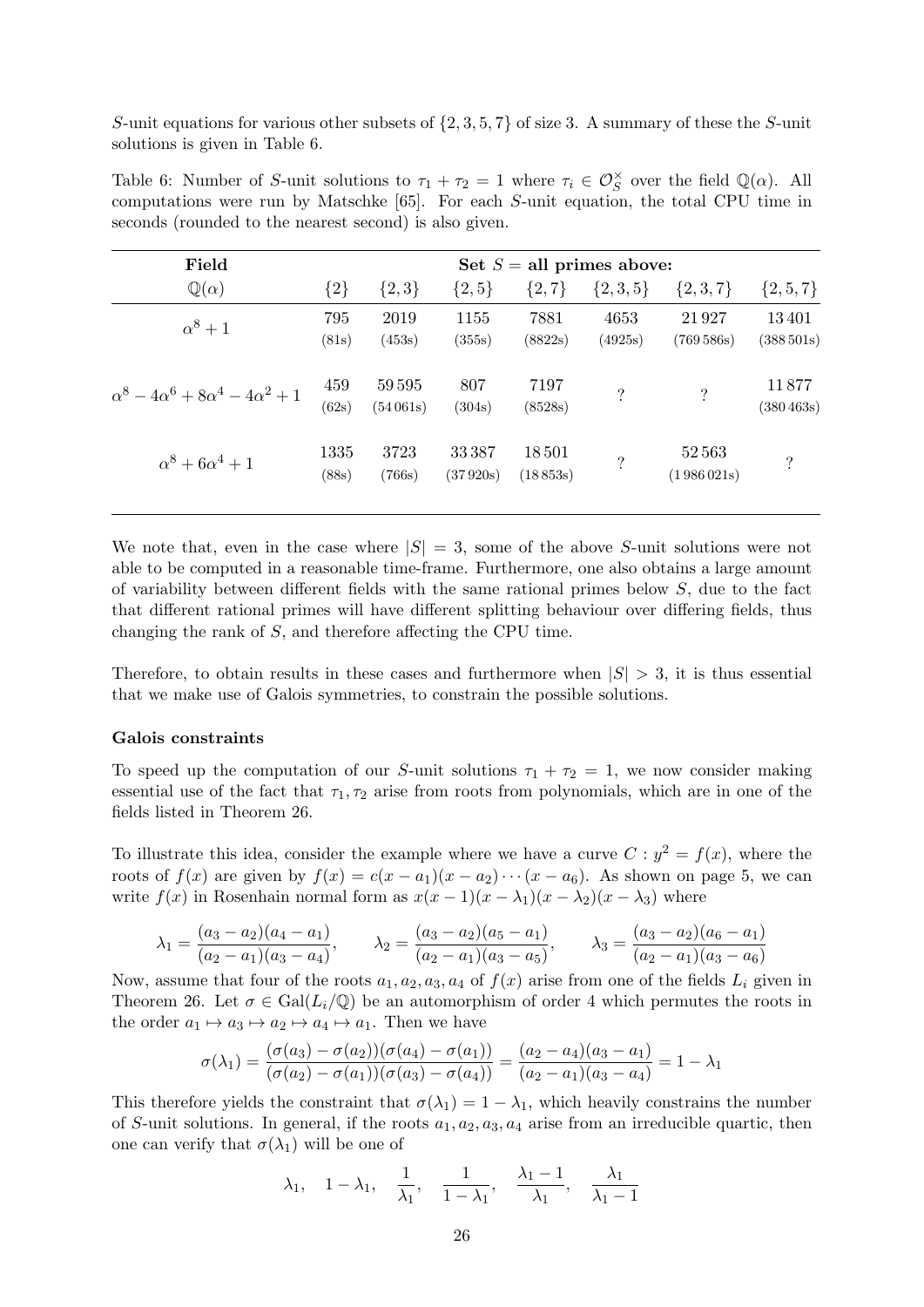Therefore, in order to make effective use of these Galois constraints, we first need to consider all possible Galois groups arising from the possible field systems.

In our case, we note that the Galois group  $Gal(M/\mathbb{O})$  for M being any of the three quadratic fields  $K_1, K_2, K_3$  is simply  $C_2$ . Furthermore, the Galois group for the quartic fields are Gal $(L_1/\mathbb{Q})$  $C_2^2$ ,  $Gal(L_i/\mathbb{Q}) = C_4$  for  $i = 4, 5$ , and  $Gal(L_i/\mathbb{Q}) = D_4$  for  $i = 2, 3, 6, 7$  (where  $C_n$  denotes the cyclic group of order n, and  $D_n$  denotes the dihedral group of order  $2n$ ).

Therefore, in all but one of the Galois groups, we have the existence of a unique order 2 automorphism  $\sigma \in \text{Gal}(M/\mathbb{Q})$ , with the exception of  $\sigma \in \text{Gal}(L_1/\mathbb{Q})$  which contains three order 2 automorphisms. With the above Galois constraints in mind, we therefore aim to solve  $\tau_1 + \tau_2 = 1$  such that  $\sigma(\tau_1) = 1 - \tau_1$  for some order 2 automorphism  $\sigma$ .

Table 7: The number of S-unit solutions to  $\tau_1 + \tau_2 = 1$  where  $\tau_i \in \mathcal{O}_S^{\times}$  such that  $\sigma(\tau_1) = 1 - \tau_1$ for an order 2 automorphism  $\sigma \in \text{Gal}(M/\mathbb{Q})$ , and where S denotes all primes in M above the first N rational primes. All computations were run by Matschke [65]. Note that  $\sigma$  is uniquely determined in almost all cases, except for  $M = L_1$  for which the number of solutions are given determined in almost an cases, except for  $M = L_1$  for which the number of solutions are given<br>for the automorphisms  $\sigma_1 : \sqrt[4]{-1} \mapsto -\sqrt[4]{-1}$ ,  $\sigma_2 : \sqrt[4]{-1} \mapsto -\sqrt[4]{-1}$ , and  $\sigma_3 : \sqrt[4]{-1} \mapsto \sqrt[4]{-1}$ respectively.

| Field M |                  |                 |                   |                   | N                  |     |      |      |
|---------|------------------|-----------------|-------------------|-------------------|--------------------|-----|------|------|
|         | $\mathbf 1$      | $\bf{2}$        | 3                 | 4                 | 5                  | 6   | 7    | 8    |
| $K_1$   | 9                | 9               | 75                | 93                | 105                | 441 | 1455 | 1731 |
| $K_2$   | $\boldsymbol{3}$ | 45              | 57                | 69                | 321                | 375 | 1293 | 3831 |
| $K_3$   | 21               | 33              | 39                | 213               | 279                | 333 | 1119 | 1311 |
| $L_1$   | 75<br>21<br>51   | 225<br>99<br>99 | 351<br>249<br>255 | 825<br>471<br>615 | 1479<br>999<br>981 |     |      |      |
| $L_2$   | 33               | 111             | 123               | 843               | 1539               |     |      |      |
| $L_3$   | 9                | 147             | 159               | 351               | 1797               |     |      |      |
| $L_4$   | 99               | 123             | 135               | 243               | 243                |     |      |      |
| $L_5$   | $\boldsymbol{3}$ | 3               | 3                 | 279               | 279                |     |      |      |
| $L_6$   | 39               | 45              | 129               | 879               | 927                |     |      |      |
| $L_7$   | 27               | 27              | 243               | 447               | 483                |     |      |      |

With the above mentioned Galois constraints in place, all of the computations done in Table 7 took merely a few minutes at most, hence there is certainly scope to extend these computations further.

Finally, to compute a full list of genus 2 curves C corresponding to the above S-unit solutions, we follow Section 5 of Smart [88, p. 279] which describes an explicit algorithm to calculate all possible curves up to Q-isomorphism, given the values of  $\lambda_1, \lambda_2$  and  $\lambda_3$ .

Our current implementation of this final step is done rather naively, and optimisations can certainly be made to improve this.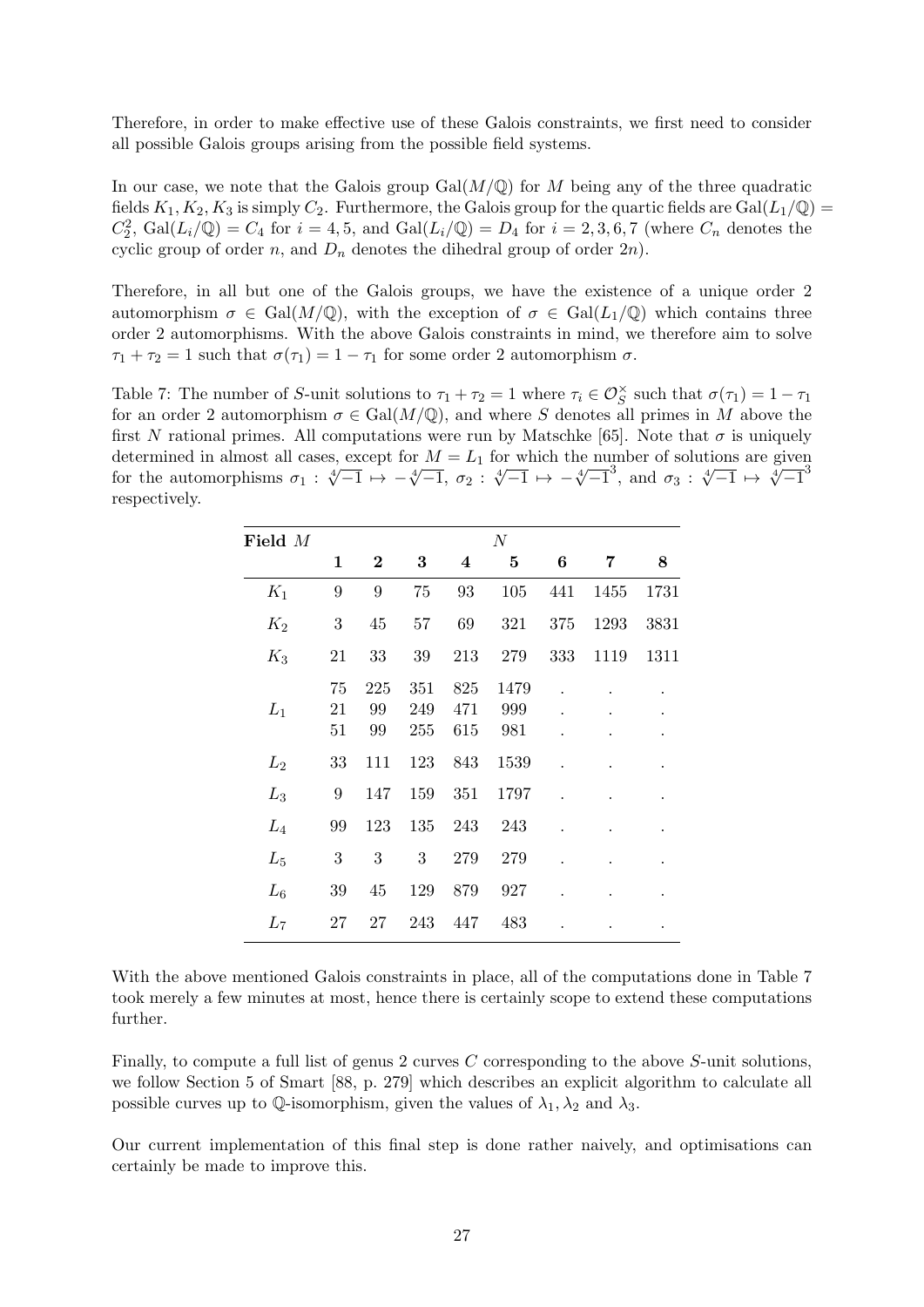With all these computations done, we finally present a list of curves which we've obtained so far:

#### List of curves

We note that a full list of curves C with good reduction outside 2 has already been tabulated in [88, pp. 296-305], so we do not include these curves as this would be superfluous.

In total, there are 12  $\overline{\mathbb{O}}$ -isomorphism classes containing curves where Jac(C) is good outside 2. but C isn't. For each  $\overline{\mathbb{O}}$ -isomorphism class, we present a table consisting of all curves separated by isogeny class.

It's worth mentioning that most of the curves presented in our list have split Jacobian. If this is the case, we therefore give its isogeny class by the split elliptic curve isogeny class labels. Specifically, if  $Jac(C)$  splits over  $\mathbb{Q}$ , we give its isogeny classes over  $\mathbb{Q}$ , otherwise we give its labels over one of the quadratic or quartic fields given in Theorem 26.

As there own only 10 isogeny classes of elliptic curves  $E/\mathbb{Q}$  with good reduction outside 2, we tabulate a list of these classes. We also note that the Cremona labels agree with the LMFDB labels in these cases.

| Cremona label    | Rank | CM                                | Sato-Tate group |
|------------------|------|-----------------------------------|-----------------|
| 32a              | 0    | yes (in $\mathbb{Q}(\sqrt{-1})$ ) | N(U(1))         |
| 64a              | 0    | yes (in $\mathbb{Q}(\sqrt{-1})$ ) | N(U(1))         |
| 128a             | 1    |                                   | SU(2)           |
| 128 <sub>b</sub> | 0    |                                   | SU(2)           |
| 128c             | 0    |                                   | SU(2)           |
| 128d             | 0    |                                   | SU(2)           |
| 256a             | 1    | yes (in $\mathbb{Q}(\sqrt{-2})$ ) | N(U(1))         |
| 256 <sub>b</sub> | 1    | yes (in $\mathbb{Q}(\sqrt{-1})$ ) | N(U(1))         |
| 256c             | 0    | yes (in $\mathbb{Q}(\sqrt{-1})$ ) | N(U(1))         |
| 256d             | 0    | yes (in $\mathbb{Q}(\sqrt{-2})$ ) | N(U(1))         |

Table 8: List of isogeny classes of elliptic curves  $E/\mathbb{Q}$  with good reduction outside 2.

Interestingly, we observed that any two curves in the same isogeny class appearing in our list also had the same G2-invariants. We do recall that, in general, an isogeny class can consist of curves with several different G2-invariants (for example the split isogeny class  $32a \times 128c$ consists of both the curve  $4096.c.65536.1$  (with bad reduction at  $\{2\}$ ) as well as two of the curves given in Table 17 (with bad reduction at  $\{2, 5\})$ ).

For each curve  $C$  in our list, we computed the following various arithmetic invariants:

• For each curve  $C/\mathbb{Q}$ , we calculated a minimal Weierstrass model for C using the Magma function ReducedMinimalWeierstrassModel. This returns a minimal integral model of C which is reduced with respect to the action of  $SL_2(\mathbb{Z})$  using Stoll's algorithm. In most cases, this model was already in simplified form  $y^2 = f(x)$ , in which case we simply tabulate the polynomial  $f(x)$ . Otherwise, we tabulate a simplified model for C, with a globally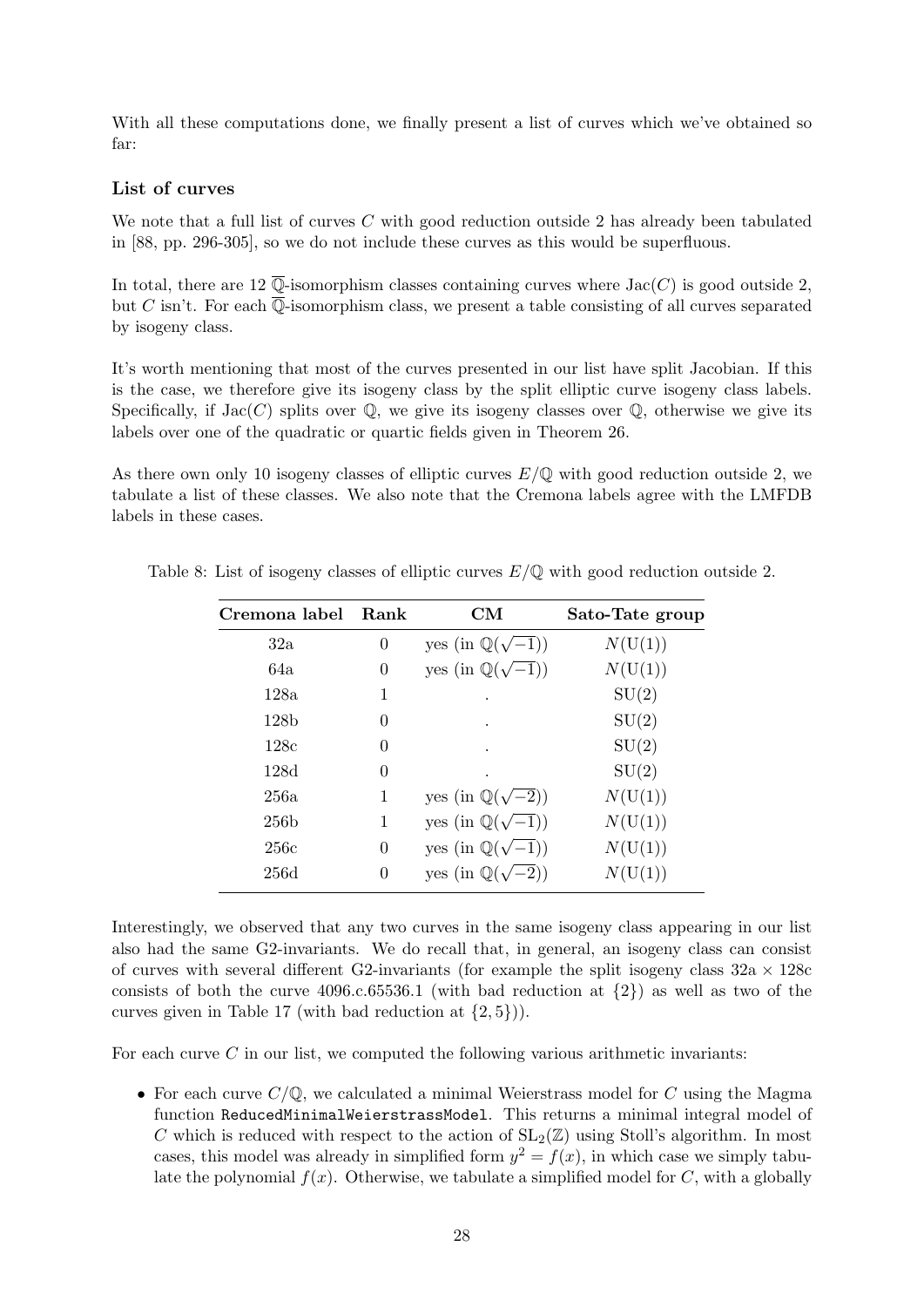minimal model given as an additional footnote.

• The conductor N for each curve C was computed using the Dokchitser-Doris [32] Magma package. We present the conductor in the format  $2^{n_t+n_w}$  where  $n_t$  and  $n_w$  denote the tame and wild part of the conductor at 2 respectively. Indeed, one notes that  $n_t = 4$  for all curves in our tables.

We furthermore verified for all curves found, that the functional equation for  $L(C/\mathbb{Q}, s)$ as given in  $(9)$ , holds for the value of N obtained. This was verified using the Sage implementation of Dokchitser's L-function calculator [29].

- For each curve C, the Mordell-Weil rank of  $Jac(C)$  and torsion subgroup over Q are also given. These were again computed using the built-in Magma functions. There were a few cases where the rank could not be unconditionally verified, and we therefore simply give lower and upper bounds in these cases.
- The Sato-Tate identity component  $ST^0$  for the Jacobian  $J = \text{Jac}(C)$  was calculated by computing the geometric endomorphism ring End $(J_{\overline{0}}) \otimes \mathbb{R}$ . This was done using a Magma package developed by Costa-Mascot-Sijsling-Voight [24].
- Each of the 115 curves were grouped into their isogeny class by computing the number of points in the reduction  $\#\widetilde{C}_p$  of C, for all primes  $p < 1000$  of good reduction. In many cases, we were able to use Theorem 7 to unconditionally classify curves into their split isogeny class.

We do mention that, in principle, one could apply the Faltings-Serre method [63] (or alternatively explicitly construct isogenies, as done in [95]) to prove that all of our isogeny classes are correct, however these computations were not done for this project.

• For each curve C, we also calculated all rational points lying on C with height less than  $10^7$ using Magma's default RationalPoints function (however, these values are not included in the tables below). We were able to prove that all the rational points found were a complete list for all the rank 0 curves and some of the rank 1 curves using Chabauty's method.

The point with largest height found was  $P = \left(-\frac{4}{17}, \frac{\pm 13392}{17}\right)$  lying on the rank 2 curve<sup>9</sup>  $C: y^2 = x^6 + 4x^5 - 40x^4 + 32x^3 + 8x^2 - 32x$ . It's worth remarking that all rational points found, except for this one, had height less than 500, and so it appears rather likely that our list of rational points is complete.

Without further ado, we present our (partial) list of 115 genus 2 curves  $C/\mathbb{Q}$  where  $Jac(C)$  has good reduction outside 2, but C has bad reduction at some odd prime.

<sup>9</sup>This curve also had the most number of rational points (10 points) out of all curves in our list.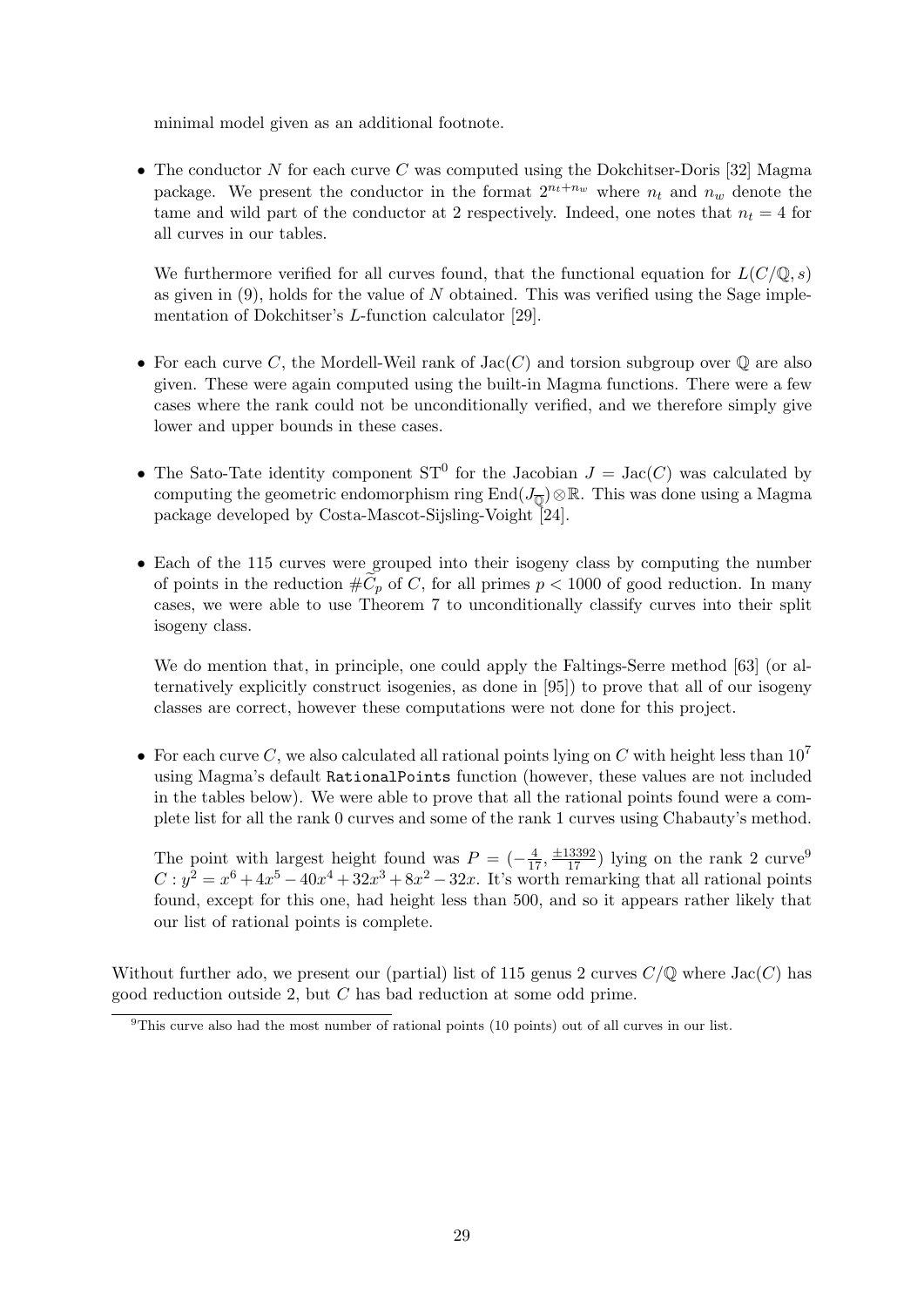| <b>Bad Primes</b> | <b>G2</b> Invariants $(g_1, g_2, g_3)$                                                                                                                                                     | Num Isog<br><b>Classes</b> | Num<br><b>Curves</b> |  |
|-------------------|--------------------------------------------------------------------------------------------------------------------------------------------------------------------------------------------|----------------------------|----------------------|--|
| $\{2,3\}$         | $\left(\frac{2^9\cdot 23^5}{3^7},\, \frac{2^4\cdot 5\cdot 11\cdot 23^3\cdot 37}{3^8},\, \frac{-2^8\cdot 23^2\cdot 89}{3^{10}}\right)$                                                      | $\overline{5}$             | 19                   |  |
|                   | $\left(\frac{-2^{18}\cdot 5^5}{3^7},\ \frac{2^{10}\cdot 5^3\cdot 1549}{3^8},\ \frac{-2^{11}\cdot 5^2\cdot 3673}{3^{10}}\right)$                                                            | $\overline{4}$             | 16                   |  |
|                   | $\left(\frac{2^{10} \cdot 13^5}{3^7}, \frac{2^5 \cdot 13^3 \cdot 883}{3^8}, \frac{-2^8 \cdot 13^2 \cdot 281}{3^{10}}\right)$                                                               | $\overline{4}$             | 4                    |  |
|                   | $\bigg(-\frac{2^{\mathrm{4}} \cdot 23^{\mathrm{5}}}{3^7},\,\frac{-2^{\mathrm{b}} \cdot 23^{\mathrm{3}} \cdot 239}{3^8},\,\frac{-2^2 \cdot 5 \cdot 23^2 \cdot 29 \cdot 1451}{3^{10}}\bigg)$ | $\mathbf{2}$               | $\overline{4}$       |  |
|                   | $\left(-\frac{2^{19}}{3^7},\frac{2^{11}\cdot13}{3^8},\frac{-2^{11}\cdot11\cdot107}{3^{10}}\right)$                                                                                         | 8                          | 16                   |  |
|                   | $\left(-\frac{5^5 \cdot 13^5}{2^2 \cdot 3^7}, \frac{-5^3 \cdot 13^4 \cdot 829}{2^5 \cdot 3^8}, \frac{-5^3 \cdot 13^2 \cdot 29 \cdot 163 \cdot 179}{2^6 \cdot 3^{10}}\right)$               | $\sqrt{2}$                 | $\overline{4}$       |  |
|                   | $\left(-\frac{2^4 \cdot 41^5}{3^7}, \frac{-2 \cdot 41^3 \cdot 1789}{3^8}, \frac{-5 \cdot 17 \cdot 41^2 \cdot 281}{3^{10}}\right)$                                                          | $\overline{4}$             | $\overline{4}$       |  |
|                   |                                                                                                                                                                                            |                            |                      |  |
| $\{2,5\}$         | $\left(\frac{-2^9\cdot 3^5\cdot 67^5}{5^{12}},\, \frac{-2^5\cdot 3^3\cdot 23\cdot 67^3\cdot 383}{5^{12}},\, \frac{-2^7\cdot 3^2\cdot 13^2\cdot 67^2\cdot 113}{5^{12}}\right)$              | 8                          | 16                   |  |
|                   | $\left(\frac{2^5\cdot13^5\cdot137^5}{5^{12}},\,\frac{2^2\cdot13^4\cdot137^3\cdot193\cdot443}{5^{12}},\,\frac{2\cdot7\cdot13^2\cdot89\cdot137^2\cdot390821}{5^{12}}\right)$                 | $\overline{4}$             | 4                    |  |
|                   | $\left(\frac{-2^9\cdot 29^5}{5^{12}},\frac{2^4\cdot 29^3\cdot 61\cdot 67}{5^{12}},\frac{-2^8\cdot 29^2\cdot 27529}{5^{12}}\right)$                                                         | $\sqrt{3}$                 | $\,6\,$              |  |
|                   |                                                                                                                                                                                            |                            |                      |  |
| $\{2,7\}$         | $\left(\frac{2^{13}\cdot 3^{10}\cdot 19^5}{7^{12}},\,\frac{2^7\cdot 3^6\cdot 19^3\cdot 59\cdot 2339}{7^{12}},\,\frac{-2^9\cdot 3^4\cdot 17\cdot 19^2\cdot 6337}{7^{12}}\right)$            | $\overline{4}$             | 16                   |  |
|                   | $\left(\frac{-2^8 \cdot 151^5}{7^{12}}, \frac{2^3 \cdot 5 \cdot 41 \cdot 43 \cdot 151^3}{7^{12}}, \frac{-2^8 \cdot 71 \cdot 151^2 \cdot 2663}{7^{12}}\right)$                              | $\overline{5}$             | 6                    |  |
| Total:            | 12                                                                                                                                                                                         | 53                         | 115                  |  |

Table 9: A list of all 12 G2-invariants found for curves C where  $Jac(C)$ , but not C, is good away from 2.

For each of the 12 G2-invariants, we tabulate a full list of such curves  $C$ . In each table, the curves are ordered first by conductor, then grouped by isogeny class which are ordered lexicography by isogeny label, if available. Within each isogeny class, the curves are not given in any particular order. For each curve C, a simplified minimal model  $y^2 = f(x)$  is given wherever possible. If not, a simplified model is tabulated, with a global minimal model given thereafter as a remark.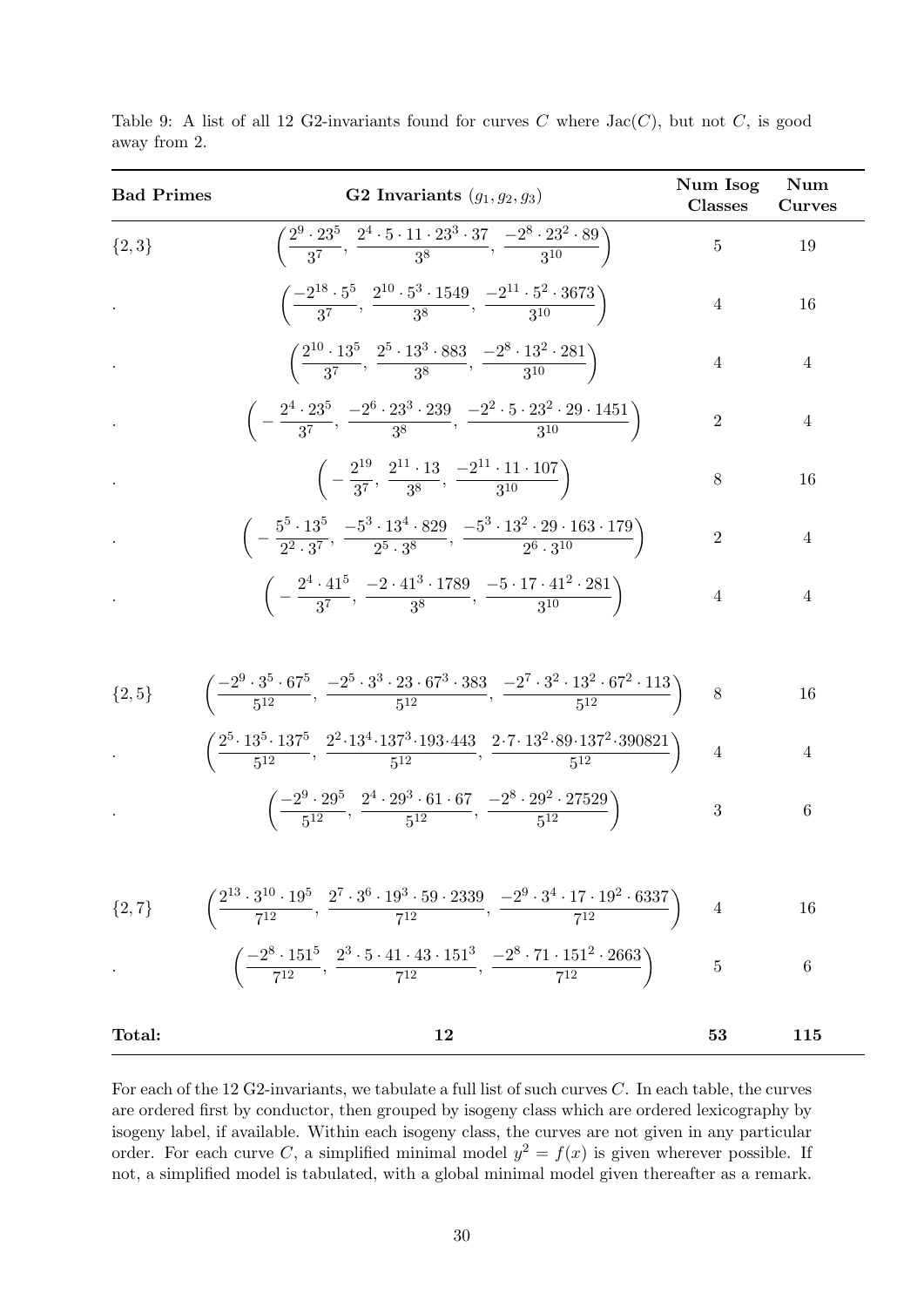Table 10: List of genus 2 curves C where  $Jac(C)$  has good reduction outside 2, with G2 invariants  $(g_1, g_2, g_3) = \left(\frac{2^9 \cdot 23^5}{3^7}, \frac{2^4 \cdot 5 \cdot 11 \cdot 23^3 \cdot 37}{3^8}, \frac{-2^8 \cdot 23^2 \cdot 89}{3^{10}}\right)$ . A total of <sup>19</sup> curves separated into <sup>5</sup> isogeny classes are <sup>g</sup>iven.

| <b>Isogeny Class</b>                   | Minimal Weierstrass equation                                                | Field system                                            | $\Delta_{\textbf{min}}$ | <b>Conductor Rank</b> |                | Tors. subgroup                                                                       | $GL_2$ -type | $\mathbf{ST}^0$ |
|----------------------------------------|-----------------------------------------------------------------------------|---------------------------------------------------------|-------------------------|-----------------------|----------------|--------------------------------------------------------------------------------------|--------------|-----------------|
| $32a \times 32a$                       | $(2x+1)(x^2+2)(x^2+2x+3)$                                                   | $[\mathbb{Q}, \mathbb{Q}, K_2, K_2]$                    | $2^{16}3^{12}$          | $2^{4+6}$             | $\Omega$       | $\mathbb{Z}/2\mathbb{Z} \times \mathbb{Z}/2\mathbb{Z}$                               |              | U(1)            |
|                                        | $2x(x^4-14x^2+81)$                                                          | $[Q, Q, L_1]$                                           | $2^{36}3^{12}$          | $2^{4+6}$             | $\overline{0}$ | $\mathbb{Z}/4\mathbb{Z}$                                                             |              | U(1)            |
|                                        | $3(x^2-2)(x^2+1)(2x^2-1)$                                                   | $[K_1, K_3, K_3]$                                       | $2^{16}3^{22}$          | $2^{4+6}$             | $\overline{0}$ | $\mathbb{Z}/2\mathbb{Z} \times \mathbb{Z}/4\mathbb{Z}$                               |              | U(1)            |
|                                        | $-3(x^2-2)(x^2+1)(2x^2-1)$                                                  | $[K_1, K_3, K_3]$                                       | $2^{16}3^{22}$          | $2^{4+6}$             | $\overline{0}$ | $\mathbb{Z}/2\mathbb{Z} \times \mathbb{Z}/2\mathbb{Z}$                               |              | U(1)            |
| $32a \times 64a$                       | $3(x^2-2)(x^4+68x^2+4)$                                                     | $[K_3, L_1]$                                            | $2^{51}3^{22}$          | $2^{4+7}$             | $\overline{0}$ | $\mathbb{Z}/4\mathbb{Z}$                                                             | $\checkmark$ | U(1)            |
|                                        | $-3(x^2-2)(x^4+68x^2+4)$                                                    | $[K_3, L_1]$                                            | $2^{51}3^{22}$          | $2^{4+7}$             | $\overline{0}$ | $\mathbb{Z}/4\mathbb{Z}$                                                             | $\checkmark$ | U(1)            |
|                                        | $3(x^2-2)(x^2+1)(x^2+4)$                                                    | $[K_1, K_1, K_3]$                                       | $2^{21}3^{22}$          | $2^{4+7}$             | $\overline{0}$ | $\mathbb{Z}/2\mathbb{Z} \times \mathbb{Z}/2\mathbb{Z}$                               | $\checkmark$ | U(1)            |
|                                        | $-3(x^2-2)(x^2+1)(x^2+4)$                                                   | $[K_1, K_1, K_3]$                                       | $2^{21}3^{22}$          | $2^{4+7}$             | $\overline{0}$ | $\mathbb{Z}/2\mathbb{Z} \times \mathbb{Z}/4\mathbb{Z}$                               | $\checkmark$ | U(1)            |
|                                        | $-(x^2-2)(x^2+2)(7x^2+16x-14)$                                              | $[K_2, K_3, K_3]$                                       | $2^{51}3^{12}$          | $2^{4+7}$             | $\overline{0}$ | $\mathbb{Z}/2\mathbb{Z} \times \mathbb{Z}/2\mathbb{Z}$                               | $\checkmark$ | U(1)            |
|                                        | $(x^{2}-2)(x^{2}+2)(7x^{2}+16x-14)$                                         | $[K_2, K_3, K_3]$                                       | $2^{51}3^{12}$          | $2^{4+7}$             | $\overline{0}$ | $\mathbb{Z}/2\mathbb{Z} \times \mathbb{Z}/4\mathbb{Z}$                               | $\checkmark$ | U(1)            |
|                                        | $x(2x+1)(x-4)(x^2+2)$                                                       | $[{\mathbb Q},{\mathbb Q},{\mathbb Q},{\mathbb Q},K_2]$ | $2^{21}3^{12}$          | $2^{4+7}$             | $\overline{0}$ | $\mathbb{Z}/2\mathbb{Z} \times \mathbb{Z}/2\mathbb{Z} \times \mathbb{Z}/2\mathbb{Z}$ | $\checkmark$ | U(1)            |
|                                        | $-x(2x+1)(x-4)(x^2+2)$                                                      | $[{\mathbb Q},{\mathbb Q},{\mathbb Q},{\mathbb Q},K_2]$ | $2^{21}3^{12}$          | $2^{4+7}$             | $\overline{0}$ | $\mathbb{Z}/2\mathbb{Z} \times \mathbb{Z}/2\mathbb{Z} \times \mathbb{Z}/2\mathbb{Z}$ | $\checkmark$ | U(1)            |
| $64a \times 64a$                       | $2(2x+1)(x^2+2)(x^2+2x+3)$                                                  | $[{\mathbb Q},{\mathbb Q},K_2,K_2]$                     | $2^{26}3^{12}$          | $2^{4+8}$             | $\theta$       | $\mathbb{Z}/2\mathbb{Z} \times \mathbb{Z}/2\mathbb{Z}$                               |              | U(1)            |
|                                        | $x(x^4-14x^2+81)$                                                           | $[Q, Q, L_1]$                                           | $2^{26}3^{12}$          | $2^{4+8}$             | $\overline{0}$ | $\mathbb{Z}/4\mathbb{Z}$                                                             |              | U(1)            |
|                                        | $6(x^2-2)(x^2+1)(2x^2-1)$                                                   | $[K_1, K_3, K_3]$                                       | $2^{26}3^{22}$          | $2^{4+8}$             | $\overline{0}$ | $\mathbb{Z}/4\mathbb{Z} \times \mathbb{Z}/4\mathbb{Z}$                               |              | U(1)            |
|                                        | $-6(x^2-2)(x^2+1)(2x^2-1)$                                                  | $[K_1, K_3, K_3]$                                       | $2^{26}3^{22}$          | $2^{4+8}$             | $\overline{0}$ | $\mathbb{Z}/2\mathbb{Z} \times \mathbb{Z}/2\mathbb{Z}$                               |              | U(1)            |
|                                        | $(2.2.8.1-256.1-a)^2$ $-3(x^2-4x+5)(x^2+2x-1)(5x^2+4x+1)$ $[K_1, K_1, K_3]$ |                                                         | $2^{41}3^{22}$          | $2^{4+10}$            | $\overline{0}$ | $\mathbb{Z}/2\mathbb{Z} \times \mathbb{Z}/2\mathbb{Z}$                               | $\checkmark$ | U(1)            |
| $256\mathrm{b}\,\times\,256\mathrm{c}$ | $x(x^2-8x+18)(x^2+8x+18)$                                                   | $[{\mathbb Q},{\mathbb Q},K_2,K_2]$                     | $2^{36}3^{12}$          | $2^{4+12}$            | $\mathbf{1}$   | $\mathbb{Z}/2\mathbb{Z} \times \mathbb{Z}/2\mathbb{Z}$                               | $\checkmark$ | U(1)            |
|                                        | $x(x^4+28x^2+324)$                                                          | $[Q, Q, L_1]$                                           | $2^{36}3^{12}$          | $2^{4+12}$            | $\mathbf{1}$   | $\mathbb{Z}/2\mathbb{Z}$                                                             | $\checkmark$ | U(1)            |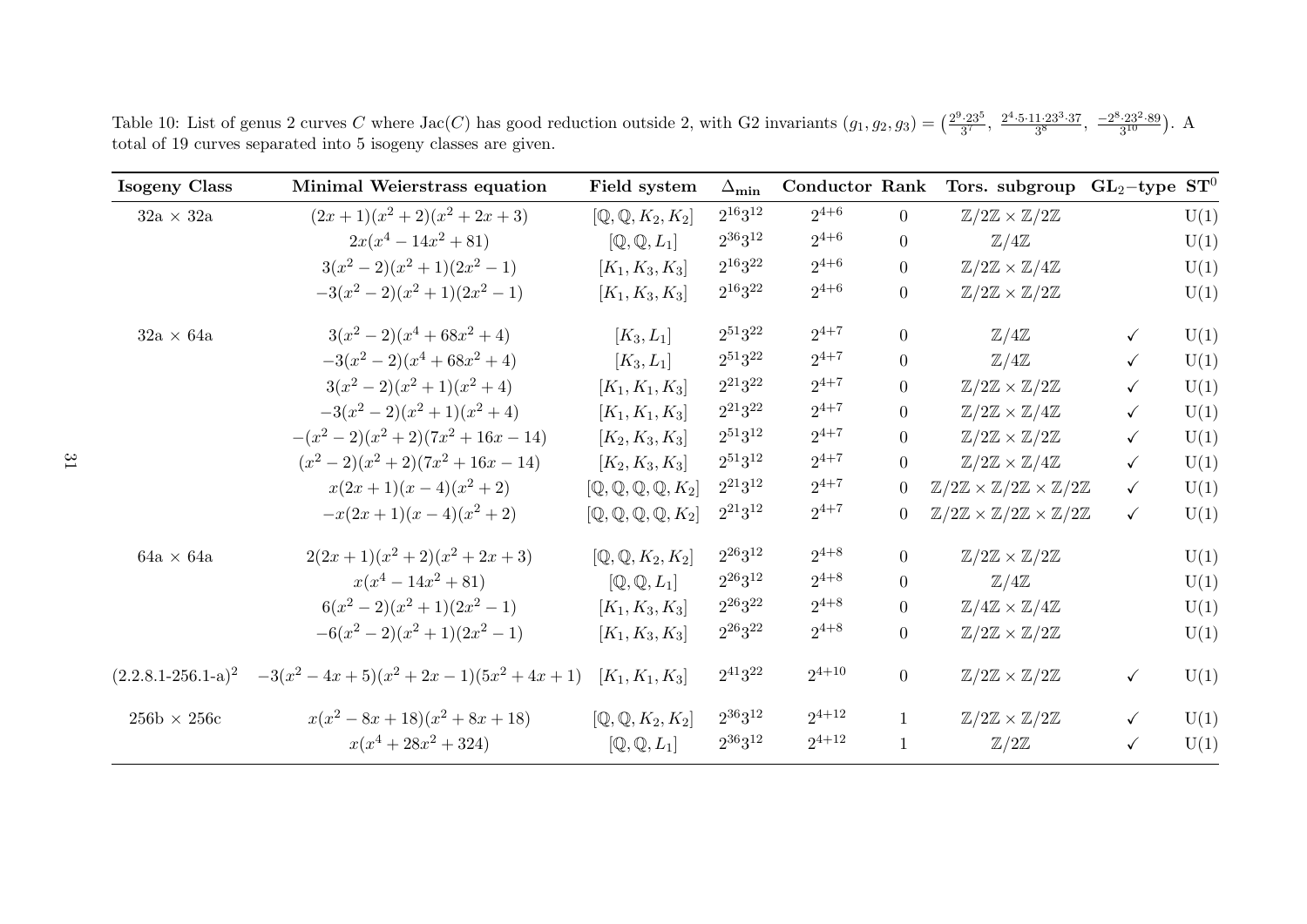Table 11: List of genus 2 curves C where  $Jac(C)$  has good reduction outside 2, with G2 invariants  $(g_1, g_2, g_3) = \left(\frac{-2^{18} \cdot 5^5}{3^7}, \frac{2^{10} \cdot 5^3 \cdot 1549}{3^8}, \frac{-2^{11} \cdot 5^2 \cdot 3673}{3^{10}}\right)$ . <sup>A</sup> total of <sup>16</sup> curves seperated into <sup>4</sup> isogeny classes are <sup>g</sup>iven

| <b>Isogeny Class</b> | Minimal Weierstrass equation           | Field system  | $\Delta_{\textbf{min}}$ | Conductor  | Rank           | Tors. subgroup           | $GL_2$ -type | $\mathbf{ST}^0$ |
|----------------------|----------------------------------------|---------------|-------------------------|------------|----------------|--------------------------|--------------|-----------------|
| $32a \times 256b$    | $(x^{2}+2)(x^{4}+4x^{3}+2x^{2}+4x+7)$  | $[K_2, L_2]$  | $2^{22}3^{12}$          | $2^{4+9}$  | -1             | $\mathbb{Z}/4\mathbb{Z}$ | $\checkmark$ | U(1)            |
|                      | $-(x^{2}+2)(x^{4}+4x^{3}+2x^{2}+4x+7)$ | $[K_2, L_2]$  | $2^{22}3^{12}$          | $2^{4+9}$  | $\mathbf{1}$   | $\mathbb{Z}/2\mathbb{Z}$ | $\checkmark$ | U(1)            |
|                      | $3(x^2-2)(2x^4-8x^2-1)$                | $[K_3, L_2]$  | $2^{22}3^{22}$          | $2^{4+9}$  |                | $\mathbb{Z}/4\mathbb{Z}$ |              | U(1)            |
|                      | $-3(x^2-2)(2x^4-8x^2-1)$               | $[K_3, L_2]$  | $2^{22}3^{22}$          | $2^{4+9}$  |                | $\mathbb{Z}/2\mathbb{Z}$ | $\checkmark$ | U(1)            |
| $32a \times 256c$    | $3(x^2+1)(x^4-16x^2-8)$                | $[K_1, L_2]$  | $2^{27}3^{22}$          | $2^{4+9}$  | $\theta$       | $\mathbb{Z}/2\mathbb{Z}$ | $\checkmark$ | U(1)            |
|                      | $-3(x^{2}+1)(x^{4}-16x^{2}-8)$         | $[K_1, L_2]$  | $2^{27}3^{22}$          | $2^{4+9}$  | $\theta$       | $\mathbb{Z}/4\mathbb{Z}$ |              | U(1)            |
|                      | $-(2x+1)(x^4+8x^3-8x^2+8)$             | $[Q, Q, L_2]$ | $2^{27}3^{12}$          | $2^{4+9}$  | $\Omega$       | $\mathbb{Z}/2\mathbb{Z}$ | $\checkmark$ | U(1)            |
|                      | $(2x+1)(x^4+8x^3-8x^2+8)$              | $[Q, Q, L_2]$ | $2^{27}3^{12}$          | $2^{4+9}$  | $\overline{0}$ | $\mathbb{Z}/4\mathbb{Z}$ | $\checkmark$ | U(1)            |
| $64a \times 256b$    | $-3(x^2+4)(x^4+8x^2-2)$                | $[K_1, L_2]$  | $2^{27}3^{22}$          | $2^{4+10}$ |                | $\mathbb{Z}/2\mathbb{Z}$ | $\checkmark$ | U(1)            |
|                      | $3(x^2+4)(x^4+8x^2-2)$                 | $[K_1, L_2]$  | $2^{27}3^{22}$          | $2^{4+10}$ |                | $\mathbb{Z}/4\mathbb{Z}$ | $\checkmark$ | U(1)            |
|                      | $-x(x-4)(x^4-4x^2-8x+2)$               | $[Q, Q, L_2]$ | $2^{27}3^{12}$          | $2^{4+10}$ |                | $\mathbb{Z}/2\mathbb{Z}$ | $\checkmark$ | U(1)            |
|                      | $x(x-4)(x^4-4x^2-8x+2)$                | $[Q, Q, L_2]$ | $2^{27}3^{12}$          | $2^{4+10}$ | $\mathbf{1}$   | $\mathbb{Z}/4\mathbb{Z}$ | $\checkmark$ | U(1)            |
| $64a \times 256c$    | $2(x^{2}+2)(x^{4}+4x^{3}+2x^{2}+4x+7)$ | $[K_2,L_2]$   | $2^{32}3^{12}$          | $2^{4+10}$ | $\Omega$       | $\mathbb{Z}/4\mathbb{Z}$ |              | U(1)            |
|                      | $-(3x^2+4x+4)(x^4-8x^3-8x^2+8)^a$      | $[K_2,L_2]$   | $2^{22}3^{12}$          | $2^{4+10}$ | $\Omega$       | $\mathbb{Z}/2\mathbb{Z}$ | $\checkmark$ | U(1)            |
|                      | $6(x^2-2)(2x^4-8x^2-1)$                | $[K_3, L_2]$  | $2^{32}3^{12}$          | $2^{4+10}$ | $\theta$       | $\mathbb{Z}/4\mathbb{Z}$ | ✓            | U(1)            |
|                      | $-3(x^2-8)(x^4-16x^2-8)^{b}$           | $[K_3, L_2]$  | $2^{22}3^{12}$          | $2^{4+10}$ | $\theta$       | $\mathbb{Z}/2\mathbb{Z}$ | $\checkmark$ | U(1)            |

<sup>a</sup> A global minimal model for this curve is  $y^2 + x^3y = -x^6 + 5x^5 + 13x^4 + 16x^3 + 2x^2 - 8x - 8$ .<br><sup>b</sup> A global minimal model for this curve is  $y^2 + x^3y = -x^6 + 18x^4 - 90x^2 - 48$ .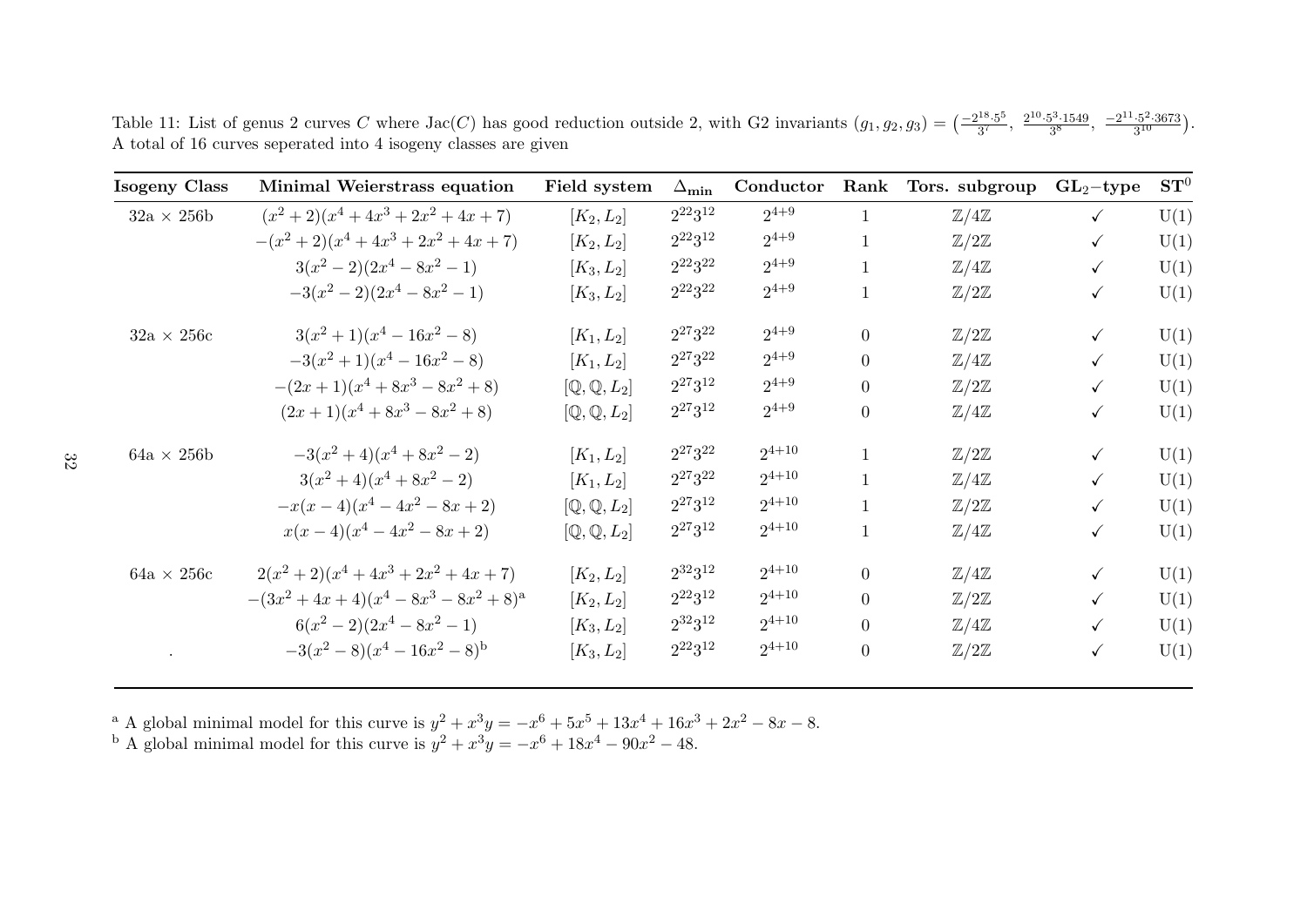Table 12: List of genus 2 curves C where Jac(C) has good reduction outside 2, with G2 invariants  $(g_1, g_2, g_3) = \left(\frac{2^{10} \cdot 13^5}{3^7}, \frac{2^{5} \cdot 13^3 \cdot 883}{3^8}, \frac{-2^{8} \cdot 13^2 \cdot 281}{3^{10}}\right)$ . A total of <sup>4</sup> curves separated into <sup>4</sup> isogeny classes are <sup>g</sup>iven.

| Isogeny Class                                           | Minimal Weierstrass equation     | Field system                    | $\Delta_{\textbf{min}}$ |            |                | Conductor Rank Tors. subgroup $GL_2$ -type |    | $\mathbf{ST}^0$      |
|---------------------------------------------------------|----------------------------------|---------------------------------|-------------------------|------------|----------------|--------------------------------------------|----|----------------------|
| $2.2.8.1 - 512.1 - e \times$<br>$2.2.8.1 - 512.1-g$     | $(2x^2+1)(4x^4-4x^2-32x-31)$     | $[K_2, L_2]$                    | $2^{50}3^{12}$          | $2^{4+11}$ | 0.1            | $\mathbb{Z}/2\mathbb{Z}$                   | no | $SU(2) \times SU(2)$ |
| $2.2.8.1 - 512.1 - a \times$<br>$2.2.8.1 - 512.1 - c$   | $-(2x^2+1)(4x^4-4x^2-32x-31)$    | $[K_2, L_2]$                    | $2^{50}3^{12}$          | $2^{4+11}$ | $\overline{0}$ | $\mathbb{Z}/2\mathbb{Z}$                   | no | $SU(2) \times SU(2)$ |
| $2.2.8.1 - 1024.1 - a \times$<br>$2.2.8.1 - 1024.1 - 0$ | $(x-1)(4x^4+16x^3+20x^2+40x+1)$  | $[Q, Q, L_2]$                   | $2^{35}3^{12}$          | $2^{4+12}$ | $\overline{0}$ | $\mathbb{Z}/2\mathbb{Z}$                   | no | $SU(2) \times SU(2)$ |
| $2.2.8.1 - 1024.1 - e \times$<br>$2.2.8.1 - 1024.1 - n$ | $-(x-1)(4x^4+16x^3+20x^2+40x+1)$ | $[\mathbb{Q}, \mathbb{Q}, L_2]$ | $2^{35}3^{12}$          | $2^{4+12}$ | $\mathbf{1}$   | $\mathbb{Z}/2\mathbb{Z}$                   | no | $SU(2) \times SU(2)$ |

Table 13: List of genus 2 curves C where Jac(C) has good reduction outside 2, with G2 invariants  $(g_1, g_2, g_3) = \left(-\frac{2^4 \cdot 23^5}{3^7}, \frac{-2^6 \cdot 23^3 \cdot 239}{3^8}, \frac{-2^2 \cdot 5 \cdot 23^2 \cdot 29 \cdot 1451}{3^{10}}\right)$ . <sup>A</sup> total of <sup>4</sup> curves separated into <sup>2</sup> isogeny classes are <sup>g</sup>iven.

| Isogeny Class      | Minimal Weierstrass equation     | Field system                    | $\Delta_{\textbf{min}}$ | Conductor  | $\operatorname{Rank}$ | Tors. subgroup           | $GL_2$ -type | $\mathbf{ST}^0$ |
|--------------------|----------------------------------|---------------------------------|-------------------------|------------|-----------------------|--------------------------|--------------|-----------------|
| $128c \times 128d$ | $(x-1)(x^4+40x^3+20x^2+16x+4)$   | $[Q, Q, L_2]$                   | $2^{31}3^{12}$          | $2^{4+10}$ | $\overline{0}$        | $\mathbb{Z}/2\mathbb{Z}$ |              | SU(2)           |
|                    | $-2(x-1)(x^4+40x^3+20x^2+16x+4)$ | $[\mathbb{Q}, \mathbb{Q}, L_2]$ | $2^{41}3^{12}$          | $2^{4+10}$ | $\overline{0}$        | $\mathbb{Z}/2\mathbb{Z}$ |              | SU(2)           |
| $128a \times 128b$ | $-(x-1)(x^4+40x^3+20x^2+16x+4)$  | $[\mathbb{Q}, \mathbb{Q}, L_2]$ | $2^{31}3^{12}$          | $2^{4+10}$ |                       | $\mathbb{Z}/2\mathbb{Z}$ |              | SU(2)           |
|                    | $2(x-1)(x^4+40x^3+20x^2+16x+4)$  | $[Q, Q, L_2]$                   | $2^{41}3^{12}$          | $2^{4+10}$ |                       | $\mathbb{Z}/2\mathbb{Z}$ |              | SU(2)           |
|                    |                                  |                                 |                         |            |                       |                          |              |                 |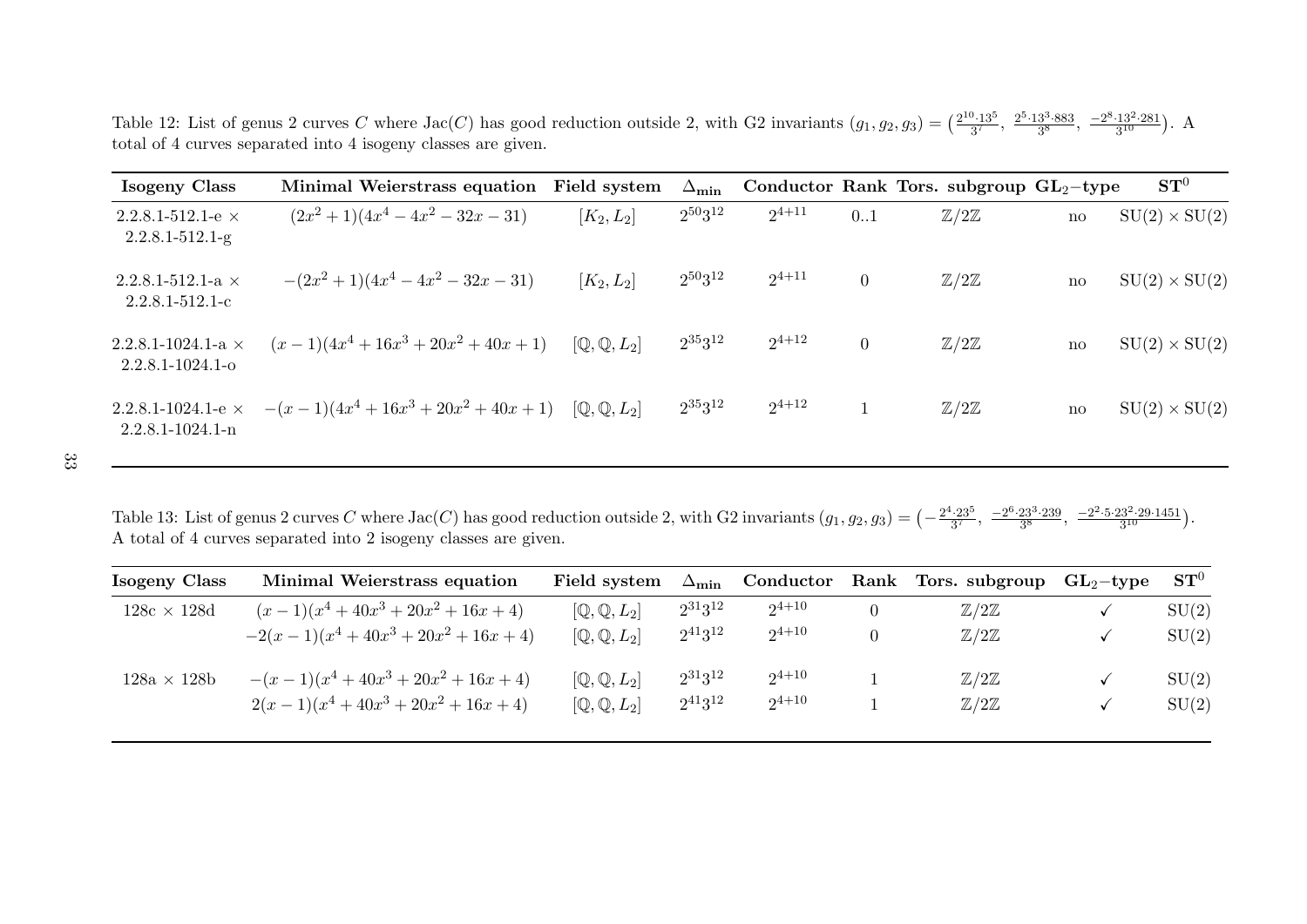Table 14: List of genus 2 curves C where  $Jac(C)$  has good reduction outside 2, with G2 invariants  $(g_1, g_2, g_3) = \left(-\frac{2^{19}}{3^7}, \frac{2^{11}\cdot13}{3^8}, \frac{-2^{11}\cdot11\cdot107}{3^{10}}\right)$ . A total of <sup>16</sup> curves separated into <sup>8</sup> isogeny classes are <sup>g</sup>iven

| <b>Isogeny Class</b>               | Minimal Weierstrass equation       | Field system                    | $\Delta_{\textbf{min}}$ | Conductor  | Rank           | Tors. subgroup           | $GL_2$ -type | $\mathbf{ST}^0$     |
|------------------------------------|------------------------------------|---------------------------------|-------------------------|------------|----------------|--------------------------|--------------|---------------------|
| $128a \, \times \, 256a$           | $(x^{2}+2)(x^{4}-4x^{2}+8x+2)$     | $[K_2, L_2]$                    | $2^{26}3^{12}$          | $2^{4+11}$ | $\overline{2}$ | $\mathbb{Z}/2\mathbb{Z}$ | $\checkmark$ | $U(1) \times SU(2)$ |
|                                    | $x(x-4)(x^4+8x^3-8x^2+8)^a$        | $[{\mathbb Q},{\mathbb Q},L_2]$ | $2^{21}3^{12}$          | $2^{4+11}$ | $\overline{2}$ | $\mathbb{Z}/2\mathbb{Z}$ | $\checkmark$ | $U(1) \times SU(2)$ |
| $128a \times 256d$                 | $-3(x^2-2)(x^4+8x^2-2)$            | $[K_3, L_2]$                    | $2^{26}3^{22}$          | $2^{4+11}$ | $\mathbf{1}$   | $\mathbb{Z}/2\mathbb{Z}$ | $\checkmark$ | $U(1) \times SU(2)$ |
|                                    | $-3(x^{2}+4)(x^{4}-16x^{2}-8)^{b}$ | $[K_1, L_2]$                    | $2^{21}3^{22}$          | $2^{4+11}$ | $\mathbf{1}$   | $\mathbb{Z}/2\mathbb{Z}$ | $\checkmark$ | $U(1) \times SU(2)$ |
| $128\text{b}\,\times\,256\text{a}$ | $-2(x^{2}+2)(x^{4}-4x^{2}+8x+2)$   | $[K_2, L_2]$                    | $2^{36}3^{12}$          | $2^{4+11}$ | $\mathbf{1}$   | $\mathbb{Z}/2\mathbb{Z}$ | $\checkmark$ | $U(1) \times SU(2)$ |
| $\sim$                             | $-(2x+1)(x^4-4x^2-8x+2)$           | $[Q, Q, L_2]$                   | $2^{21}3^{12}$          | $2^{4+11}$ | 1              | $\mathbb{Z}/2\mathbb{Z}$ | $\checkmark$ | $U(1) \times SU(2)$ |
| $128\text{b}\,\times\,256\text{d}$ | $6(x^2-2)(x^4+8x^2-2)$             | $[K_3, L_2]$                    | 236322                  | $2^{4+11}$ | $\overline{0}$ | $\mathbb{Z}/2\mathbb{Z}$ | $\checkmark$ | $U(1) \times SU(2)$ |
|                                    | $-3(x^2+1)(x^4+8x^2-2)$            | $[K_1, L_2]$                    | $2^{21}3^{22}$          | $2^{4+11}$ | $\overline{0}$ | $\mathbb{Z}/2\mathbb{Z}$ | $\checkmark$ | $U(1) \times SU(2)$ |
| $128c \times 256a$                 | $3(x^2-2)(x^4+8x^2-2)$             | $[K_3, L_2]$                    | $2^{26}3^{22}$          | $2^{4+11}$ | $\mathbf{1}$   | $\mathbb{Z}/2\mathbb{Z}$ | $\checkmark$ | $U(1) \times SU(2)$ |
| <b>Contractor</b>                  | $-6(x^2+1)(x^4+8x^2-2)$            | $[K_1, L_2]$                    | $2^{31}3^{22}$          | $2^{4+11}$ | $\mathbf{1}$   | $\mathbb{Z}/2\mathbb{Z}$ | $\checkmark$ | $U(1) \times SU(2)$ |
| $128c \times 256d$                 | $-(x^{2}+2)(x^{4}-4x^{2}+8x+2)$    | $[K_2, L_2]$                    | $2^{26}3^{12}$          | $2^{4+11}$ | $\overline{0}$ | $\mathbb{Z}/2\mathbb{Z}$ | $\checkmark$ | $U(1) \times SU(2)$ |
|                                    | $-2(2x+1)(x^4-4x^2-8x+2)$          | $[Q, Q, L_2]$                   | $2^{31}3^{12}$          | $2^{4+11}$ | $\overline{0}$ | $\mathbb{Z}/2\mathbb{Z}$ | $\checkmark$ | $U(1) \times SU(2)$ |
| $128d \times 256a$                 | $3(x^2+1)(x^4+8x^2-2)$             | $[K_1, L_2]$                    | $2^{21}3^{22}$          | $2^{4+11}$ | $\mathbf{1}$   | $\mathbb{Z}/2\mathbb{Z}$ | $\checkmark$ | $U(1) \times SU(2)$ |
|                                    | $-6(x^2-2)(x^4+8x^2-2)$            | $[K_3, L_2]$                    | $2^{36}3^{22}$          | $2^{4+11}$ | $\mathbf{1}$   | $\mathbb{Z}/2\mathbb{Z}$ | $\checkmark$ | $U(1) \times SU(2)$ |
| $128d \times 256d$                 | $2(x^{2}+2)(x^{4}-4x^{2}+8x+2)$    | $[K_2, L_2]$                    | $2^{36}3^{12}$          | $2^{4+11}$ | $\overline{0}$ | $\mathbb{Z}/2\mathbb{Z}$ | $\checkmark$ | $U(1) \times SU(2)$ |
| $\sim$ $\sim$                      | $(2x+1)(x^4-4x^2-8x+2)$            | $[Q, Q, L_2]$                   | $2^{21}3^{12}$          | $2^{4+11}$ | $\overline{0}$ | $\mathbb{Z}/2\mathbb{Z}$ | $\checkmark$ | $U(1) \times SU(2)$ |

<sup>a</sup> A global minimal model for this curve is  $y^2 + x^3y = x^5 - 10x^4 + 8x^3 + 2x^2 - 8x$ .<br><sup>b</sup> A global minimal model for this curve is  $y^2 + x^3y = -x^6 + 9x^4 + 54x^2 + 24$ .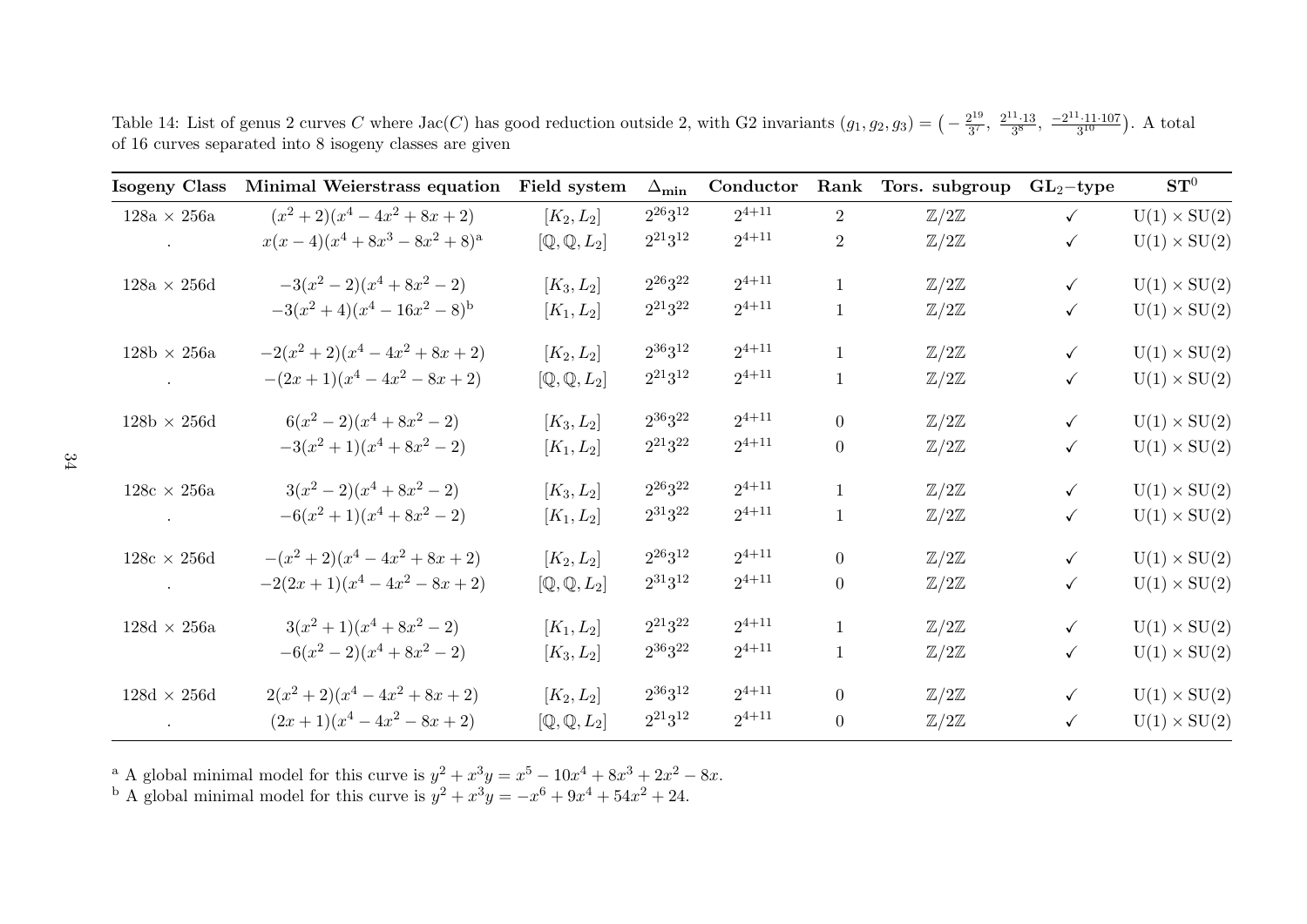Table 15: List of genus 2 curves C where Jac(C) has good reduction outside 2, with G2 invariants  $(g_1, g_2, g_3) = \left(\frac{-5^5 \cdot 13^5}{2^2 \cdot 3^7}, \frac{-5^3 \cdot 13^4 \cdot 829}{2^5 \cdot 3^8}, \frac{-5^3 \cdot 13^2 \cdot 29 \cdot 163 \cdot 179}{2^6 \cdot 3^{10}}\right)$ . A total of 4 curves separated into 2 isogeny classes are given. Both of the isogeny classes split over the number field  $L_2$ .

| Isogeny Class | Minimal Weierstrass equation       | Field system      | $\Delta_{\min}$ |            | Conductor Rank Torsion subgroup $GL_2$ -type $ST^0$    |    |       |
|---------------|------------------------------------|-------------------|-----------------|------------|--------------------------------------------------------|----|-------|
| 8192a         | $3(x^2-2x-1)(x^2-2x+2)(x^2+4x+2)$  | $[K_1, K_3, K_3]$ | $2^{22}3^{22}$  | $2^{4+9}$  | $\mathbb{Z}/2\mathbb{Z} \times \mathbb{Z}/2\mathbb{Z}$ | no | SU(2) |
|               | $-3(x^2-2x-1)(x^2-2x+2)(x^2+4x+2)$ | $[K_1, K_3, K_3]$ | $2^{22}3^{22}$  | $2^{4+9}$  | $\mathbb{Z}/2\mathbb{Z} \times \mathbb{Z}/4\mathbb{Z}$ | no | SU(2) |
| 16384a        | $6(x^2-2x-1)(x^2-2x+2)(x^2+4x+2)$  | $[K_1, K_3, K_3]$ | $2^{32}3^{22}$  | $2^{4+10}$ | $\mathbb{Z}/2\mathbb{Z}\times\mathbb{Z}/2\mathbb{Z}$   | no | SU(2) |
|               | $-6(x^2-2x-1)(x^2-2x+2)(x^2+4x+2)$ | $[K_1, K_3, K_3]$ | $2^{32}3^{22}$  | $2^{4+10}$ | $\mathbb{Z}/2\mathbb{Z}\times\mathbb{Z}/2\mathbb{Z}$   | no | SU(2) |

Table 16: List of genus 2 curves C where  $Jac(C)$  has good reduction outside 2, with G2 invariants  $(g_1, g_2, g_3) = \left(-\frac{2^4 \cdot 41^5}{3^7}, \frac{-2 \cdot 41^3 \cdot 1789}{3^8}, \frac{-5 \cdot 17 \cdot 41^2 \cdot 281}{3^{10}}\right)$ . <sup>A</sup> total of <sup>4</sup> curves separated into <sup>4</sup> isogeny classes are <sup>g</sup>iven. None of the isogeny classes below have been allocated an LMFDB label currently.

| Isogeny Class | Minimal Weierstrass equation | Field system                    | $\Delta_{\min}$ | Conductor  |   | Rank Torsion subgroup    | $GL_2$ -type | $\mathbf{ST}^0$ |
|---------------|------------------------------|---------------------------------|-----------------|------------|---|--------------------------|--------------|-----------------|
| $\ast$        | $(x+2)(2x^4-8x^3-4x^2+1)$    | $[Q, Q, L_2]$                   | $2^{21}3^{12}$  | $2^{4+16}$ | 0 | $\mathbb{Z}/2\mathbb{Z}$ | $\mathbf{n}$ | USp(4)          |
| $\ast$        | $-(x+2)(2x^4-8x^3-4x^2+1)$   | $[{\mathbb Q},{\mathbb Q},L_2]$ | $2^{21}3^{12}$  | $2^{4+16}$ |   | $\mathbb{Z}/2\mathbb{Z}$ | $\mathbf{n}$ | USp(4)          |
| $\ast$        | $-2(x+2)(2x^4-8x^3-4x^2+1)$  | $[Q, Q, L_2]$                   | $2^{31}3^{12}$  | $2^{4+16}$ |   | $\mathbb{Z}/2\mathbb{Z}$ | $\mathbf{n}$ | USp(4)          |
| $\ast$        | $2(x+2)(2x^4-8x^3-4x^2+1)$   | $[Q, Q, L_2]$                   | $2^{31}3^{12}$  | $2^{4+16}$ | ົ | $\mathbb{Z}/2\mathbb{Z}$ | $\mathbf{n}$ | USp(4)          |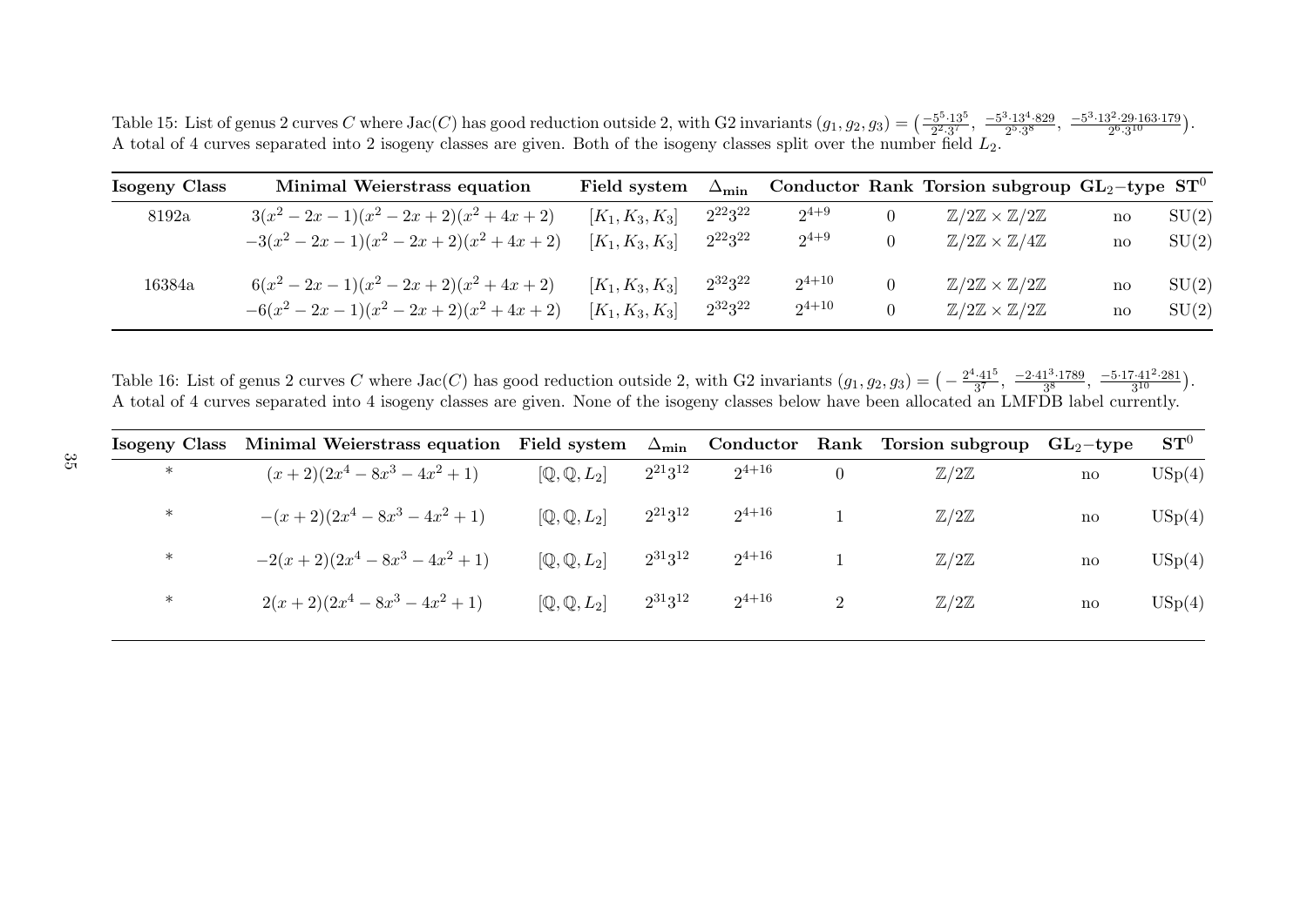| Isogeny Class     | Minimal Weierstrass equation                                 | Field system                    |                |           |                  | $\Delta_{\min}$ Conductor Rank Tors. subgroup GL <sub>2</sub> -type |              | $\mathbf{ST}^0$     |
|-------------------|--------------------------------------------------------------|---------------------------------|----------------|-----------|------------------|---------------------------------------------------------------------|--------------|---------------------|
| $32a \times 128a$ | $(2x-1)(x^4-4x^3-14x^2+4x+41)$                               | $[Q, Q, L_6]$                   | $2^{26}5^{12}$ | $2^{4+8}$ | 1                | $\mathbb{Z}/2\mathbb{Z}$                                            | $\checkmark$ | $U(1) \times SU(2)$ |
|                   | $(x^{2}+4)(x^{4}+8x^{3}+4x^{2}-16x+28)^{a}$                  | $[K_1, L_6]$                    | $2^{16}5^{12}$ | $2^{4+8}$ | $\mathbf{1}$     | $\mathbb{Z}/4\mathbb{Z}$                                            | $\checkmark$ | $U(1) \times SU(2)$ |
| $32a \times 128b$ | $5(x^2-2)(x^4-14x^2-1)$                                      | $[K_3, L_6]$                    | $2^{21}5^{22}$ | $2^{4+8}$ | $\overline{0}$   | $\mathbb{Z}/8\mathbb{Z}$                                            | $\checkmark$ | $U(1) \times SU(2)$ |
|                   | $-5(x^{2}+2)(x^{4}+14x^{2}-1)$                               | $[K_2, L_6]$                    | $2^{21}5^{22}$ | $2^{4+8}$ | $\overline{0}$   | $\mathbb{Z}/2\mathbb{Z}$                                            | $\checkmark$ | $U(1) \times SU(2)$ |
| $32a \times 128c$ | $-(4x+1)(4x^4-20x^2-16x+7)^{b}$                              | $[Q, Q, L_6]$                   | $2^{16}5^{12}$ | $2^{4+8}$ | $\overline{0}$   | $\mathbb{Z}/8\mathbb{Z}$                                            | $\checkmark$ | $U(1) \times SU(2)$ |
|                   | $-(x^{2}+1)(4x^{4}+16x^{3}+4x^{2}-8x+7)$                     | $[K_1, L_6]$                    | $2^{26}5^{12}$ | $2^{4+8}$ | $\boldsymbol{0}$ | $\mathbb{Z}/2\mathbb{Z}$                                            | $\checkmark$ | $U(1) \times SU(2)$ |
| $32a \times 128d$ | $-5(x^2-2)(x^4-14x^2-1)$                                     | $[K_3, L_6]$                    | $2^{21}5^{22}$ | $2^{4+8}$ | $\overline{0}$   | $\mathbb{Z}/2\mathbb{Z}$                                            | $\checkmark$ | $U(1) \times SU(2)$ |
|                   | $5(x^2+2)(x^4+14x^2-1)$                                      | $[K_2, L_6]$                    | $2^{21}5^{22}$ | $2^{4+8}$ | $\overline{0}$   | $\mathbb{Z}/4\mathbb{Z}$                                            | $\checkmark$ | $U(1) \times SU(2)$ |
| $64a \times 128a$ | $-5(x^{2}-6x+1)(7x^{4}-4x^{3}-14x^{2}-4x+7)^{c}$             | $[K_3, L_6]$                    | $2^{21}5^{22}$ | $2^{4+9}$ | $\mathbf{1}$     | $\mathbb{Z}/2\mathbb{Z}$                                            | $\checkmark$ | $U(1) \times SU(2)$ |
|                   | $5(3x^{2} + 2x + 3)(7x^{4} - 4x^{3} - 14x^{2} - 4x + 7)^{d}$ | $[K_2, L_6]$                    | $2^{21}5^{22}$ | $2^{4+9}$ | $\mathbf{1}$     | $\mathbb{Z}/4\mathbb{Z}$                                            | $\checkmark$ | $U(1) \times SU(2)$ |
| $64a \times 128b$ | $-2(2x-1)(x^4-4x^3-14x^2+4x+41)$                             | $[Q, Q, L_6]$                   | $2^{36}5^{12}$ | $2^{4+9}$ | $\overline{0}$   | $\mathbb{Z}/4\mathbb{Z}$                                            | $\checkmark$ | $U(1) \times SU(2)$ |
|                   | $-2(x^{2}+1)(4x^{4}+16x^{3}+4x^{2}-8x+7)$                    | $[K_1, L_6]$                    | $2^{36}5^{12}$ | $2^{4+9}$ | $\overline{0}$   | $\mathbb{Z}/2\mathbb{Z}$                                            | $\checkmark$ | $U(1) \times SU(2)$ |
| $64a \times 128c$ | $10(x^{2}-2)(x^{4}-14x^{2}-1)$                               | $[K_3, L_6]$                    | $2^{31}5^{22}$ | $2^{4+9}$ | $\overline{0}$   | $\mathbb{Z}/4\mathbb{Z}$                                            | $\checkmark$ | $U(1) \times SU(2)$ |
|                   | $-10(x^{2}+2)(x^{4}+14x^{2}-1)$                              | $[K_2, L_6]$                    | $2^{31}5^{22}$ | $2^{4+9}$ | $\boldsymbol{0}$ | $\mathbb{Z}/2\mathbb{Z}$                                            | $\checkmark$ | $U(1) \times SU(2)$ |
| $64a \times 128d$ | $2(2x-1)(x^4-4x^3-14x^2+4x+41)$                              | $[{\mathbb Q},{\mathbb Q},L_6]$ | $2^{36}5^{12}$ | $2^{4+9}$ | $\overline{0}$   | $\mathbb{Z}/2\mathbb{Z}$                                            | $\checkmark$ | $U(1) \times SU(2)$ |
|                   | $2(x^{2}+1)(4x^{4}+16x^{3}+4x^{2}-8x+7)$                     | $[K_1, L_6]$                    | $2^{36}5^{12}$ | $2^{4+9}$ | $\overline{0}$   | $\mathbb{Z}/4\mathbb{Z}$                                            | $\checkmark$ | $U(1) \times SU(2)$ |

Table 17: List of genus 2 curves C where  $Jac(C)$  has good reduction outside 2, with G2 invariants  $(g_1, g_2, g_3) =$ <br> $\left(\frac{-2^9 \cdot 3^5 \cdot 67^5}{5^{12}}, \frac{-2^5 \cdot 3^3 \cdot 23 \cdot 67^3 \cdot 383}{5^{12}}, \frac{-2^7 \cdot 3^2 \cdot 13^2 \cdot 67^2 \cdot 113}{5^{12}}\right)$ . A

<sup>a</sup> A global minimal model for this curve is  $y^2 + x^3y = 2x^5 + 2x^4 + 4x^3 + 11x^2 - 16x + 28$ .<br><sup>b</sup> A global minimal model for this curve is  $y^2 + y = -4x^5 - x^4 + 20x^3 + 21x^2 - 3x - 2$ .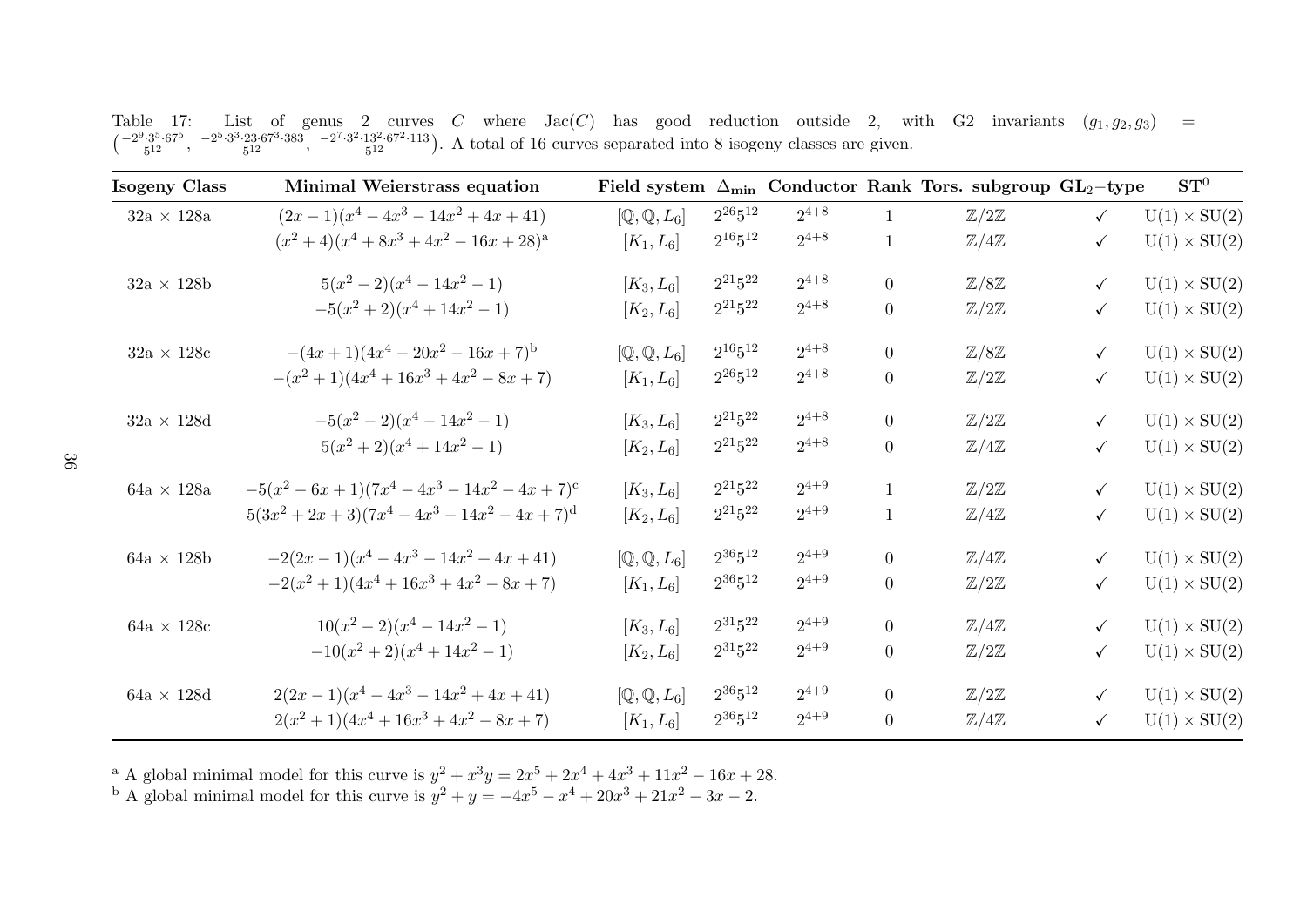c A global minimal model for this curve is  $y^2 + (x^3 + x^2 + x + 1)y = -9x^6 + 57x^5 - 22x^4 - 96x^3 - 22x^2 + 57x - 9$ .<br>d A global minimal model for this curve is  $y^2 + (x^3 + x^2 + x + 1)y = 26x^6 + 2x^5 - 37x^4 - 66x^3 - 37x^2 + 2x + 26$ .

Table 18: List of genus 2 curves C where  $Jac(C)$  has good reduction outside 2, with G2 invariants  $(g_1, g_2, g_3) =$ <br> $\left(\frac{2^{5} \cdot 13^{5} \cdot 137^{5}}{5^{12}}, \frac{2^{2} \cdot 13^{4} \cdot 137^{3} \cdot 193 \cdot 443}{5^{12}}, \frac{2^{7} \cdot 13^{2} \cdot 89 \cdot 137^{2} \cdot 39$ List of genus 2 curves C where  $Jac(C)$  has good reduction outside 2, with G2 invariants  $(g_1, g_2, g_3)$  = below have been allocated an LMFDB label currently.

| Isogeny Class | Minimal Weierstrass equation                               | Field system | $\Delta_{\text{min}}$ |            |     | Conductor Rank Tors. subgroup $GL_2$ -type |                        | $\mathbf{ST}^0$   |
|---------------|------------------------------------------------------------|--------------|-----------------------|------------|-----|--------------------------------------------|------------------------|-------------------|
| $\ast$        | $-(x^2-4x+5)(7x^4+12x^3-26x^2-60x-25)$                     | $[K_1, L_6]$ | $2^{40}5^{12}$        | $2^{4+15}$ |     | $\mathbb{Z}/2\mathbb{Z}$                   | $\mathbf{n}$           | $\mathrm{USp}(4)$ |
| $\ast$        | $(x^{2} - 4x + 5)(7x^{4} + 12x^{3} - 26x^{2} - 60x - 25)$  | $[K_1, L_6]$ | $2^{40}5^{12}$        | $2^{4+15}$ | 0.1 | $\mathbb{Z}/2\mathbb{Z}$                   | $\operatorname{no}$    | USp(4)            |
| $\ast$        | $(x^{2} + 2x + 2)(23x^{4} - 24x^{3} - 52x^{2} + 80x - 28)$ | $[K_1, L_6]$ | $2^{40}5^{12}$        | $2^{4+15}$ | 0   | $\mathbb{Z}/2\mathbb{Z}$                   | no                     | USp(4)            |
| $\ast$        | $-(x^{2}+2x+2)(23x^{4}-24x^{3}-52x^{2}+80x-28)$            | $[K_1, L_6]$ | $2^{40}5^{12}$        | $2^{4+15}$ | 0.1 | $\mathbb{Z}/2\mathbb{Z}$                   | $\mathbf{n}\mathbf{o}$ | USp(4)            |

Table 19: List of genus 2 curves C where  $Jac(C)$  has good reduction outside 2, with G2 invariants  $(g_1, g_2, g_3) = \left(\frac{-2^9 \cdot 29^5}{5^{12}}, \frac{2^4 \cdot 29^3 \cdot 61 \cdot 67}{5^{12}}, \frac{-2^8 \cdot 29^2 \cdot 27529}{5^{12}}\right)$ . <sup>A</sup> total of <sup>6</sup> curves separated into <sup>3</sup> isogeny classes are <sup>g</sup>iven.

| Isogeny Class             | Minimal Weierstrass equation                             | Field system  | $\Delta_{\textbf{min}}$ |            |          | Conductor Rank Tors. subgroup $GL_2$ -type $ST^0$ |      |
|---------------------------|----------------------------------------------------------|---------------|-------------------------|------------|----------|---------------------------------------------------|------|
| $(2.2.8.1 - 256.1 - c)^2$ | $5(x^{2} - 4x + 2)(x^{4} + 32x^{3} + 60x^{2} + 64x + 4)$ | $[K_3, L_6]$  | $2^{51}5^{22}$          | $2^{4+10}$ |          | $\mathbb{Z}/2\mathbb{Z}$                          | U(1) |
|                           | $-5(x^2-4x+2)(x^4+32x^3+60x^2+64x+4)$                    | $[K_3, L_6]$  | $2^{51}5^{22}$          | $2^{4+10}$ |          | $\mathbb{Z}/4\mathbb{Z}$                          | U(1) |
| $(2.0.4.1-4096.1-b)^2$    | $(x+3)(4x^4-16x^3-12x^2-8x-47)$                          | $[Q, Q, L_6]$ | $2^{36}5^{12}$          | $2^{4+12}$ |          | $\mathbb{Z}/2\mathbb{Z}$                          | U(1) |
|                           | $-(x+3)(4x^4-16x^3-12x^2-8x-47)$                         | $[Q, Q, L_6]$ | $2^{36}5^{12}$          | $2^{4+12}$ | $\Omega$ | $\mathbb{Z}/2\mathbb{Z}$                          | U(1) |
| $256a \times 256d$        | $(x^{2}+1)(x^{4}+4x^{3}-30x^{2}+60x-223)$                | $[K_1, L_6]$  | $2^{46}5^{12}$          | $2^{4+12}$ |          | $\mathbb{Z}/2\mathbb{Z}$                          | U(1) |
|                           | $-(x^{2}+1)(x^{4}+4x^{3}-30x^{2}+60x-223)$               | $[K_1, L_6]$  | $2^{46}5^{12}$          | $2^{4+12}$ |          | $\mathbb{Z}/2\mathbb{Z}$                          | U(1) |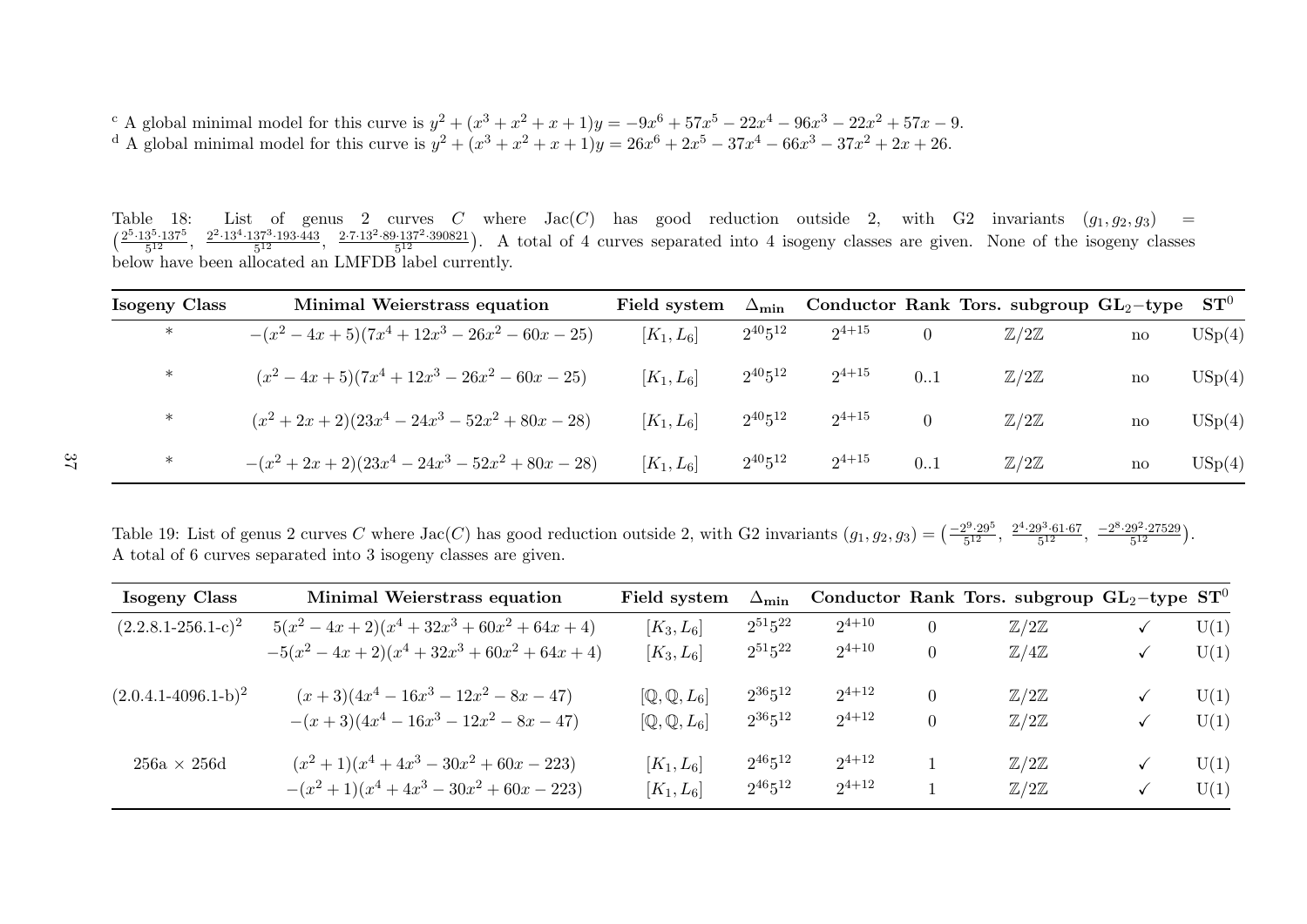| <b>Isogeny Class</b> | Minimal Weierstrass equation                                | Field system  | $\Delta_{\textbf{min}}$ | Conductor  | Rank           | Tors. subgroup           | $GL_2$ -type | $\mathbf{ST}^0$    |
|----------------------|-------------------------------------------------------------|---------------|-------------------------|------------|----------------|--------------------------|--------------|--------------------|
| $32a \times 256a$    | $(2x+1)(x^4-8x^2-32x+136)$                                  | $[Q, Q, L_5]$ | $2^{27}7^{12}$          | $2^{4+9}$  | $\mathbf{1}$   | $\mathbb{Z}/4\mathbb{Z}$ | $\checkmark$ | $U(1) \times U(1)$ |
|                      | $-(x^{2}+2x-1)(2x^{4}-8x^{3}+8x^{2}+8x+7)$                  | $[K_3, L_5]$  | $2^{22}7^{12}$          | $2^{4+9}$  | 1              | $\mathbb{Z}/4\mathbb{Z}$ | $\checkmark$ | $U(1) \times U(1)$ |
|                      | $7(x^{2}+1)(x^{4}-40x^{2}+8)$                               | $[K_1, L_4]$  | $2^{27}7^{22}$          | $2^{4+9}$  | $\mathbf{1}$   | $\mathbb{Z}/2\mathbb{Z}$ | $\checkmark$ | $U(1) \times U(1)$ |
|                      | $-7(x^{2}+2)(2x^{4}-20x^{2}+1)$                             | $[K_2, L_4]$  | $2^{22}7^{22}$          | $2^{4+9}$  |                | $\mathbb{Z}/4\mathbb{Z}$ | $\checkmark$ | $U(1) \times U(1)$ |
| $32a \times 256d$    | $-(2x+1)(x^4-8x^2-32x+136)$                                 | $[Q, Q, L_5]$ | $2^{27}7^{12}$          | $2^{4+9}$  | $\theta$       | $\mathbb{Z}/2\mathbb{Z}$ | $\checkmark$ | $U(1) \times U(1)$ |
|                      | $(x^{2}+2x-1)(2x^{4}-8x^{3}+8x^{2}+8x+7)$                   | $[K_3, L_5]$  | $2^{22}7^{12}$          | $2^{4+9}$  | $\Omega$       | $\mathbb{Z}/4\mathbb{Z}$ | $\checkmark$ | $U(1) \times U(1)$ |
|                      | $-7(x^{2}+1)(x^{4}-40x^{2}+8)$                              | $[K_1, L_4]$  | $2^{27}7^{22}$          | $2^{4+9}$  | $\overline{0}$ | $\mathbb{Z}/4\mathbb{Z}$ | $\checkmark$ | $U(1) \times U(1)$ |
|                      | $7(x^2+2)(2x^4-20x^2+1)$                                    | $[K_2, L_4]$  | $2^{22}7^{22}$          | $2^{4+9}$  | $\theta$       | $\mathbb{Z}/2\mathbb{Z}$ | $\checkmark$ | $U(1) \times U(1)$ |
| $64a \times 256a$    | $-(4x+1)(2x^4-4x^2-8x+17)$                                  | $[Q, Q, L_5]$ | $2^{27}7^{12}$          | $2^{4+10}$ | $\mathbf{1}$   | $\mathbb{Z}/2\mathbb{Z}$ | $\checkmark$ | $U(1) \times U(1)$ |
|                      | $(x^{2} + 4x - 4)(x^{4} - 8x^{3} + 16x^{2} + 32x + 56)^{a}$ | $[K_3, L_5]$  | $2^{22}7^{12}$          | $2^{4+10}$ | $\mathbf{1}$   | $\mathbb{Z}/4\mathbb{Z}$ | $\checkmark$ | $U(1) \times U(1)$ |
|                      | $-7(x^2+4)(x^4-20x^2+2)$                                    | $[K_1, L_4]$  | $2^{27}7^{22}$          | $2^{4+10}$ |                | $\mathbb{Z}/8\mathbb{Z}$ | $\checkmark$ | $U(1) \times U(1)$ |
|                      | $14(x^{2}+2)(2x^{4}-20x^{2}+1)$                             | $[K_2, L_4]$  | $2^{32}7^{22}$          | $2^{4+10}$ |                | $\mathbb{Z}/2\mathbb{Z}$ | $\checkmark$ | $U(1) \times U(1)$ |
| $64a \times 256d$    | $(4x+1)(2x^4-4x^2-8x+17)$                                   | $[Q, Q, L_5]$ | $2^{27}7^{12}$          | $2^{4+10}$ | $\theta$       | $\mathbb{Z}/4\mathbb{Z}$ | $\checkmark$ | $U(1) \times U(1)$ |
|                      | $-2(x^{2}+2x-1)(2x^{4}-8x^{3}+8x^{2}+8x+7)$                 | $[K_3, L_5]$  | $2^{32}7^{12}$          | $2^{4+10}$ | $\theta$       | $\mathbb{Z}/2\mathbb{Z}$ | $\checkmark$ | $U(1) \times U(1)$ |
|                      | $7(x^{2}+4)(x^{4}-20x^{2}+2)$                               | $[K_1, L_4]$  | $2^{27}7^{22}$          | $2^{4+10}$ | $\overline{0}$ | $\mathbb{Z}/2\mathbb{Z}$ | $\checkmark$ | $U(1) \times U(1)$ |
|                      | $-7(x^{2}+8)(x^{4}-40x^{2}+8)^{b}$                          | $[K_2, L_4]$  | $2^{22}7^{22}$          | $2^{4+10}$ | $\theta$       | $\mathbb{Z}/8\mathbb{Z}$ | $\checkmark$ | $U(1) \times U(1)$ |

Table 20: List of genus 2 curves C where  $Jac(C)$  has good reduction outside 2, with G2 invariants  $(g_1, g_2, g_3) = (\frac{2^{13} \cdot 3^{10} \cdot 19^5}{7^{12}}, \frac{2^{7} \cdot 3^{6} \cdot 19^{3} \cdot 59 \cdot 2339}{7^{12}}, \frac{-2^{9} \cdot 3^{4} \cdot 17 \cdot 19^{2} \cdot 6337}{7^{12}})$ 

<sup>a</sup> A global minimal model for this curve is  $y^2 + x^3y = -x^5 - 5x^4 + 32x^3 + 30x^2 + 24x - 56$ .<br><sup>b</sup> A global minimal model for this curve is  $y^2 + x^3y = -2x^6 + 56x^4 + 546x^2 - 112$ .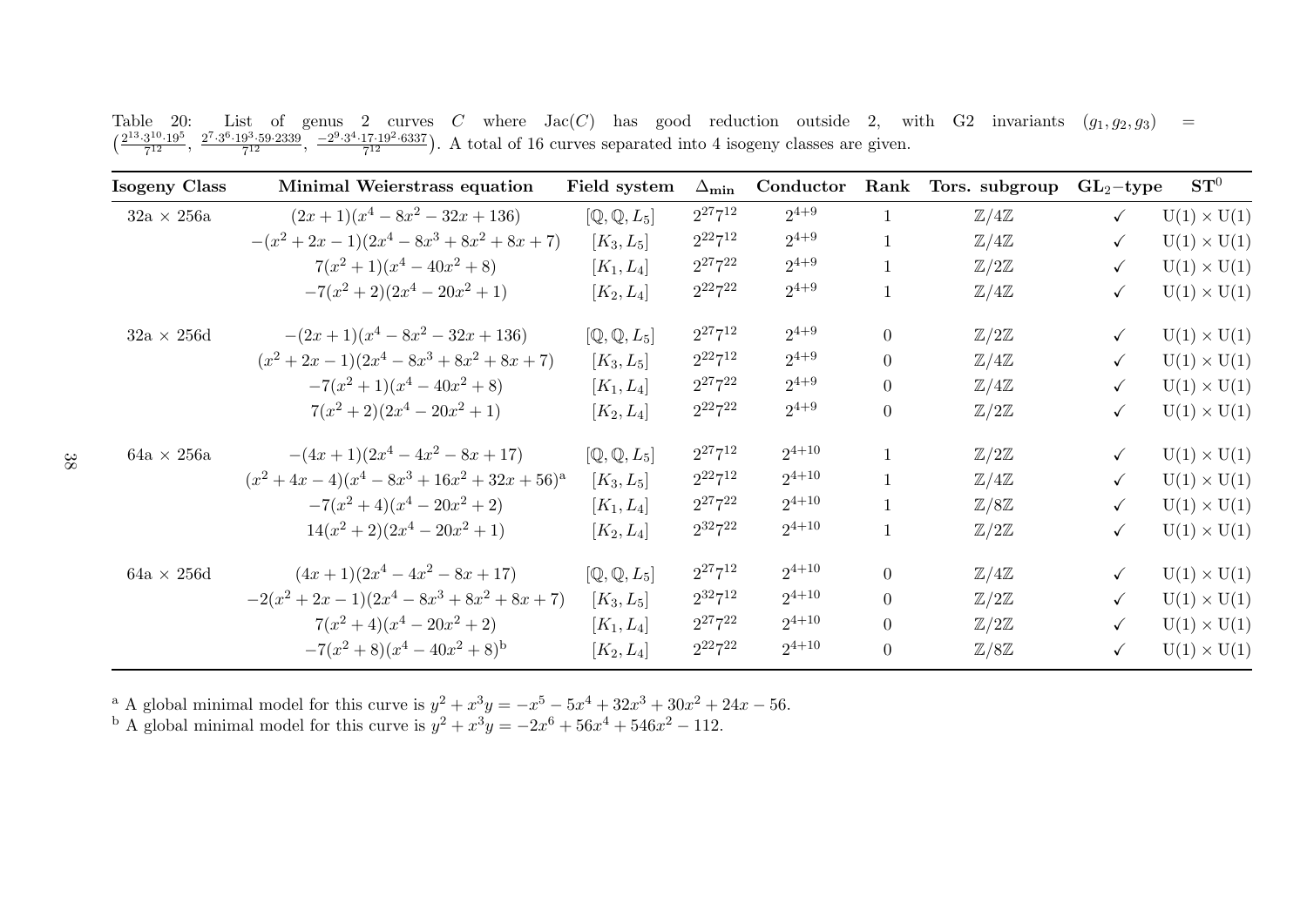Table 21: List of genus 2 curves C where  $Jac(C)$  has good reduction outside 2, with G2 invariants  $(g_1, g_2, g_3) = \left(\frac{-2^8 \cdot 151^5}{7^{12}}, \frac{2^3 \cdot 5 \cdot 41 \cdot 43 \cdot 151^3}{7^{12}}, \frac{-2^8 \cdot 71 \cdot 151^2 \cdot 2663}{7^{12}}\right)$ . A total of 6 curv

| Isogeny Class              | Minimal Weierstrass equation                                                                                                           |                              |                                  |                          |                                  | Field system $\Delta_{\text{min}}$ Conductor Rank Tors. subgroup GL <sub>2</sub> -type |                                        | $\mathbf{ST}^0$ |
|----------------------------|----------------------------------------------------------------------------------------------------------------------------------------|------------------------------|----------------------------------|--------------------------|----------------------------------|----------------------------------------------------------------------------------------|----------------------------------------|-----------------|
| $128a \times 128d$         | $(x^{2} + 2x - 1)(x^{4} - 4x^{3} + 66x^{2} + 4x + 577)$                                                                                | $[K_3, L_5]$                 | $2^{52}7^{12}$                   | $2^{4+10}$               |                                  | $\mathbb{Z}/2\mathbb{Z}$                                                               |                                        | SU(2)           |
| $128b \times 128c$         | $-(x^{2}+2x-1)(x^{4}-4x^{3}+66x^{2}+4x+577)$                                                                                           | $[K_3, L_5]$                 | $2^{52}7^{12}$                   | $2^{4+10}$               | $\overline{0}$                   | $\mathbb{Z}/2\mathbb{Z}$                                                               | ✓                                      | SU(2)           |
| $(2.2.8.1 - 1024.1 - j)^2$ | $(x+7)(x^4-4x^3+66x^2-252x+833)$                                                                                                       | $[Q, Q, L_5]$                | $2^{37}7^{12}$                   | $2^{4+12}$               | $\overline{0}$                   | $\mathbb{Z}/2\mathbb{Z}$                                                               |                                        | SU(2)           |
| $(2.2.8.1 - 1024.1 - h)^2$ | $-(x+7)(x^4-4x^3+66x^2-252x+833)$                                                                                                      | $[Q, Q, L_5]$                | $2^{37}7^{12}$                   | $2^{4+12}$               | $\overline{0}$                   | $\mathbb{Z}/2\mathbb{Z}$                                                               | ✓                                      | SU(2)           |
|                            | 2.0.8.1-1024.1-a $\times$ 7( $x^2 + 2x + 2(x^4 + 32x^3 - 132x^2 + 64x + 4)$<br>2.0.8.1-1024.1-c $-7(x^2+2x+2)(x^4+32x^3-132x^2+64x+4)$ | $[K_1, L_4]$<br>$[K_1, L_4]$ | $2^{47}7^{22}$<br>$2^{47}7^{22}$ | $2^{4+12}$<br>$2^{4+12}$ | $\overline{0}$<br>$\overline{0}$ | $\mathbb{Z}/2\mathbb{Z}$<br>$\mathbb{Z}/4\mathbb{Z}$                                   | $\mathbf{n}$<br>$\mathbf{n}\mathbf{o}$ | SU(2)<br>SU(2)  |

39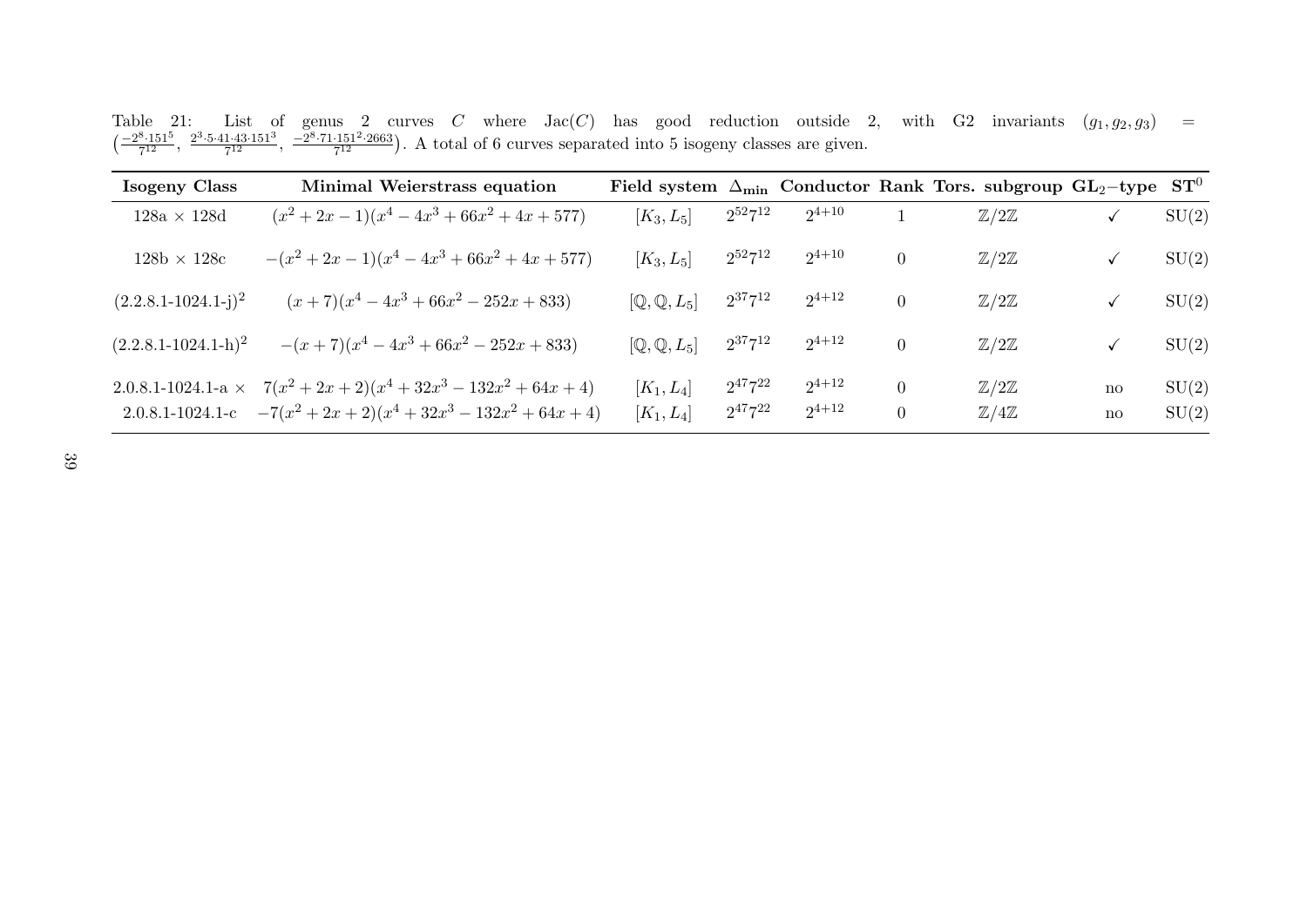# Conclusion

In conclusion, we've shown that the method of cluster pictures introduced by Dokchitser, Dokchitser, Maistret, Morgan [31] can be effectively applied to yield many quick proofs of various results regarding the reduction behaviour of hyperelliptic curves. Not only have these generalised existing theorems, such as those from Box and Le Fourn [11], but can also give simple criterion for determining whether a given curve  $C$  or its Jacobian Jac $(C)$  has (potentially) good reduction outside a given set of primes, as illustrated in Corollaries 12 and 21.

On the computational side, we have also been able to extend Smart's [88] original list by presenting 115 new genus 2 curves  $C/\mathbb{Q}$  where Jac $(C)$  has good reduction outside 2, with C having bad reduction at some odd prime. Interestingly, none of our curves are currently listed on the LMFDB, and so extending the LMFDB database would hopefully be on our radar for future work.

There are certainly many further avenues one could still investigate. One such possibility is to effectively extend the computations done by Farmer-Koutsoliotas-Lemurell [36] where we use L-modularity to give a conjecturally complete list of L-functions for conductors  $N > 2^{10}$ . As higher precision is required for larger conductors, a practical algorithm would thus require further investigation into choosing a more optimal choice of weight functions  $q(s)$ .

Another possibility would be to extend the computation of solutions to S-unit equations by either considering further Galois constraints or symmetries. Of course, our ideal goal would be to construct an effective algorithm to calculate all curves  $C/K$  with  $Jac(C)$  having good reduction outside some finite set of primes. Even with the method of cluster pictures under our belt, this still seems out of reach at the moment, although we will certainly keep working towards this goal in future work.

# Acknowledgements

First and foremost, I would like to thank my supervisor, Professor Samir Siksek, for his incredible support over the last year and his many insightful comments and suggestions regarding the project. I would also like to thank Benjamin Matschke for computing all the solutions to the numerous S-unit equations mentioned above, as well as David Farmer for his insights regarding the computation of L-functions. Finally, I would like to thank the University of Warwick Mathematics Institute for providing this valuable opportunity to do a summer project during our first year of PhD studies.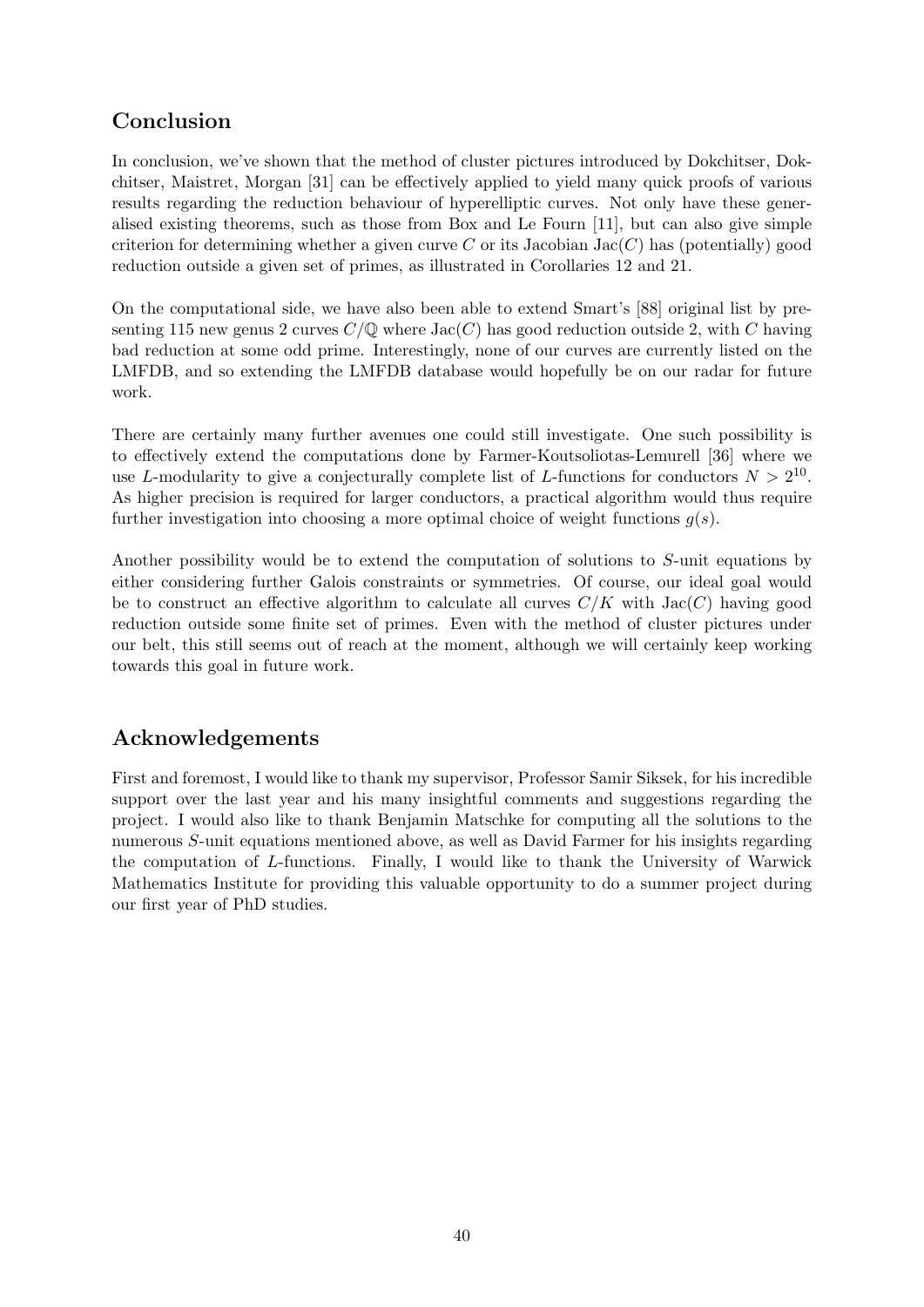### References

- [1] Agrawal, M., Coates, J., Hunt, D., Van der Poorten, A. (1980). Elliptic Curves of Conductor 11. Mathematics of Computation, 35(151), 991-1002. doi:10.2307/2006209
- [2] Alvarado, A., Koutsianas, A., Malmskog, B., Rasmussen, C., Vincent, C., West, M. (2020) A robust implementation for solving the S-unit equation and several applications, arXiv:1903.00977v5 [math.NT].
- [3] Aubry, Y., Haloui, S., Lachaud, G. (2013) On the number of points on abelian and Jacobian varieties over finite fields. Acta Arithmetica, Instytut Matematyczny PAN, Vol. 160, No. 3, pp.201–241.
- [4] Barsagade, M.W., Meshram, S. (2014) Overview of History of Elliptic Curves and its use in cryptography, International Journal of Scientific & Engineering Research, Vol.5, No. 4, pp.467-470.
- [5] Best, A.J., Matschke, B. (2020). Elliptic curves with good reduction outside of the first six primes, arXiv:2007.10535 [math.NT].
- [6] Birch, B.J., Kuyk, W (1975) Modular Functions of One Variable, IV, Lecture Notes in Mathematics, Vol. 476. Berlin: Springer-Verlag.
- [7] Booker, A. R., Sijsling, J., Sutherland, A. V., Voight, J. and Yasaki, D. (2016) A database of genus-2 curves over the rational numbers, LMS J. Comput. Math. London Mathematical Society, Vol. 19 (A), pp. 235–254.
- [8] Börner, M., Bouw, I.I., Wewers, S. (2017) The Functional Equation for L-Functions of Hyperelliptic Curves, Experimental Mathematics, Vol. 26, No. 4, pp.396-411.
- [9] Bouw, I.I, Koutsianas, A., Sijsling, J., Wewers, S. (2019) Conductor and discriminant of Picard curves,  $arXiv:1902.09624$  [math.NT].
- [10] Bouw, I.I., Wewers, S. (2012) Computing L-functions and semistable reduction of superelliptic curves, arXiv:1211.4459 [math.NT].
- [11] Box, J., le Fourn, S. (2020) *Bounding integral points on the Siegel modular variety*  $A_2(2)$ , arXiv:2007.14422v2 [math.NT].
- [12] Brumer, A., Kramer, K. (1994) The conductor of an abelian variety, Compositio Mathematica, Vol. 92, No. 2, pp.227-248.
- [13] Brumer, A., Kramer, K. (2014) Paramodular abelian varieties of odd conductor, Trans. Amer. Math. Soc. Vol. 366, pp.2463-2516.
- [14] Cardona, G., Nart, E., Pujolás, J. (2005) Curves of genus two over fields of even characteristic. Math. Z. Vol. 250, No. 1, pp.177–201.
- [15] Cardona, G., Quer, J. Field of moduli and field of definition for curves of genus 2. Computational aspects of algebraic curves, Lecture Notes Ser. Comput., Vol. 13, World Sci. Publ., Hackensack, NJ, pp.71–83.
- [16] Cassels, J., Flynn, E. (1996). Prolegomena to a Middlebrow Arithmetic of Curves of Genus 2 (London Mathematical Society Lecture Note Series). Cambridge: Cambridge University Press.
- [17] Coghlan, F.B. (1967), *Elliptic Curves with Conductor*  $N = 2^m 3^n$ , Thesis (Ph.D.), The University of Manchester (United Kingdom).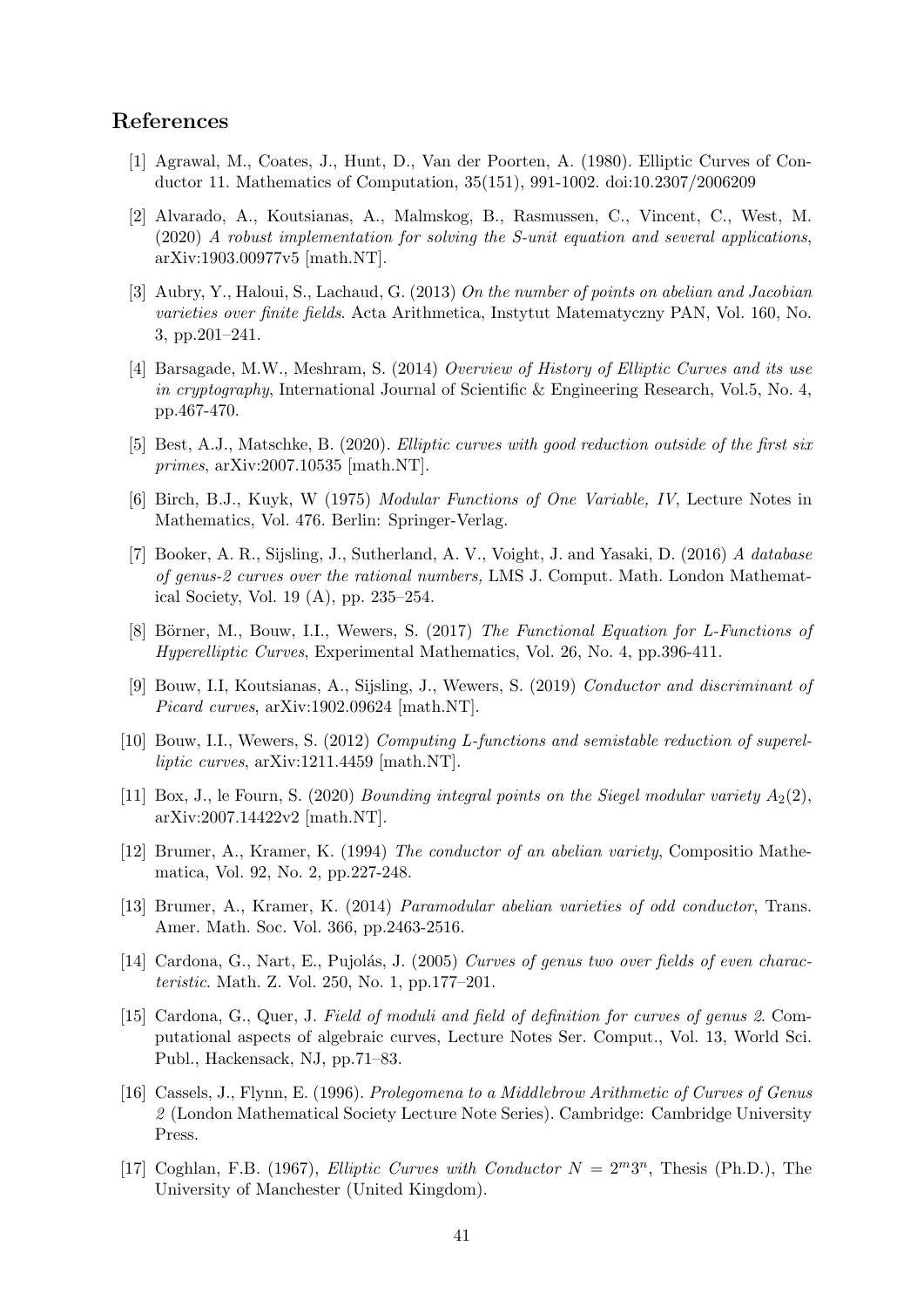- [18] Cohen, H., (2000) Advanced Topics in Computational Number Theory, Springer-Verlag New York.
- [19] Cohen, H., Frey, G., Avanzi, R., Doche, C., Lange, T., Nguyen, K., Vercauteren, F. (2005) Handbook of Elliptic and Hyperelliptic Curve Cryptography, Discrete Mathematics and Its Applications, No. 34.
- [20] Comalada, S. (1990) Courbes elliptiques á bonne réduction d'invariant j fixé. C. R. Acad. Sci. Paris S´er. I Math. Vol. 311, No. 11, pp.667–670.
- [21] Comalada, S. (1990) Elliptic Curves with Trivial Conductor over Quadratic Fields. Pacific J. Math. Vol. 144, No. 2, pp.237–258.
- [22] Comalada, S., Nart, E. (1987) Courbes elliptiques avec bonne réduction partout. C. R. Acad. Sci. Paris Sér. I Math. Vol. 305, No. 6, pp.223–224.
- [23] Cornell G., Silverman J.H. (1986) Arithmetic Geometry, Springer, New York, NY.
- [24] Costa, E. Mascot, N. Sijsling, J., Voight J. (2017) Rigorous computation of the endomorphism ring of a Jacobian, Math. Comp. Vol. 88, pp.1303-1339.
- [25] Cremona, J. E. and Lingham, M. P. (2007) Finding All Elliptic Curves with Good Reduction Outside a Given Set of Primes, Experiment. Math. Vol. 16, No. 3, pp.303-312.
- [26] Cremona, J. (1992) Modular symbols for  $\Gamma_1(N)$  and elliptic curves with everywhere good reduction. Math. Proc. Cambridge Philos. Soc. Vol. 111, pp.199-218.
- [27] Dabrowski, A., Sadek, M. (2020) Genus 2 curves with bad reduction at one odd prime, arXiv:2003.09010 [math.NT]
- [28] Deconinck, H. (2016) On the generalized Fermat equation over totally real fields, Acta Arith. Vol. 173, No. 3, pp. 225–237.
- [29] Dokchitser, T. (2004) Computing Special Values of Motivic L-Functions, Experimental Mathematics, Experiment. Math. Vol. 13, No. 2, pp.137-150.
- [30] Dokchitser, T., Dokchitser, V., Maistret, C., Morgan, A. (2018), Arithmetic of hyperelliptic curves over local fields, arXiv:1808.02936v2 [math.NT].
- [31] Dokchitser, T., Dokchitser, V., Maistret, C., Morgan, A. (2019). Semistable types of hyperelliptic curves, In: Algebraic curves and their applications, Contemp. Math., Vol. 724, pp. 73-135.
- [32] Dokchitser, T., Doris, C. (2019) 3-torsion and conductor of genus 2 curves, Math. Comp. Vol. 88, pp.1913-1927.
- [33] Elliott, E.B. (1895) An introduction to the algebra of quantics, Oxford University Press.
- [34] Evertse, J.H., Győry, K. (1991) *Effective finiteness results for binary forms with given* discriminant, Compositio Math, Vol. 79, pp.169-204.
- [35] Evertse, J.H., Győry, K. (2015) Unit Equations in Diophantine Number Theory. Cambridge: Cambridge University Press (Cambridge Studies in Advanced Mathematics).
- [36] Farmer, D., Koutsoliotas, S., Lemurell, S. (2019) Varieties via their L-functions,
- [37] Farmer, D., Ryan, N. (2014) Evaluating L-functions with few known coefficients, LMS J. Comput. Math. Vol. 17 pp.245-258.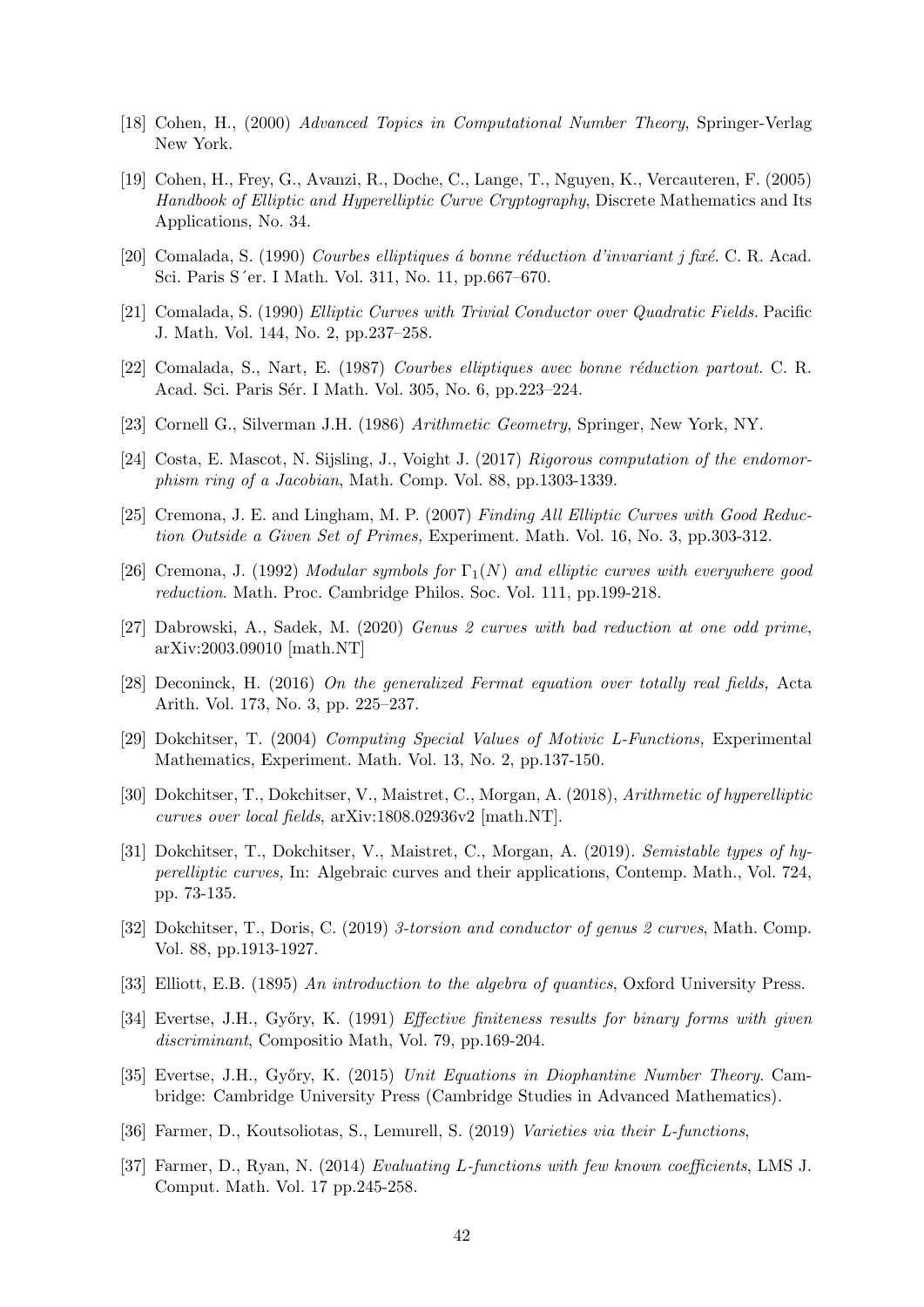- [38] Fischer, I. (1956) The moduli of hyperelliptic curves. Trans. Amer. Math. Soc. Vol. 82, pp.64-84.
- [39] Harbater, D. (1993) Galois groups with prescribed ramification (English summary) Arithmetic geometry (Tempe, AZ, 1993), 35–60, Contemp. Math., 174, Amer. Math. Soc., Providence, RI, 1994.
- [40] Hayashida, T. (1968) A class number associated with the product of an elliptic curve with itself, J. Math. Soc. Japan, Vol. 20, pp.26-43.
- [41] Hayashida, T., Nishi, M. (1965) Existence of curves of genus two on a product of two elliptic curves, J. Math. Soc. Japan, Vol. 17, pp.1-16.
- [42] Igusa, J. (1960). Arithmetic Variety of Moduli for Genus Two, Annals of Mathematics, Second Series, Vol. 72, No. 3, pp. 612-649.
- [43] Ishii, H. (1979) The nonexistence of elliptic curves with everywhere good reduction over certain imaginary quadratic fields, J. Math. Soc. Japan, Vol. 31, No. 2, pp.273-279.
- [44] Ishii, H. (1986) The Nonexistence of Elliptic Curves with Everywhere Good Reduction over Certain Quadratic Fields. Japan. J. Math. (N.S.) Vol.12, No. 1, pp.45–52.
- [45] Kani, E. (2011) Products of CM elliptic curves. Collect. Math. Vol. 62, pp.297-339.
- [46] Kani, E. (2014) Jacobians isomorphic to a product of two elliptic curves and ternary quadratic forms. J. Number Theory Vol. 139, pp.138-174.
- [47] Katz, N.M. (1980) Galois Properties of Torsion Points on Abelian Varieties, Invent Math, Vol. 62, pp.481–502.
- [48] Kedlaya, K. S., Sutherland, A. V., (2008) Computing L-series of hyperelliptic curves, Algorithmic Number Theory 8th International Symposium (ANTS VIII) , Lecture Notes in Computational Science Vol. 5011 (Springer, Berlin, 2008) pp.312–326
- [49] Kida, M. (1999) Reduction of Elliptic Curves over Certain Real Quadratic Number Fields. Math. Comp. Vol. 68, No. 228, pp.1679–1685.
- [50] Kida, M. (2000) Computing elliptic curves having good reduction everywhere over quadratic fields. II. In Algebraic number theory and Diophantine analysis (Graz, 1998), pp.239–247.
- [51] Kida, M. (2001) Computing elliptic curves having good reduction everywhere over quadratic fields. Tokyo J. Math., Vol. 24, No. 2, pp.545–558.
- [52] Kida, M. (2001) Good Reduction of Elliptic Curves over Imaginary Quadratic Fields. J. Théor. Nombres Bordeaux, Vol. 13, No. 1, pp.201–209.
- [53] Kida, M. (2001) Nonexistence of Elliptic Curves Having Good Reduction Everywhere over Certain Quadratic Fields. Arch. Math. (Basel) Vol. 76, No. 6, pp.436–440.
- [54] Kida, M., Kagawa, T. (1997) Nonexistence of Elliptic Curves with Good Reduction Everywhere over Real Quadratic Fields. J. Number Theory Vol. 66, No. 2, pp.201–210.
- [55] Koblitz, N. (1989) Hyperelliptic cryptosystems, Journal of Cryptology, Vol. 1, pp.139-150.
- [56] Koutsianas, A. (2019) Computing All Elliptic Curves Over an Arbitrary Number Field with Prescribed Primes of Bad Reduction, Experimental Mathematics, Vol. 28, No.1, pp.1-15,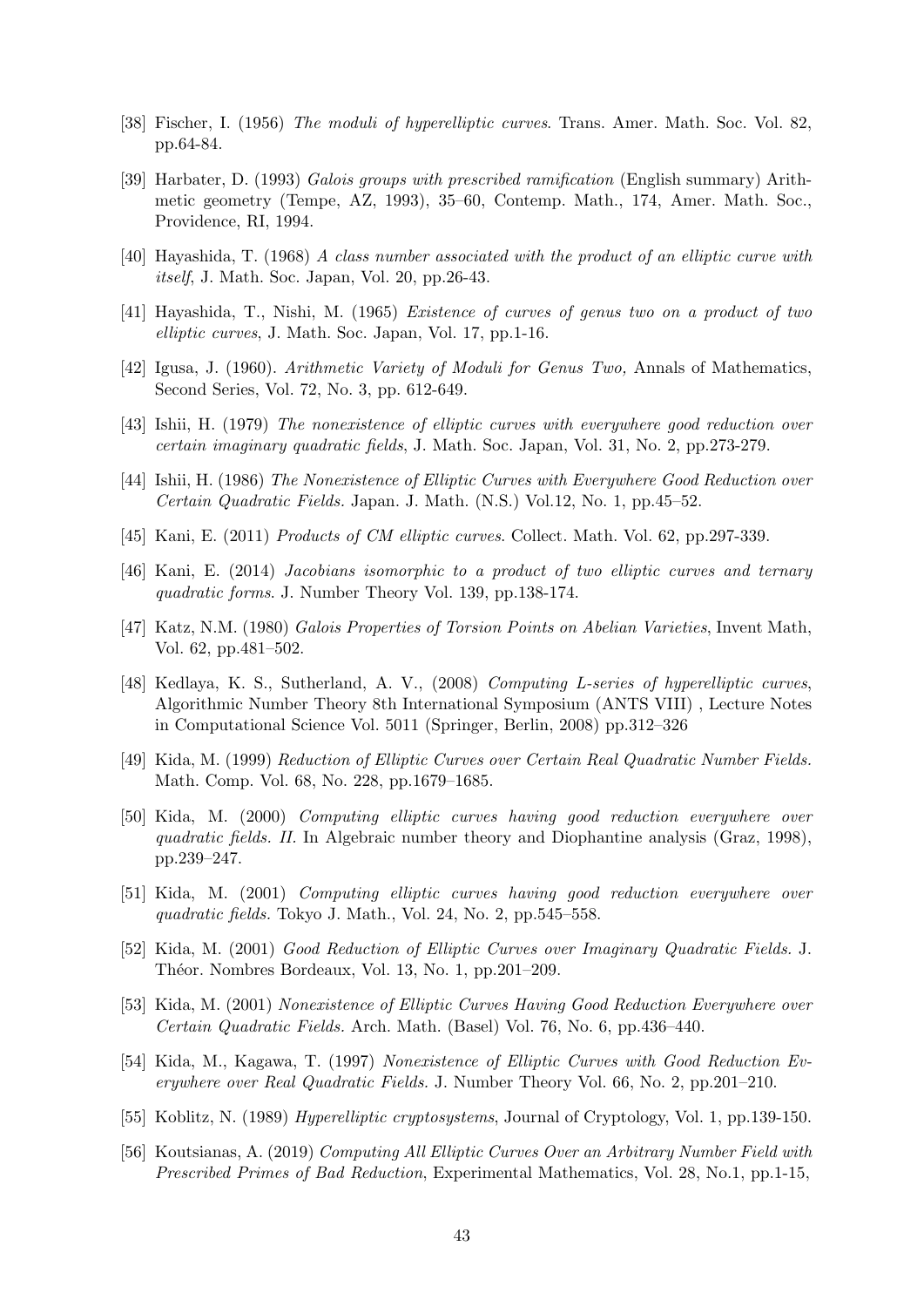- [57] Laska, M. (1983) Elliptic Curves Over Number Fields with Prescribed Reduction Type. Aspects of Mathematics, Vol. E4. Friedr. Vieweg & Sohn, Braunschweig; distributed by Philadelphia, PA: Heyden & Son, Inc.
- [58] Lenstra, H.W., Pila, J., Pomerance, C. (1993) A hyperelliptic smoothness test. I, Philosophical Transactions of the Royal Society of London A, Vol. 345 pp.397-408.
- [59] The LMFDB Collaboration, (2021) The L-functions and modular forms database, [online] Available at: http://www.lmfdb.org.
- [60] Lombardo, D. (2018) Abelian varieties, Luxembourg Summer School on Galois representations. [online] Available at: https://people.dm.unipi.it/lombardo/ Teaching/VarietaAbeliane1718/Notes.pdf [Accessed on 19 May 2021]
- [61] Malmendier, A., Shaska, T. (2016). The Satake sextic in elliptic fibrations on K3. Journal of Geometry and Physics, Vol. 120, pp.290-305.
- [62] Malmskog, B., Rasmussen, C. Picard curves over Q with good reduction away from 3, LMS J. Comput. Math. Vol. 19, pp.382-408.
- [63] Matei, V. (2013) Faltings Serre method, [online] Available at: https://people.math.wisc.edu/ boston/FLTMatei.pdf.
- [64] Matschke, B. (2020) A general S-unit equation solver and tables of elliptic curves over number fields, Modern Breakthroughs in Diophantine Problems BIRS, 2020.
- [65] Matschke, B. (2021) Personal communication.
- [66] Merriman, J. R. and Smart, N. P. (1993) Curves of genus 2 with good reduction away from 2 with a rational Weierstrass point, Math. Proc. Cambridge Philos. Soc. Cambridge University Press, Vol. 114, pp.203-214. Corrigenda: Math. Proc. Camb. Phil. Soc. Vol. 118 (1995), pp. 189.
- $[67]$  Mestre, J.  $(1986)$  Formules explicites et minorations de conducteurs de variétés algébriques, Compositio Mathematica Vol. 58. No. 2, pp.209-232.
- [68] Milne, J. (2008). Abelian varieties. [online] Available at: https://www.jmilne.org /math/CourseNotes/AV.pdf [Accessed 19 Dec. 2020].
- [69] Mumford, D. (1974) Abelian varieties (2nd edition), Oxford Univ Press.
- [70] Narasimhan, M.S., Nori, N.V. (1981) Polarisations on an abelian variety, Proc. Indian Acad., Sci. (Math. Sci.), Vol. 90, No. 20, pp.125-128.
- [71] Neukirch, J. (1999) Algebraic Number Theory, Springer-Verlag Berlin Heidelberg.
- [72] Ogg, A. P. (1966) Abelian curves of 2-power conductor, Math. Proc. Cambridge Philos. Soc. Cambridge University Press, Vol. 62, No.2, pp. 143–148.
- [73] Pinch, R. G. E. (1984) Elliptic curves with good reduction away from 2, Math. Proc. Cambridge Philos. Soc. Cambridge University Press, Vol. 96, No. 1, pp. 25–38.
- [74] Pinch, R. G. E. (1986) Elliptic curves with good reduction away from 2: II, Math. Proc. Cambridge Philos. Soc. Cambridge University Press, Vol. 100, No. 3, pp. 435–457.
- [75] Pinch, R. G. E. (1987) Elliptic curves with good reduction away from 3, Math. Proc. Cambridge Philos. Soc. Cambridge University Press, Vol. 101, No.3, pp. 451–459.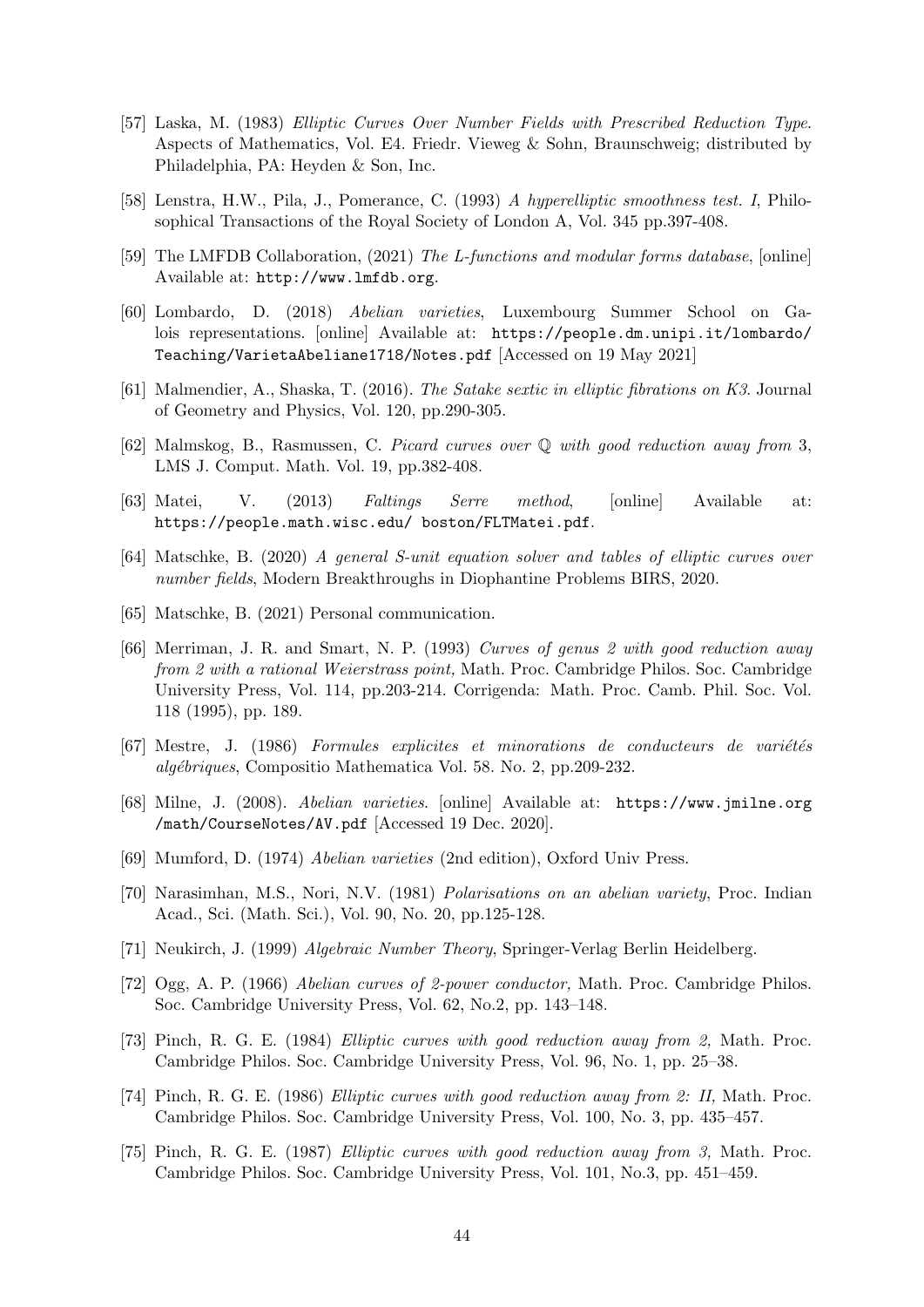- [76] Poonen, B. (1996) Computational Aspects of Curves of Genus at Least 2, In Proceedings of the Second International Symposium on Algorithmic Number Theory (ANTS-II). Springer-Verlag, Berlin, Heidelberg, pp.283–306.
- [77] Rohrlich, D.E. (1982) Elliptic curves with good reduction everywhere, J. London Math. Soc. Vol. 25, No. 2, pp.216-222.
- [78] Rowan, J. (2016) S-unit equations and curves of genus 2 with good reduction away from 3, SPUR Project, Massachusetts Institute of Technology.
- [79] Rubinstein, M. (2005) Computational methods and experiments in analytic number theory, in: Mezzadri, F., Snaith, N.C. (Eds.), Recent Perspectives in Random Matrix Theory and Number Theory, in: London Math. Soc. Lecture Note Ser.
- [80] The Sage Developers (2021) SageMath, the Sage Mathematics Software System (Version 9.3), Available at https://www.sagemath.org.
- [81] Schoof, R. (2005) Abelian varieties over Q with bad reduction in one prime only, Compositio Math. Vol. 141, pp.847–868.
- [82] Serre, J., and Tate, J. (1968). Good Reduction of Abelian Varieties, Annals of Mathematics, Second Series, Vol. 88, No. 3, pp.492-517.
- [83] Setzer, B. (1978) Elliptic curves over complex quadratic fields. Pacific J. Math., Vol. 74, No. 1, pp.235–250.
- [84] Setzer, B. (1981) Elliptic curves with good reduction everywhere over quadratic fields and having rational *j*-invariant, Illinois J. Math., Vol. 25, No. 2, pp.233–245.
- [85] Silverman, J. H. (2009). The Arithmetic of Elliptic Curves 2nd edition, Springer-Verlag New York.
- [86] Silverman, J. H. (1994). Advanced Topics in the Arithmetic of Elliptic Curves, Springer-Verlag New York.
- [87] Smart, N. P. (1997) S-unit equations, binary forms and curves of genus 2, Proc. London Math. Soc. (3). Vol. 75, No. 2, pp.271-307.
- [88] Smart, N. P. (1998). The Algorithmic Resolution of Diophantine Equations. London Mathematical Society Student Texts. 41. Cambridge University Press.
- [89] Stephens, N.M. (1965) The Birch Swinnerton-Dyer Conjecture for Selmer curves of positive rank, Ph.D. Thesis, Manchester.
- [90] Stoll, M. (2014) Arithmetic of Hyperelliptic Curves, Summer Semester 2014, University of Bayreuth [online] Available at: http://www.mathe2.uni-bayreuth.de/stoll/teaching/ArithHypKurven-SS2014/ Skript-ArithHypCurves-pub-screen.pdf.
- [91] Stroeker, R. J. (1983) Reduction of elliptic curves over imaginary quadratic number fields, Pacific J. Math. Vol. 108, No. 2, pp.451-463.
- [92] Sutherland, A. (2009). A Generic Approach to Searching for Jacobians, Mathematics of Computation, Vol. 78, No. 265, pp.485-507.
- [93] van Bommel, R. (2018) Numerical verification of the Birch and Swinnerton-Dyer conjecture for hyperelliptic curves of higher genus over  $\mathbb Q$  up to squares, arXiv:1711.10409v3 [math.NT].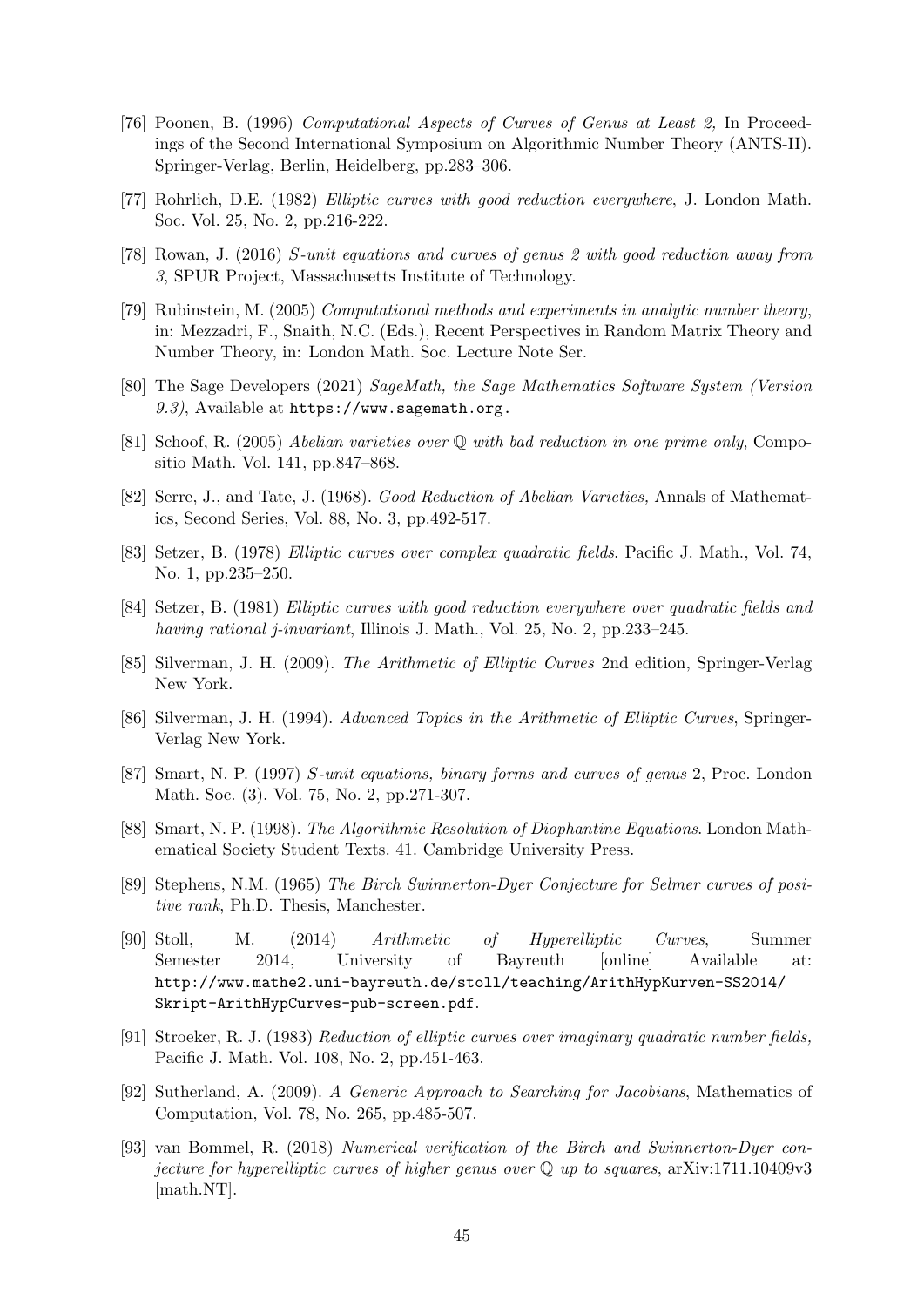- [94] van Luijk, R. (2000) On Perfect Cuboids, Doctoral Thesis, Mathematisch Instituut Universiteit Utrecht.
- [95] van Wamelen, P. (2000) Poonen's question concerning isogenies between Smart's genus 2 curves, Math. Comp. Vol. 69, No. 232, pp.1685-1697.
- [96] von Känel, R., Matschke, B. (2016) Solving S-unit, Mordell, Thue, Thue-Mahler and generalized Ramanujan-Nagell equations via Shimura-Taniyama conjecture, arXiv:1605.06079 [math.NT].
- [97] Yelton, J. (2015) Hyperelliptic Jacobians and their associated  $\ell$ -adic Galois representations, PhD Thesis, Pennsylvania State University.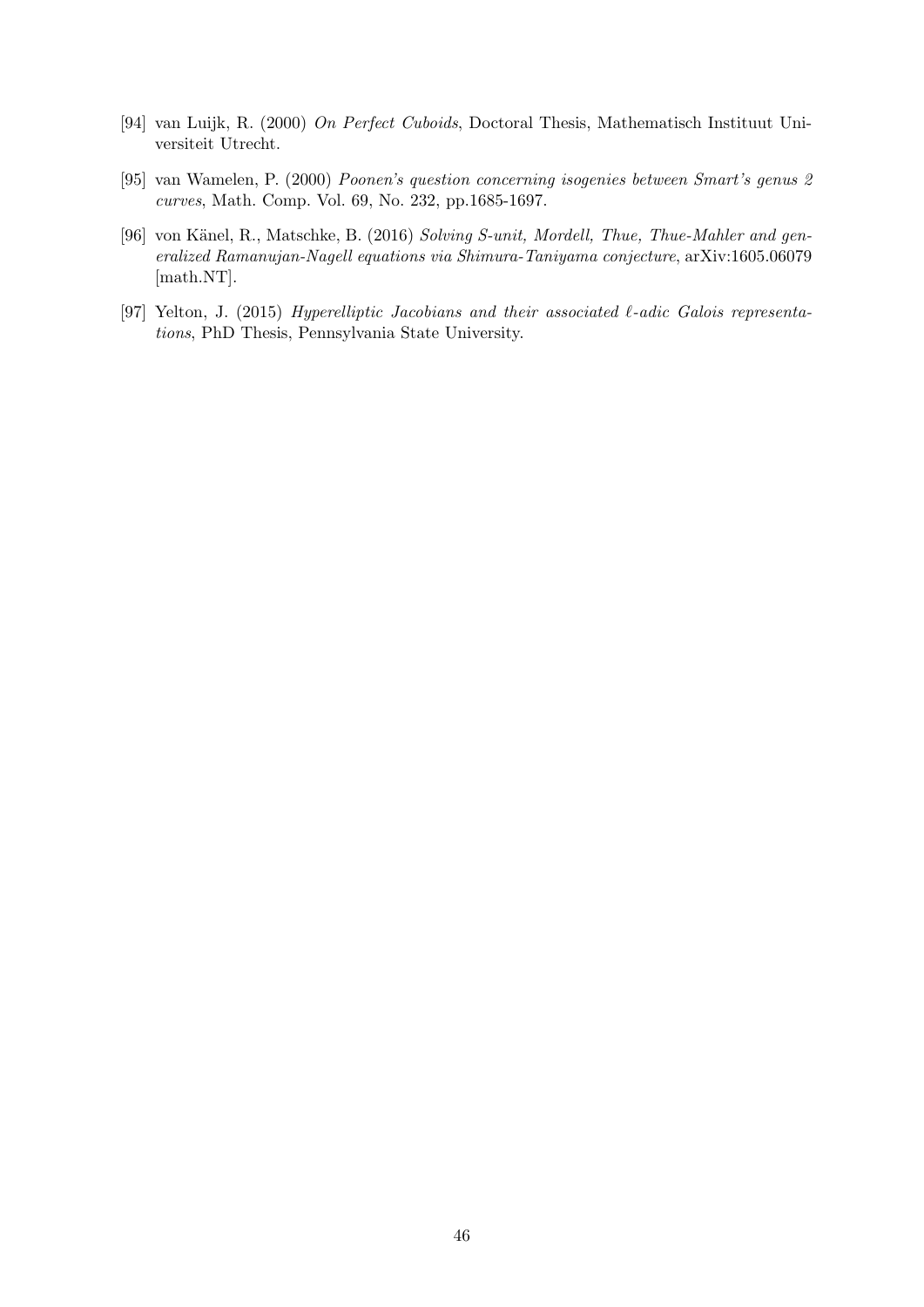## Appendix

The following lemma is used to prove Theorem 17 (i.e. there exist only finitely many hyperelliptic curves of genus q with rational Weierstrass points and with potentially good reduction at all but at most  $\pi(2q)$  odd primes).

**Lemma 28:** Let  $K$  be a number field, and  $S$  a fixed finite set of primes of  $K$ , Then there are only finitely many odd primes p, such that there exist distinct T-units  $x, y, z \in \mathcal{O}_T^{\times}$ , where  $T = S \cup \{p\}$  such that  $x - y$ ,  $x - z$  and  $y - z$  are all T-units (and where p appears at least once in at least one of  $x, y, z, x - y, x - z, y - z$ .

*Proof:* We first fix some odd prime p, and shall aim to derive a system of equations which can only be satisfied for finitely many  $p$ . With this in mind, we can first assume without loss of generality that  $v_p(x) \ge v_p(y) \ge v_p(z)$ . Therefore, we have  $\frac{x}{z} = sp^a$  and  $\frac{y}{z} = tp^b$  for some *S*-units  $s, t \in \mathcal{O}_S^{\times}$  and non-negative integers  $a, b \in \mathbb{Z}_{\geq 0}$  where  $a \geq b$ . By assumption, since  $\frac{x}{z} - 1, \frac{y}{z} - 1$ and  $\frac{x}{z} - \frac{y}{z}$  $\frac{y}{z}$  are in  $\mathcal{O}_T^{\times}$  $\overline{T}$ , we have  $u, v, w \in \mathcal{O}_S^{\times}$  and  $c, d, e \in \mathbb{Z}$  such that

$$
spa - 1 = upc
$$
  
\n
$$
tpb - 1 = vpd
$$
  
\n
$$
spa - tpb = upe
$$
 (11)

Now, by considering the valuation at p, we have that  $c = 0$  if  $a \neq 0$ , and similarly  $d = 0$  if  $b \neq 0$ , and  $e = b$  if  $a \neq b$ . Thus, informally speaking, we have 6 equations restricting the 5 variables a, b, c, d, e, and therefore we can aim to eliminate the prime p and obtain a three term  $S$ -unit equation which yields finitely many solutions.

With this in mind, we can proceed formally by considering the various cases:

• Case 1:  $a, b > 0$  and  $a > b$ . We therefore have  $c = d = 0$  and  $e = b$ . This yields the equations

$$
spa - 1 = u,
$$
  
\n
$$
tpb - 1 = v,
$$
  
\n
$$
spa - tpb = wpb
$$

By solving for  $p^a$  and  $p^b$  in the 1st and 2nd equation, and substituting into the third, we obtain the three term S-unit equation:

$$
s(u+1)/s - t(v+1)/t = w(v+1)/t \implies tuw^{-1} - tvw^{-1} - v = 1
$$

At this stage, we would like to apply Theorem 6.1.1 from [35, p. 130] in order to conclude that there are only finitely many solutions to the above equation. This however requires showing that we do not obtain (or only obtain finitely many) *degenerate* solutions where some subset of the above three terms equals 0. This is equivalent to checking the three cases where each term above is 1:

- (i) If  $tu = w$ , then  $t = -w$ , which from the third equation implies  $x = 0$ , contradiction.
- (ii) If  $tv = -w$ , then  $sp^a tp^b = -tvp^b$  and thus  $sp^a = t(1-v)p^b$ , which implies  $1-v$ has positive p-adic valuation. But  $v - 1 = tp^b - 2$  which yields a contradiction, since p is odd.
- (iii) If  $v = -1$ , then  $y = tp^b = 0$ , contradiction.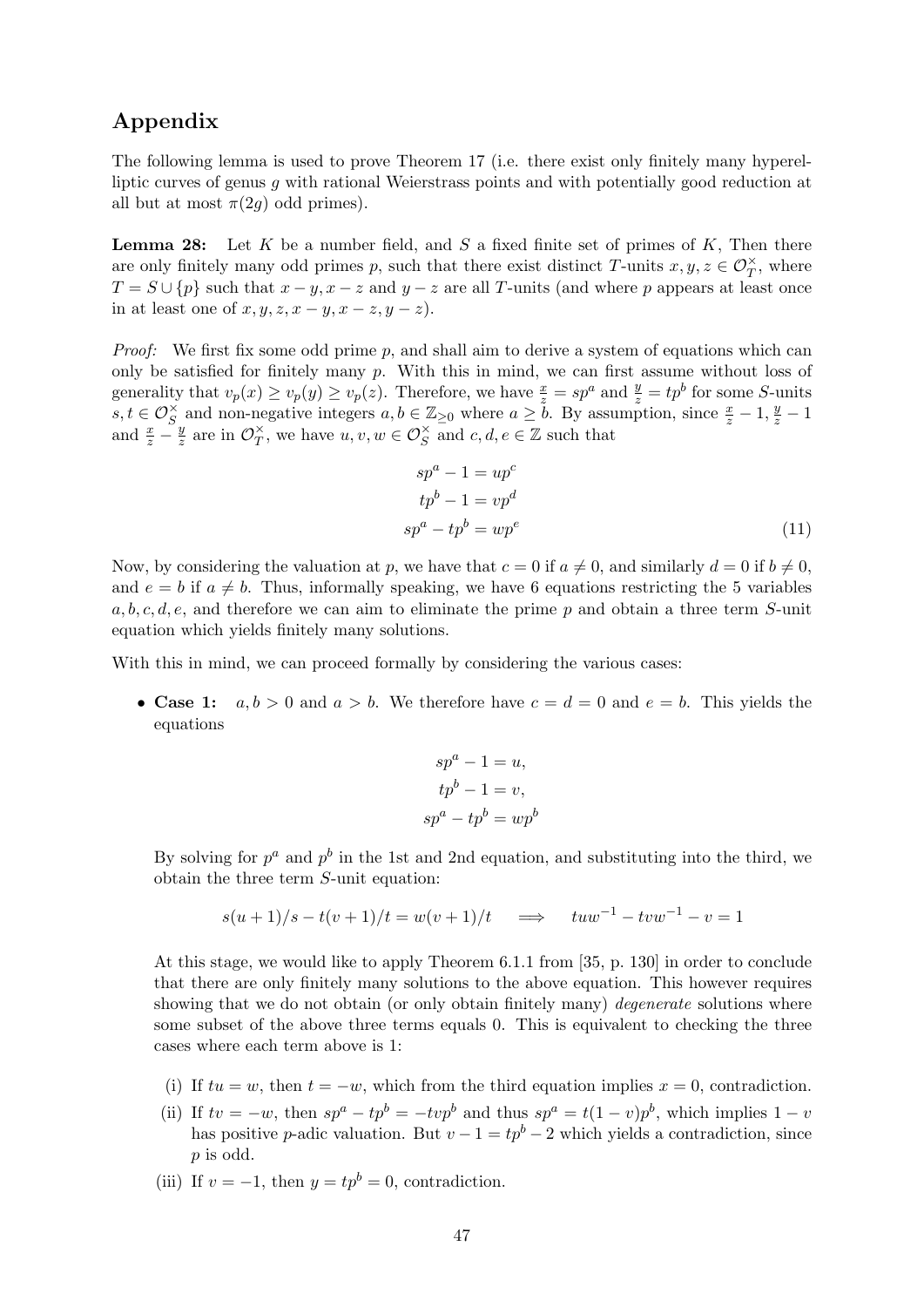Therefore, we have a 3-term S-unit equation with no subset being 0. Therefore, by the result from [35, p. 130], there are only finitely many solutions to the above, and thus only finitely many  $v$ , and thus clearly only finitely many  $p$ , noting that  $b$  is positive.

• Case 2:  $a, b > 0$  and  $a = b$ . We therefore have  $c = d = 0$ . This yields the equations

$$
spa - 1 = u,
$$
  
\n
$$
tpa - 1 = v,
$$
  
\n
$$
spa - tpa = wpe
$$

By equating  $p^a$  from the first two equations, we get

$$
(u+1)/s = p^a = (v+1)/t \implies tus^{-1} + ts^{-1} - v = 1
$$

Once again, we check no subset can be zero:

(i) If  $tu = s$ , then  $t = vs$ . This implies  $uv = 1$ . Now by multiply the first two equations we get

$$
stp^{2a} - (s+t)p^{a} + 1 = (sp^{a} - 1)(tp^{a} - 1) = uv = 1
$$

This yields  $stp^a = s + t$ , and thus  $s + t$  has valuation  $a > 0$ . Therefore  $s - t$  has p-adic valuation 0. By eq 3, this implies  $e = a$ , and thus  $s - t = w$ . By finiteness of two-term S-unit equations, this implies finitely many values for  $s/t$  and thus for u. Therefore by eq 1, only finitely many values for  $p$ .

- (ii) If  $t = s$ , then  $x = y$ , contradiction.
- (iii) If  $v = -1$ , then  $u = 1$ , and so  $sp^a = 2$ , contradiction.

Thus, as before, only finitely many solutions.

• Case 3:  $a > 0$  and  $b = 0$ . We therefore have  $c = 0$  and  $e = 0$ . This yields

$$
spa - 1 = u,
$$
  
\n
$$
t - 1 = vpd
$$
  
\n
$$
spa - t = w
$$

,

By equating  $p^a$  from the first and third equations, we have

$$
(u+1)/s = (w+t)/s \quad \implies \quad w+t-u = 1
$$

- (i) If  $w = 1$ , then  $t = u$ . This implies  $sp^a 2 = t 1 = vp^d$ , and thus  $d = 0$  (as p odd). This yields a 2-term S-unit equation, of which there are only finitely many solutions for  $t, v$ , and thus for  $u$ , hence only finitely many for  $p$ .
- (ii) If  $t = 1$ , then  $y = z$ , contradiction.
- (iii) If  $u = -1$ , then  $x = 0$ , contradiction.
- Case 4:  $a = b = 0$  and  $c > d$ . We therefore have

$$
s - 1 = upc,
$$
  
\n
$$
t - 1 = vpd,
$$
  
\n
$$
s - t = wpd
$$

By solving for  $p^d$  in the last two equations, we get

$$
(t-1)/v = p^d = (s-t)/w \quad \implies \quad vtw^{-1} - vsw^{-1} + t = 1
$$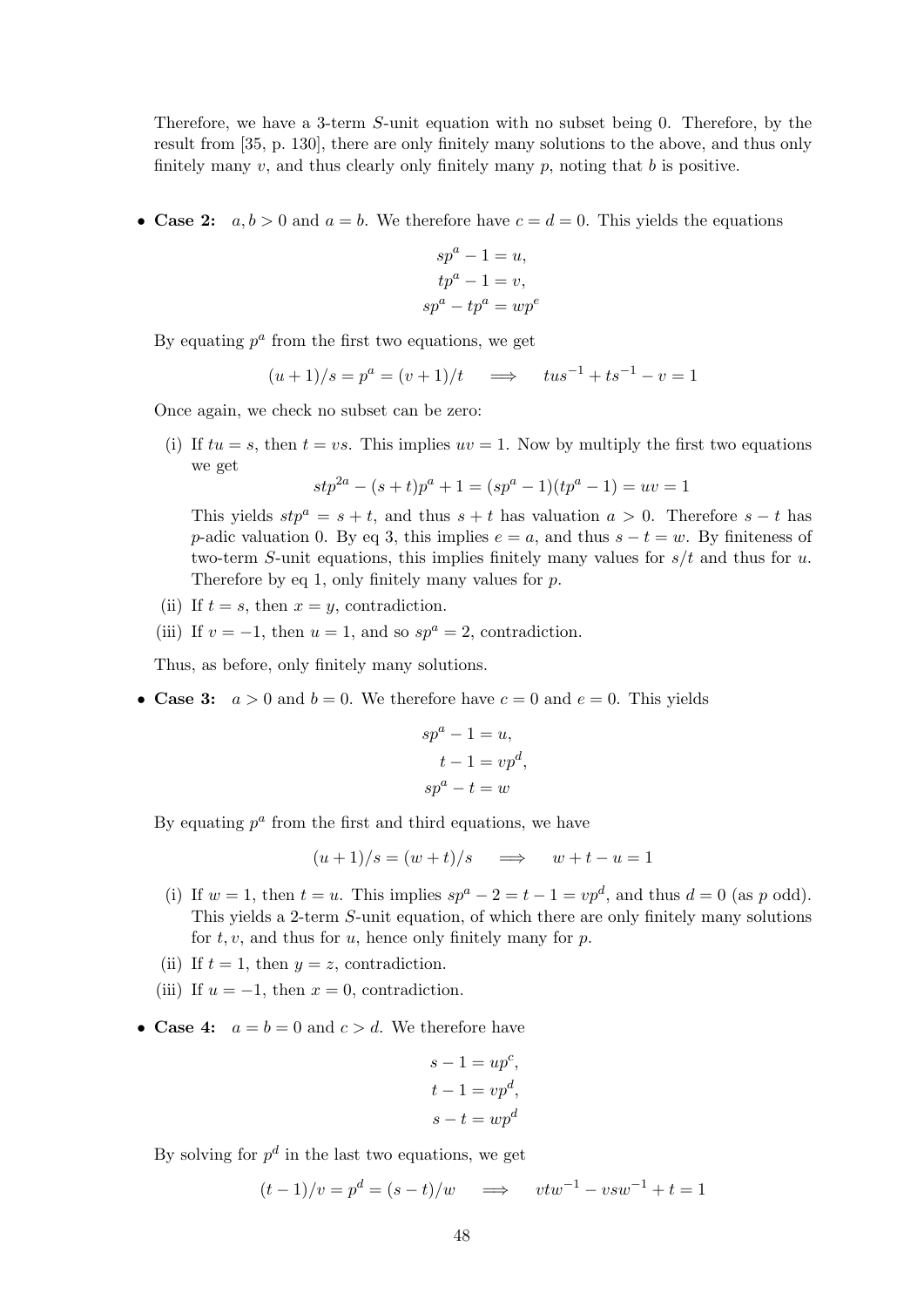(i) If  $vt = w$ , then we have  $s - t = vtp^d$ , which implies  $s = t(vp^d + 1) = t^2$ . This yields

 $up^c = s - 1 = t^2 - 1 = (t - 1)(t + 1) = vp^d(t + 1)$ 

which implies  $t + 1$  has positive *p*-adic valuation. But  $t + 1 = v p^d + 2$ , which yields a contradiction as p odd.

- (ii) If  $vs = -w$ , then  $v = -w$ . This implies  $t 1 = -wp^d = t s$ , and thus  $s = 1$ , contradiction.
- (iii) If  $t = 1$ , then  $y = z$ , contradiction.
- Case 5:  $a = b = 0$  and  $c = d$ . We therefore have

$$
s - 1 = upc,\n t - 1 = vpc,\n s - t = upe
$$

Firstly, we note that if  $c = d = 0$ , then s and t satisfy two-term S-unit equations, of which there are only finitely many solutions. In the third equation, this thus implies only finitely many p, since we'd then have  $e \neq 0$  by assumption.

Now assume  $c, d \neq 0$ , and note that c, e must necessarily be positive. By equating the first two equations, we get

$$
(s-1)/u = p^{c} = (t-1)/v \implies uv^{-1} - utv^{-1} + s = 1
$$

- (i) If  $u = v$ , then  $s = t$ . This implies  $x = y$  which is a contradiction.
- (ii) If  $ut = -v$ , then  $u = -sv$  and  $st = 1$ . Note that we have

$$
\frac{-vp^c(vp^c+2)}{t} = \frac{(1-t)(1+t)}{t} = \frac{1-t^2}{t} = s-t = wp^e
$$

Since  $vp^{c} + 2$  has zero p-adic valuation, this implies  $e = c$ . Therefore, substituting the first two equations into the third yields

$$
up^{c} - vp^{c} = wp^{c} \implies uv^{-1} - wv^{-1} = 1
$$

which gives a two-term S-unit equation, and thus finitely many solutions for  $uv^{-1}$ . Therefore, this gives finitely many  $t$ , and thus finitely many  $p$ .

- (iii) If  $s = 1$ , then  $x = z$ , contradiction.
- Case 6:  $a = b = 0$  and  $c < d$ . Done analogously to case 4.

Therefore, in all cases, only finitely many primes  $p$  satisfy the given equations in  $(11)$ , which concludes the proof.  $\Box$ 

We note that effectively obtaining a list of all possible  $p$  depends entirely on the effectiveness of solving the above three term  $S$ -unit equations. From the results of  $[35]$ , no finite algorithm has been found to determine all possible solutions, however one can obtain an explicit bound on the number of possible p, which for a fixed number of terms, is exponential in  $|S|$  [35, p. 132].

Aside: To potentially generalise the above argument, let's fix some set of primes S, and consider adjoining an extra k primes  $p_1, \ldots, p_k$  and let  $T := S \cup \{p_1, \ldots, p_k\}$ . Now given a hyperelliptic curve of genus g having potentially good reduction outside T, this yields  $\binom{2g}{2}$  $\binom{2g}{2}$  T-unit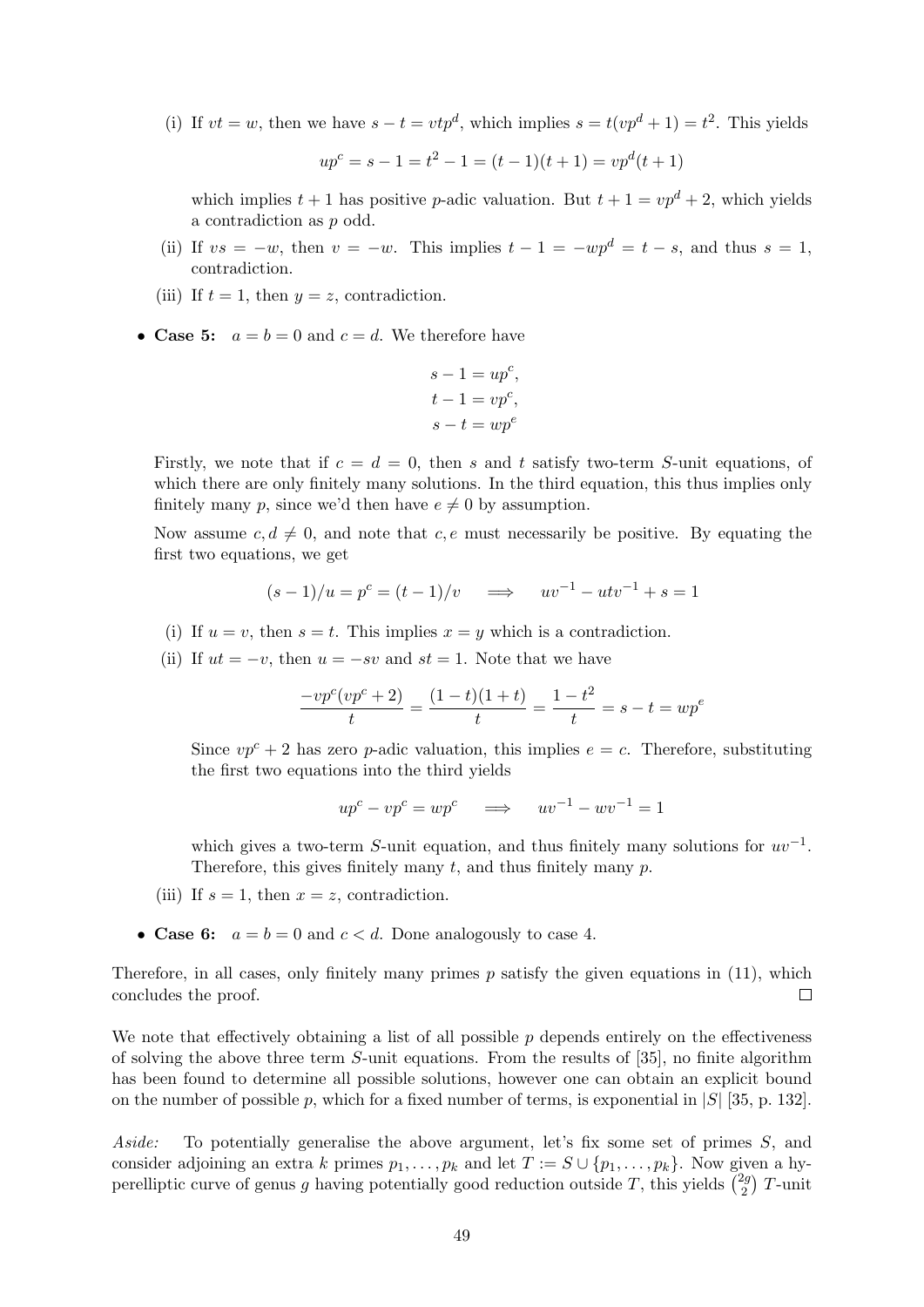equations. Note that each variable  $\lambda_i$  introduces k new variables for the exponents of  $p_1, \ldots, p_k$ .

Thus, in a very informal sense, if we have the number of equations more than variables in the exponents, i.e.

$$
k(2g-1) < \binom{2g}{2} \qquad (\implies k < g)
$$

then we expect that a similar (albeit tedious) case-by-case argument could yield only finitely many choices for the primes  $p_1, \ldots, p_k$ .

With this in mind, we can formulate the following conjecture:

**Conjecture 29:** There are only finitely many hyperelliptic curves  $C/\mathbb{Q}$  of genus g (with rational Weierstrass points) having potentially good reduction at all but at most  $\pi(2g) + g - 2$ odd primes.

#### Jacobians of genus 2 curves split over Q

We've noted that the problem of classifying all genus 2 curves  $C/\mathbb{Q}$  with  $Jac(C)$  having good reduction outside 2 is certainly a non-trivial task, whereby proving completeness for a given list seems to be currently out of reach.

The aim of this section is to therefore try to understand the (hopefully simpler) sub-problem of finding all genus 2 curves  $C/\mathbb{Q}$  where  $Jac(C)$  is good outside 2 in the case where  $Jac(C)$  is split over Q.

We note from Table 8 that there are 10 isogeny classes of elliptic curves  $E/\mathbb{Q}$  having good reduction outside 2. By therefore considering each pair  $E_1 \times E_2$ , this therefore yields a total of 55 isogeny classes of abelian surfaces (split over Q) which have good reduction outside 2. The next natural question is to ask whether we can classify all genus 2 curves  $C/\mathbb{Q}$  where  $Jac(C)$  is isogenous to one of these abelian surfaces.

Whilst this is not proven here, we do give a summary of the possible primes of bad reduction for C which we've found, as shown in Table 22.

Firstly, we note that examples of genus 2 curves  $C/\mathbb{Q}$  have been found such that  $Jac(C)$  is isogenous to each of the above isogeny classes in almost all cases, the only exception being the  $256b \times 256b$ , and  $256c \times 256c$  isogeny classes.

Of particular interest is that the isogeny classes A for which there does not exist a genus 2 curve  $C/\mathbb{Q}$  with good reduction outside 2, such that Jac( $C \cong A$ , are precisely the classes  $A = E_1 \times E_2$ where  $E_1, E_2$  are elliptic curves with CM by an order in  $\mathbb{Q}(i)$ , i.e. the classes 32a, 64a, 256b, and 256c (noting that all other possibilities arise from one of the genus 2 curves  $C/\mathbb{Q}$  in Smart's [88] list).

Indeed, the question of whether an abelian surface of the form  $E_1 \times E_2$  can be the Jacobian of a genus 2 curve has been extensively studied since the 1960s, with Hayashida and Nishi [41, 40] obtaining some of the first partial results. More recently, Kani [45, 46] has obtained further results which essentially settles the existence problem (in least in our case of interest).